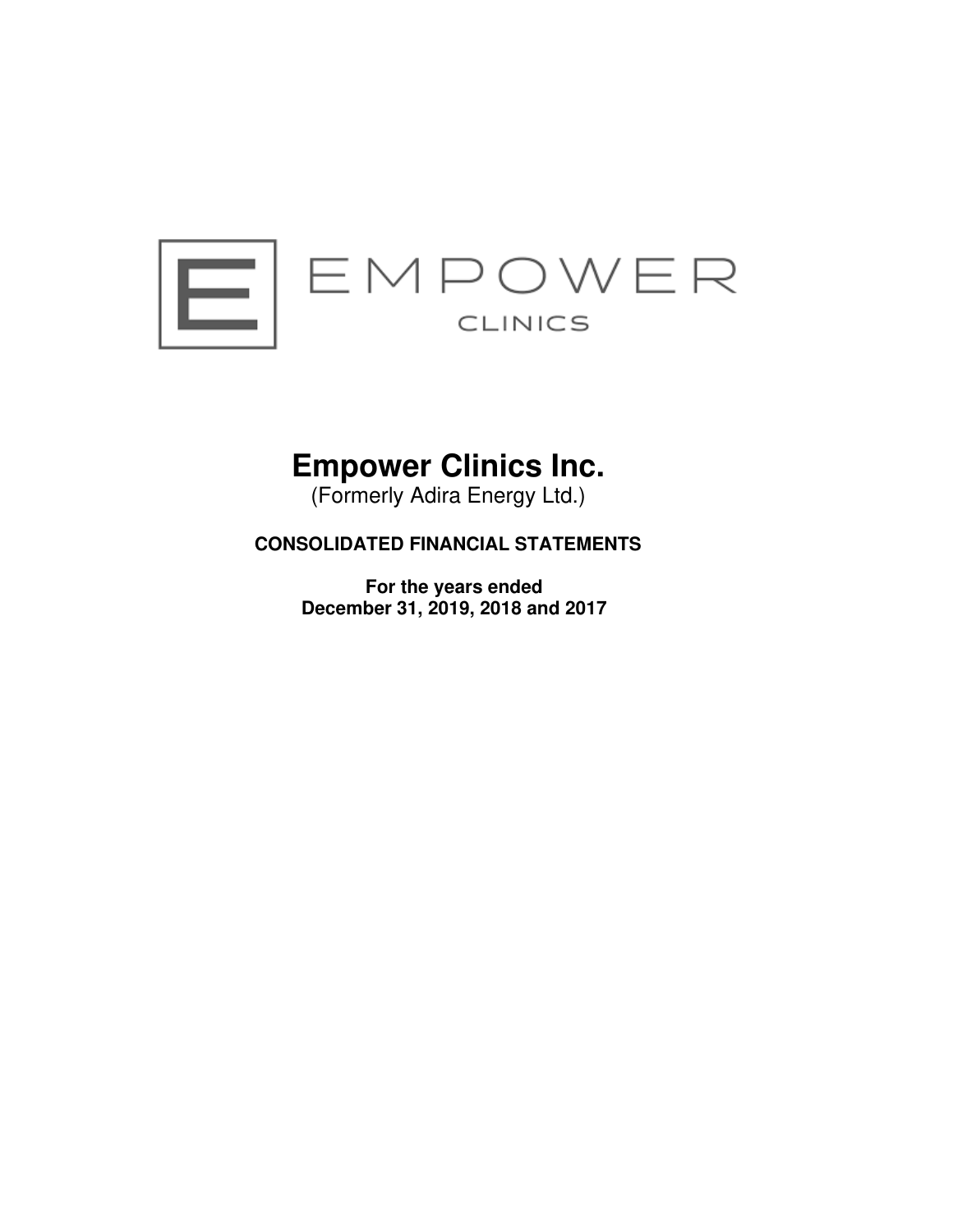To the Board of Directors and Shareholders of Empower Clinics Inc.

#### **Opinion on the Consolidated Financial Statements**

We have audited the accompanying consolidated statements of financial position of Empower Clinics Inc. (the Company) as of December 31, 2019 and 2018, and the related consolidated statements of loss and comprehensive loss, changes in equity, and cash flows for each of the years in the three year period ended December 31, 2019, and the related notes (collectively referred to as the consolidated financial statements).

In our opinion, the consolidated financial statements present fairly, in all material respects, the consolidated financial position of the Company as of December 31, 2019 and 2018, and the results of its consolidated operations and its consolidated cash flows for each of the years in the three year period ended December 31, 2019, in conformity with International Financial Reporting Standards as issued by the International Accounting Standards Board.

#### **Material Uncertainty Related to Going Concern**

The accompanying consolidated financial statements have been prepared assuming that the Company will continue as a going concern. As discussed in Note 1 to the consolidated financial statements, the Company has suffered recurring losses from operations and has a net working capital deficiency that raise substantial doubt about its ability to continue as a going concern. Management's plans in regard to these matters are also described in Note 1. The consolidated financial statements do not include any adjustments that might result from the outcome of this uncertainty.

#### **Basis for Opinion**

These consolidated financial statements are the responsibility of the Company's management. Our responsibility is to express an opinion on the Company's consolidated financial statements based on our audits. We are a public accounting firm registered with the Public Company Accounting Oversight Board (United States) (PCAOB) and are required to be independent with respect to the Company in accordance with the U.S. federal securities laws and the applicable rules and regulations of the Securities and Exchange Commission and the PCAOB.

We conducted our audits in accordance with the standards of the PCAOB. Those standards require that we plan and perform the audit to obtain reasonable assurance about whether the consolidated financial statements are free of material misstatement, whether due to error or fraud. The Company is not required to have, nor were we engaged to perform, an audit of its internal control over financial reporting. As part of our audits, we are required to obtain an understanding of internal control over financial reporting, but not for the purpose of expressing an opinion on the effectiveness of the Company's internal control over financial reporting. Accordingly, we express no such opinion.

Our audits included performing procedures to assess the risks of material misstatement of the consolidated financial statements, whether due to error or fraud, and performing procedures that respond to those risks. Such procedures included examining, on a test basis, evidence regarding the amounts and disclosures in the consolidated financial statements. Our audits also included evaluating the accounting principles used and significant estimates made by management, as well as evaluating the overall presentation of the consolidated financial statements. We believe that our audits provide a reasonable basis for our opinion.

 $M N P$ LLP

**Chartered Professional Accountants Licensed Public Accountants** 

We have served as the Company's auditor since 2015.

Toronto, Ontario July 23, 2020

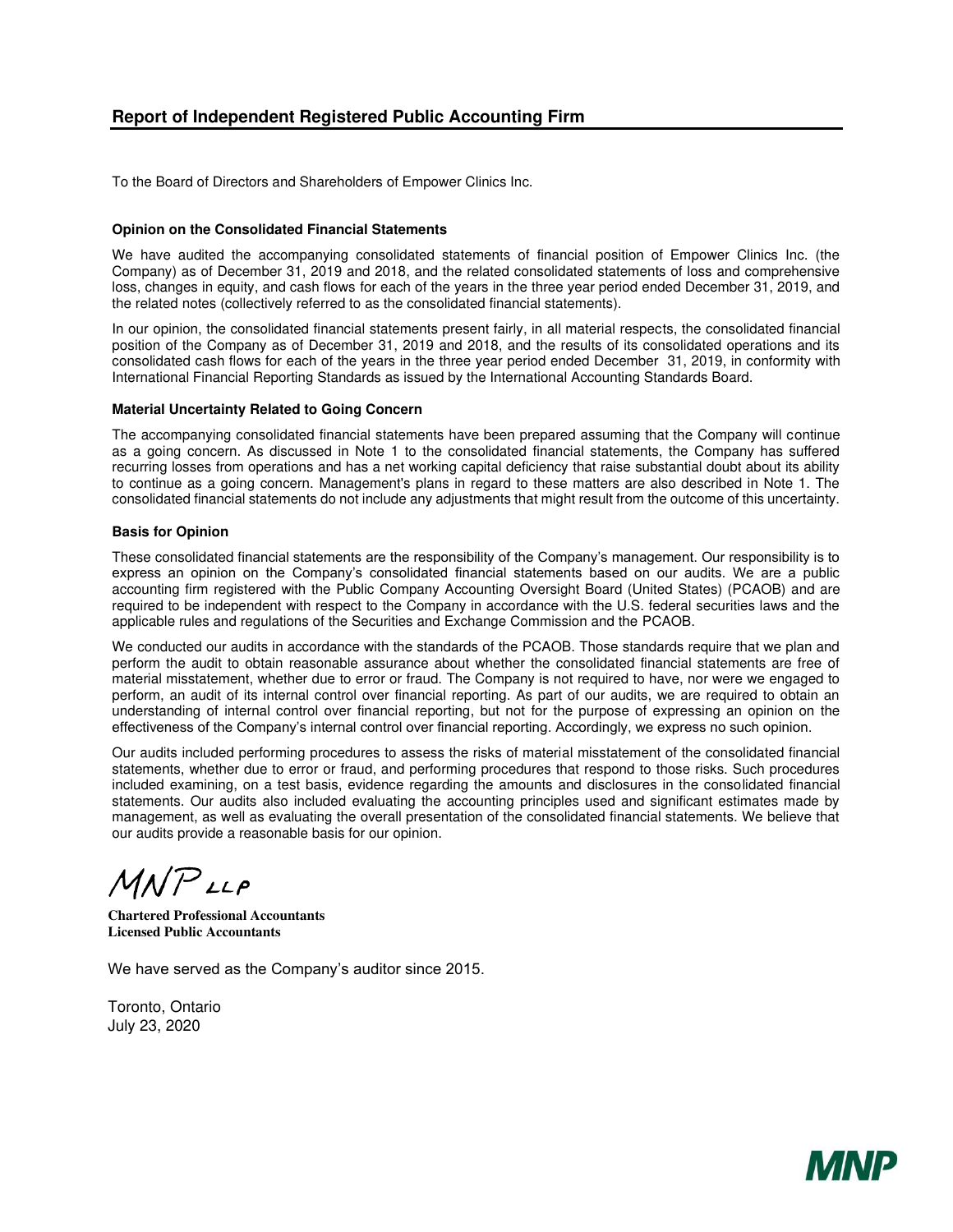(Formerly Adira Energy Ltd.)

CONSOLIDATED STATEMENTS OF FINANCIAL POSITION

(in United States dollars)

|                                                         | <b>Note</b>    | December 31,<br>2019 | December 31,<br>2018 |
|---------------------------------------------------------|----------------|----------------------|----------------------|
| <b>ASSETS</b>                                           |                |                      |                      |
| <b>Current</b>                                          |                |                      |                      |
| Cash                                                    |                | \$<br>179,153        | \$<br>157,668        |
| Accounts receivable                                     |                | 24,482               |                      |
| Prepaid expenses<br>Inventory                           | $\overline{c}$ | 38,382<br>21,848     | 29,475               |
| Total current assets                                    |                | 263,865              | 187,143              |
|                                                         |                |                      |                      |
| Promissory note                                         | 6              | 122,573              |                      |
| Property and equipment                                  | 7              | 797,423              | 127,060              |
| Intangible assets                                       | 8              | 254,640              | 71,617               |
| Assets held for sale<br>Goodwill                        | 9<br>8         |                      | 127,972              |
|                                                         |                | 117,218              |                      |
| <b>Total assets</b>                                     |                | \$<br>1,555,719      | \$<br>513,792        |
|                                                         |                |                      |                      |
| <b>LIABILITIES</b>                                      |                |                      |                      |
| <b>Current</b>                                          |                |                      |                      |
| Accounts payable and accrued liabilities                | 10,22          | \$<br>1,874,990      | \$<br>1,554,892      |
| Share subscriptions<br>Current portion of notes payable | 11             | 969,891              | 61,167<br>610,444    |
| Due to related parties                                  | 23             |                      | 12,575               |
| Convertible debentures payable                          | 14             | 427,320              | 274,466              |
| Conversion feature                                      | 14             | 2,795                | 22,565               |
| Convertible notes payable                               | 12             | 192,717              |                      |
| Secured loan payable                                    | 13             | 761,711              | 717,460              |
| Current portion of lease liability                      | 15             | 219,800              |                      |
| Current portion of warrant liability                    | 16             |                      | 4,474                |
| Total current liabilities                               |                | 4,449,224            | 3,258,043            |
| Lease liability                                         | 15             | 515,096              |                      |
| Notes payable                                           | 11             |                      | 150,271              |
| <b>Warrant liability</b>                                | 16             | 106,312              | 101,698              |
| <b>Total liabilities</b>                                |                | 5,070,632            | 3,510,012            |
|                                                         |                |                      |                      |
| <b>EQUITY</b>                                           |                |                      |                      |
| <b>Issued capital</b>                                   | 17(a)          | 7,827,310            | 5,401,024            |
| Shares to be issued                                     | 11(k)          | 22,050               |                      |
| Contributed surplus<br>Warrant reserve                  |                | 1,501,361<br>146,685 | 892,417<br>80,280    |
| Deficit                                                 |                | (13,012,319)         | (9,369,941)          |
| Total shareholders' equity (deficit)                    |                | (3,514,913)          | (2,996,220)          |
|                                                         |                |                      |                      |
| Total liabilities and shareholders' deficit             |                | \$<br>1,555,719      | \$<br>513,792        |
|                                                         |                |                      |                      |

Nature of operations and going concern (note 1) Commitments and contingencies (note 25) Events after the reporting period (note 26)

Approved and authorized by the Board of Directors on July 23, 2020:

*"Steven McAuley"* Director *"Dustin Klein"* Director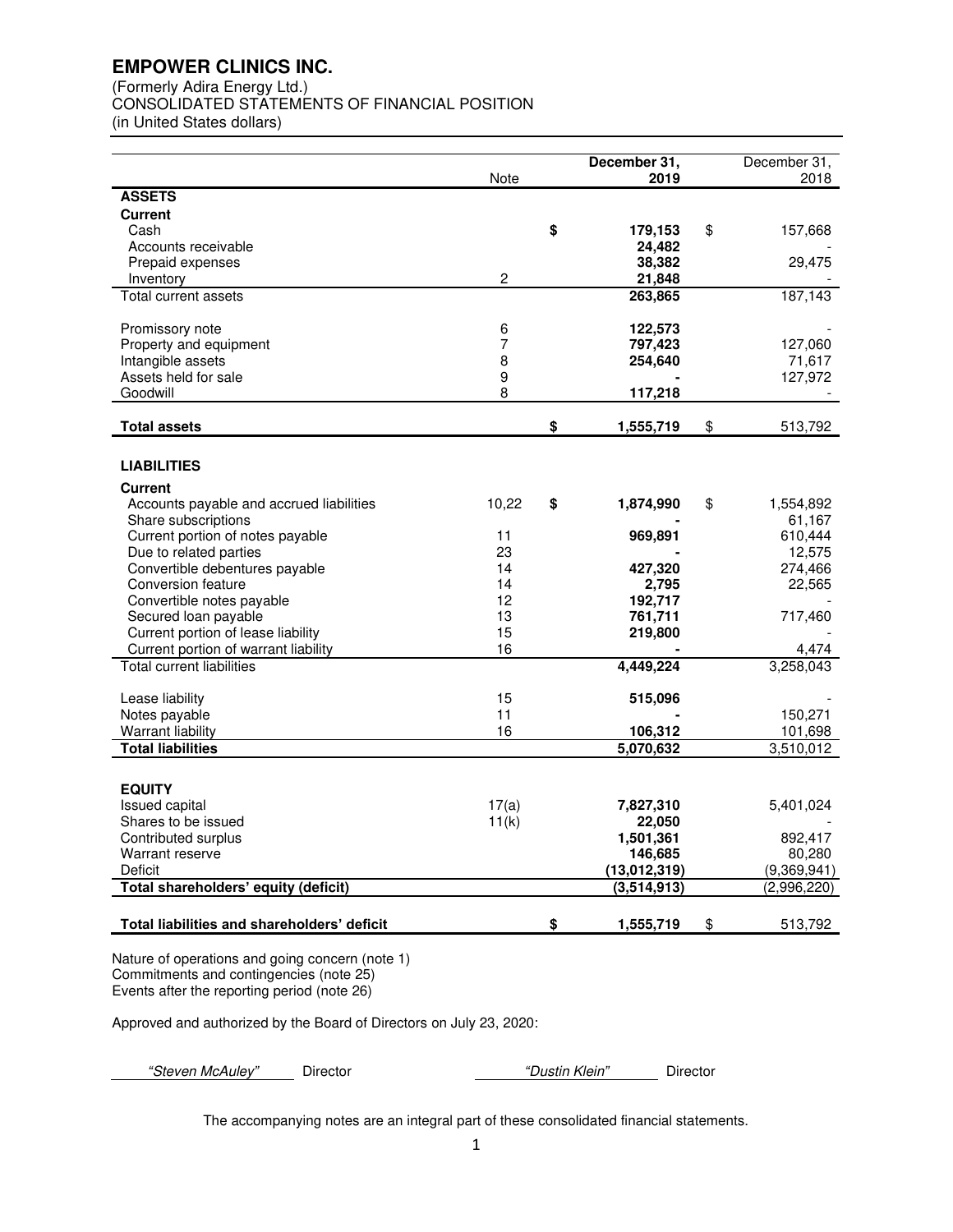(Formerly Adira Energy Ltd.) CONSOLIDATED STATEMENTS OF LOSS AND COMPREHENSIVE LOSS For the years ended December 31, 2019, 2018 and 2017 (in United States dollars)

|                                          | Note            |          | 2019               | 2018              | 2017                |
|------------------------------------------|-----------------|----------|--------------------|-------------------|---------------------|
| <b>Revenues</b>                          |                 |          |                    |                   |                     |
| Clinic services                          | 23              | \$       | 1,949,549          | \$<br>1,091,386   | \$<br>1,507,050     |
| Product revenues                         |                 |          | 82,032             |                   |                     |
| Total revenues                           |                 |          | 2,031,581          | 1,091,386         | 1,507,050           |
|                                          |                 |          |                    |                   |                     |
| <b>Direct clinic expenses</b>            |                 |          |                    |                   |                     |
| Medical personnel costs                  |                 |          | 693,150            | 268,905           | 456,645             |
| Travel clinic costs                      |                 |          | 100,224            | 148,142           | 182,189             |
| Cost of goods sold                       | $\overline{2}$  |          | 32,902             |                   |                     |
| Total direct clinic expenses             |                 |          | 826,276            | 417,047           | 638,834             |
| Earnings from clinic operations          |                 |          | 1,205,305          | 674,339           | 868,216             |
| Operating expenses                       | 18,23           |          | 2,933,619          | 2,517,681         | 2,037,008           |
| Legal and professional fees              | 5               |          | 1,015,743          | 1,450,141         | 1,131,041           |
| Depreciation and amortization expense    | 7,8             |          | 327,059            | 123,473           | 103,372             |
| Share-based payments                     | 17(c), 23       |          | 608,944            | 892,417           | 5,433               |
| <b>Loss from operations</b>              |                 |          | (3,680,060)        | (4,309,373)       | (2,408,638)         |
|                                          |                 |          |                    |                   |                     |
| Other expenses (income)                  |                 |          |                    |                   |                     |
| Listing fee                              | 4               |          |                    | 1,308,808         |                     |
| Accretion expense                        | 11,14           |          | 114,515            | 241,521           | 667,373             |
| Interest expense<br>Share issuance costs | $11 - 15$<br>17 |          | 240,539<br>129,965 | 126,375           | 186,001             |
| Interest income                          | 6               |          | (4, 977)           |                   |                     |
| Gain on debt settlement or accounts      |                 |          |                    |                   |                     |
| payable                                  | 10, 17(a)       |          | (15, 130)          |                   | (106, 360)          |
| Gain on termination of leases            | 7               |          | (76, 617)          |                   |                     |
| Impairment loss on write off of          |                 |          |                    |                   |                     |
| property and equipment                   | 7               |          | 196,252            |                   |                     |
| Gain on change in fair value of          |                 |          |                    |                   |                     |
| warrant liability                        | 16              |          | (2,065,781)        | (1,598,425)       |                     |
| Gain on change in fair value of          |                 |          |                    |                   |                     |
| conversion feature                       | 14              |          | (587, 229)         | (890, 136)        |                     |
| Impairment of intangible assets          | 8               |          | 93,757             | 64,200            |                     |
| Impairment of goodwill                   | 8               |          | 2,377,397          |                   |                     |
| Impairment of assets held for sale       | 9               |          |                    | 57,072            |                     |
| Restructuring expense, net               | 19              |          | 88,808             | 110,424           |                     |
| Other expense (income), net              |                 |          | 130,104            | 60,706            | (45, 731)           |
|                                          |                 |          | 621,603            | (519, 455)        | 701,283             |
| Net loss and comprehensive loss          |                 |          |                    |                   |                     |
| for the year                             |                 | \$       | (4, 301, 663)      | \$<br>(3,789,918) | \$<br>(3, 109, 921) |
|                                          |                 |          |                    |                   |                     |
| Loss per share                           |                 |          |                    |                   |                     |
| <b>Basic</b>                             |                 | \$<br>\$ | (0.04)             | \$<br>(0.06)      | \$<br>(0.06)        |
| Diluted                                  |                 |          | (0.04)             | \$<br>(0.06)      | (0.06)              |
| Weighted average number of shares        |                 |          |                    |                   |                     |
| outstanding                              |                 |          |                    |                   |                     |
| <b>Basic</b>                             |                 |          | 117,289,366        | 66,670,041        | 48,072,262          |
| <b>Diluted</b>                           |                 |          | 117,289,366        | 66,670,041        | 48,072,262          |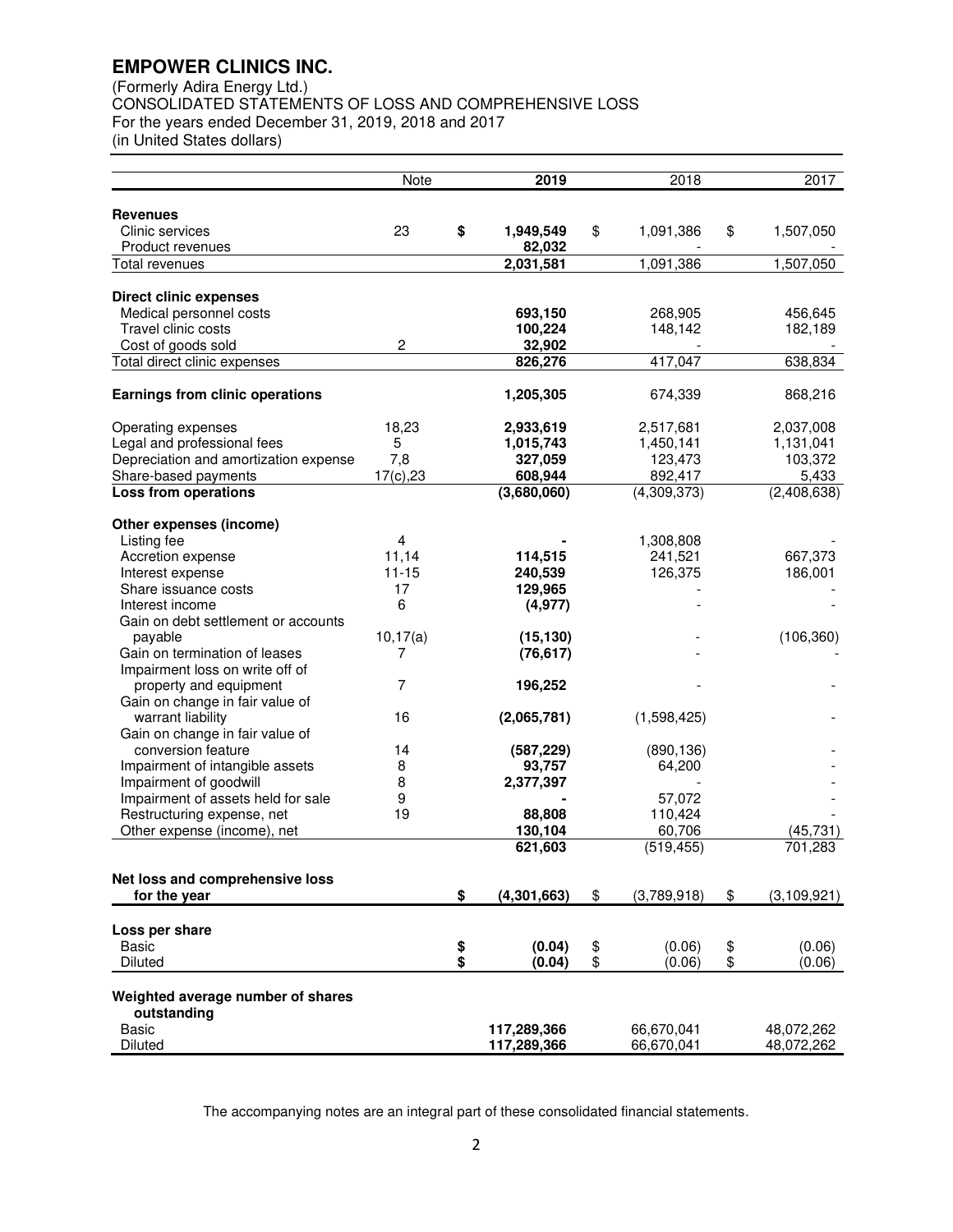(Formerly Adira Energy Ltd.) CONSOLIDATED STATEMENTS OF CASH FLOWS For the years ended December 31, 2019, 2018 and 2017 (in United States dollars)

|                                                          | Note         | 2019              |                         | 2018        |                         | 2017          |
|----------------------------------------------------------|--------------|-------------------|-------------------------|-------------|-------------------------|---------------|
| <b>Operating activities</b>                              |              |                   |                         |             |                         |               |
| Net loss and comprehensive loss                          |              | \$<br>(4,301,663) | \$                      | (3,789,918) | \$                      | (3, 109, 921) |
| Items not involving cash:                                |              |                   |                         |             |                         |               |
| Depreciation and amortization expense                    | 7,8          | 327,059           |                         | 123,474     |                         | 103,372       |
| Share-based payments                                     | 17(c), 23    | 608,944           |                         | 892,417     |                         | 5,433         |
| Non-cash listing fee                                     | 4            |                   |                         | 942,937     |                         |               |
| Accretion expense                                        | 11,14        | 114,515           |                         | 241,521     |                         | 667,373       |
| Interest expense                                         | $11 - 15$    | 240,539           |                         | 125,904     |                         | 168,467       |
| Impairment loss on write off of property and             |              |                   |                         |             |                         |               |
| equipment                                                | 7            | 196,252           |                         |             |                         |               |
| Gain on termination of leases                            |              | (76, 617)         |                         |             |                         |               |
| (Gain) loss on change in fair value of warrant liability | 16           | (2,065,781)       |                         | (1,598,425) |                         | 8,435         |
| Gain on change in fair value of conversion feature       | 14           | (587, 229)        |                         | (890, 136)  |                         |               |
| Gain on debt settlement                                  | 17           | (15, 130)         |                         |             |                         | (106, 360)    |
| Shares issued for compensation                           | $17(a)$ , 23 | 304,721           |                         | 477,180     |                         | 65,722        |
| Shares issued for restructuring                          |              |                   |                         | 216,873     |                         |               |
| Shares issued for services                               | 17(a)        | 208,153           |                         | 560,980     |                         |               |
| Warrants issued for services                             | 16           |                   |                         |             |                         |               |
| Impairment of intangible assets                          | 8            | 93,757            |                         | 64,200      |                         |               |
| Impairment of goodwill                                   | 8            | 2,377,397         |                         |             |                         |               |
| Impairment of assets held for sale                       | 9            |                   |                         | 57,072      |                         |               |
|                                                          |              | (2,575,083)       |                         | (2,575,921) |                         | (2, 197, 479) |
| Changes in working capital:                              |              |                   |                         |             |                         |               |
| Accounts receivable                                      |              | (24, 116)         |                         | 847         |                         | 1,155         |
| Prepaid expenses                                         |              | 10,846            |                         | (5, 463)    |                         | (20, 512)     |
| Inventory                                                |              | (21, 848)         |                         |             |                         |               |
| Accounts payable and accrued liabilities                 |              | 337,013           |                         | (255, 173)  |                         | 629,076       |
| Net cash used in operating activities                    |              | (2, 273, 188)     |                         | (2,835,710) |                         | (1, 587, 760) |
|                                                          |              |                   |                         |             |                         |               |
| <b>Investing activities</b>                              |              |                   |                         |             |                         |               |
| Acquisition of property and equipment                    | 7            | (3,828)           |                         | (100, 227)  |                         | (31,598)      |
| Investment in Sun Valley, net                            | 5            | (787, 318)        |                         |             |                         |               |
| Net cash used in investing activities                    |              | (791, 146)        |                         | (100, 227)  |                         | (31,598)      |
| <b>Financing activities</b>                              |              |                   |                         |             |                         |               |
| Proceeds from issue of shares                            | 17(a)        | 1,876,938         |                         | 2,092,295   |                         | 116,522       |
| Repayment to related parties                             | 23           | (12, 575)         |                         |             |                         |               |
| Proceeds from issuance of notes payable                  |              | 321,935           |                         |             |                         |               |
| Proceeds from exercise of warrants                       | 17(a)        | 61,287            |                         |             |                         |               |
| Proceeds from share subscriptions                        |              |                   |                         | 61,167      |                         |               |
| Proceeds from issuance of convertible debenture          | 14           | 753,491           |                         | 442.437     |                         | 1,180,314     |
| Proceeds from issuance of convertible notes payable      | 11           | 188,893           |                         | 495,449     |                         | 399,985       |
| Repayment of notes payable                               | 11           |                   |                         |             |                         | (31,000)      |
| Cash acquired in acquisition                             | 5            | 94,090            |                         |             |                         |               |
| Proceeds on sale of assets held for sale                 | 9            | 5,472             |                         |             |                         |               |
| Repayment to related party                               | 23           |                   |                         | (3,595)     |                         | (58, 765)     |
| Lease payments                                           | 15           | (203, 712)        |                         |             |                         |               |
| Cash acquired in the Transaction                         | 4            |                   |                         | 13,000      |                         |               |
| <b>Bank indebtedness</b>                                 |              |                   |                         | (7, 148)    |                         | 7,148         |
| Net cash provided by financing activities                |              | 3,085,819         |                         | 3,093,604   |                         | 1,614,204     |
|                                                          |              |                   |                         |             |                         |               |
| Increase (decrease) in cash                              |              | 21,485            |                         | 157,668     |                         | (5, 154)      |
| Cash, beginning of year                                  |              | 157,668           |                         |             |                         | 5,154         |
| Cash, end of year                                        |              | \$<br>179,153     | $\overline{\mathbf{e}}$ | 157,668     | $\overline{\mathbf{e}}$ |               |

Supplemental disclosure with respect to cash flows (note 21)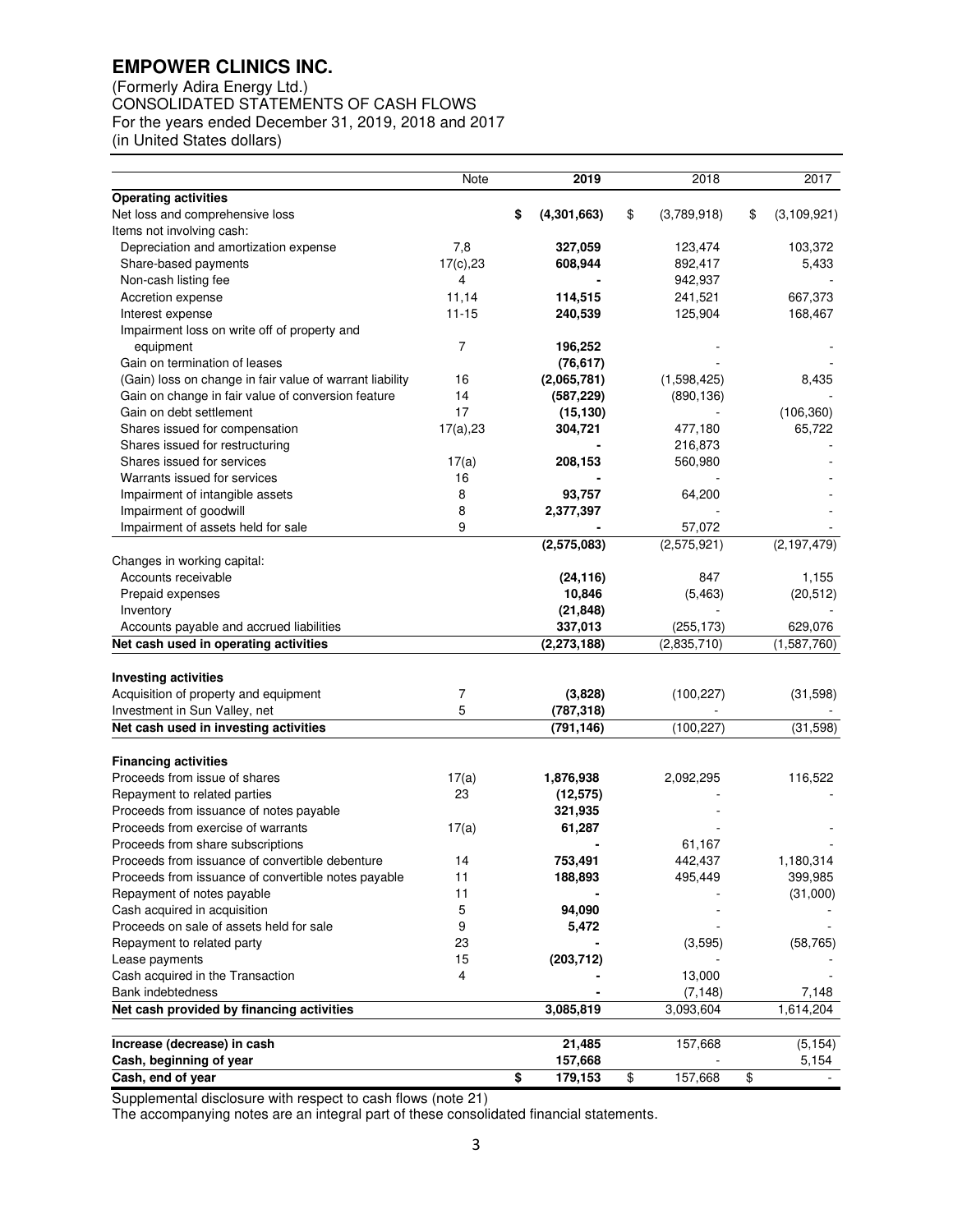(Formerly Adira Energy Ltd.) CONSOLIDATED STATEMENTS OF CHANGES IN EQUITY For the years ended December 31, 2019, 2018 and 2017 (in United States dollars, except share numbers)

|                                      |             |               |                 | <b>Shares</b>        |      |                          |                    | <b>Equity</b><br>component of |                           |              |
|--------------------------------------|-------------|---------------|-----------------|----------------------|------|--------------------------|--------------------|-------------------------------|---------------------------|--------------|
|                                      |             |               | <b>Issued</b>   | to be                |      | Warrant                  | <b>Contributed</b> | convertible                   |                           |              |
|                                      | <b>Note</b> | <b>Number</b> | capital         | issued               |      | reserve                  | surplus            | debentures                    | <b>Deficit</b>            | <b>Total</b> |
| Balance, December 31, 2016           |             | 16,100,000    | 248,500<br>- \$ | \$<br>120,000        | - \$ | \$<br>$\sim$             | - \$<br>$\sim$     | 222,417                       | \$<br>(2,470,102)<br>- \$ | (1,879,185)  |
| Shares issued for cash               |             | 32,237,225    | 302,244         | (120,000)            |      | ٠                        |                    |                               |                           | 182,244      |
| Net loss and comprehensive loss for  |             |               |                 |                      |      |                          |                    |                               |                           |              |
| the year                             |             |               |                 |                      |      |                          |                    |                               | (3, 109, 921)             | (3,109,921)  |
| Balance, December 31, 2017           |             | 48,337,225    | 550,744         |                      |      | $\overline{\phantom{a}}$ |                    | 222,417                       | (5,580,023)               | (4,806,862)  |
| Shares issued - Transaction          |             |               |                 |                      |      |                          |                    |                               |                           |              |
| consideration                        | 4,17(a)     | 2,544,075     | 614,415         |                      |      |                          |                    |                               |                           | 614,415      |
| Shares issued for cash               | 17(a)       | 8,756,376     | 2,092,295       |                      |      | 80,280                   |                    |                               | ٠                         | 2,224,717    |
| Shares issued on conversion of       |             |               |                 |                      |      |                          |                    |                               |                           |              |
| convertible debentures               | 14,17       | 11,796,046    | 1,010,363       |                      |      |                          |                    | (222, 417)                    |                           | 790,286      |
| Shares issued on conversion of notes |             |               |                 |                      |      |                          |                    |                               |                           |              |
| payable                              | 11,17       | 785,949       | 157,079         |                      |      |                          |                    |                               |                           | 102,597      |
| Shares issued to former CEO          | 17          | 2,000,000     | 477,180         |                      |      | ٠                        |                    |                               | ۰.                        | 477,180      |
| Shares issued for restructuring      | 17          | 1,204,851     | 216,873         |                      |      | ٠                        |                    |                               | $\overline{\phantom{a}}$  | 216,873      |
| Shares issued for services           | 17          | 2,423,076     | 282,075         |                      |      | ٠                        |                    |                               | $\overline{\phantom{a}}$  | 282,075      |
| Share-based payments                 | 17          |               |                 |                      |      | ٠                        | 892,417            |                               |                           | 892,417      |
| Net loss and comprehensive loss for  |             |               |                 |                      |      |                          |                    |                               |                           |              |
| the year                             |             |               |                 |                      |      |                          |                    | $\overline{\phantom{a}}$      | (3,789,918)               | (3,789,918)  |
| Balance, December 31, 2018           |             | 77,847,598    | 5,401,024<br>Æ  | \$<br>$\blacksquare$ | \$   | 80,280<br>\$             | 892,417<br>\$      | $\blacksquare$                | \$<br>(9,369,941)<br>Æ    | (2,996,220)  |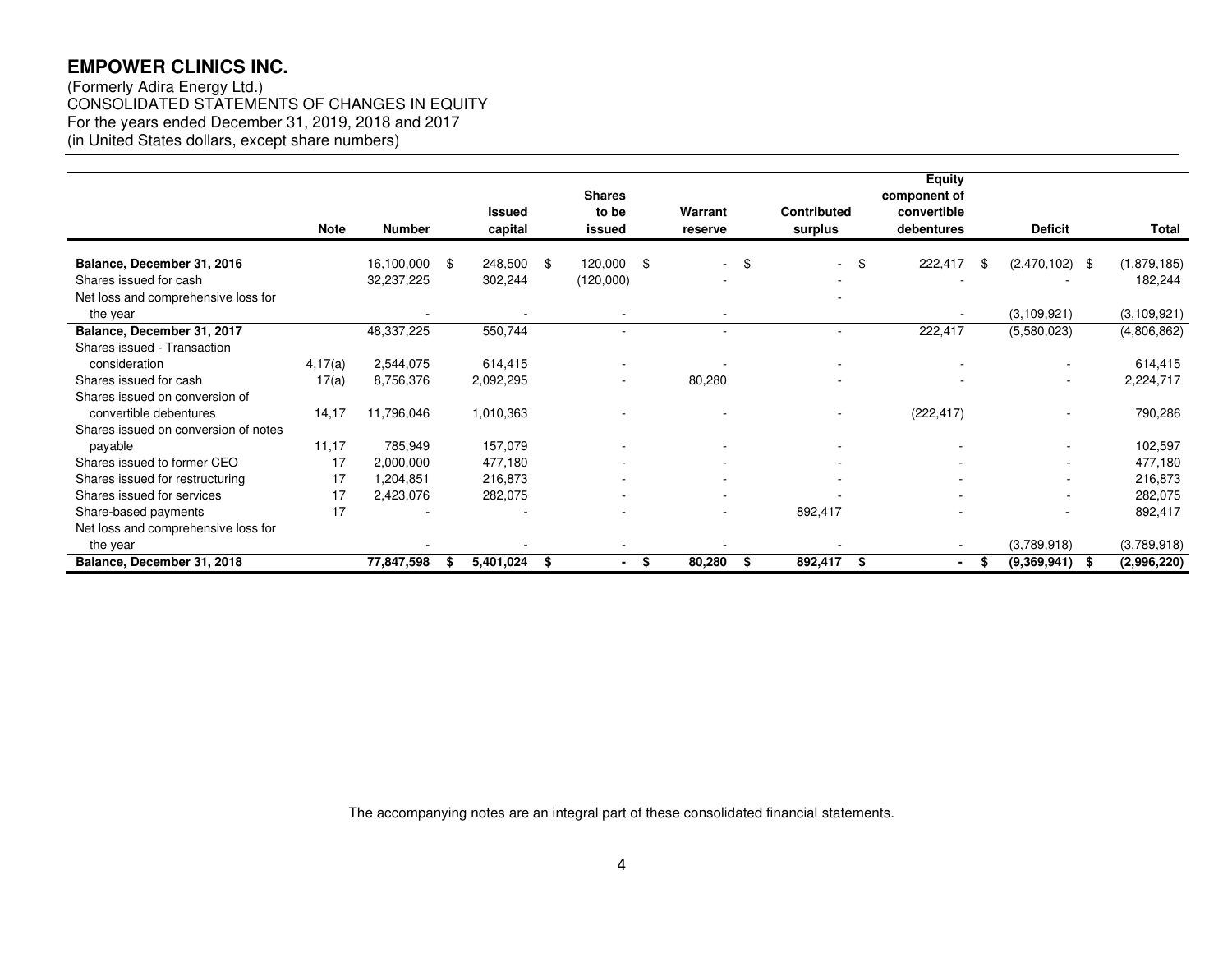(Formerly Adira Energy Ltd.) CONSOLIDATED STATEMENTS OF CHANGES IN EQUITY For the years ended December 31, 2019, 2018 and 2017 (in United States dollars, except share numbers)

|                                        | <b>Note</b> | <b>Number</b>            | <b>Issued</b><br>capital | <b>Shares</b><br>to be<br>issued | Warrant<br>reserve | <b>Contributed</b><br>surplus |     | Equity<br>component of<br>convertible<br>debentures | <b>Deficit</b>          | <b>Total</b> |
|----------------------------------------|-------------|--------------------------|--------------------------|----------------------------------|--------------------|-------------------------------|-----|-----------------------------------------------------|-------------------------|--------------|
| Balance, December 31, 2018             |             | 77,847,598               | 5,401,024                | \$<br>$\sim$                     | \$<br>80,280       | \$<br>892,417                 | -\$ | $\blacksquare$                                      | \$<br>$(9,369,941)$ \$  | (2,996,220)  |
| Adjustment on application of IFRS 16   | 3           |                          |                          |                                  |                    |                               |     |                                                     | (9,951)                 | (9,951)      |
| Adjusted balance, January 1, 2019      |             | 77,847,598               | 5,401,024                | $\blacksquare$                   | 80,280             | 892,417                       |     | $\blacksquare$                                      | (9,379,892)             | (3,006,171)  |
| Shares issued for Sun Valley           | 5.17        |                          |                          |                                  |                    |                               |     |                                                     |                         |              |
| acquisition                            |             | 22,409,425               | 2,143,566                |                                  |                    |                               |     |                                                     |                         | 2,143,566    |
| Shares issued for cash                 | 17          | 24,452,500               | 55,873                   |                                  |                    |                               |     |                                                     |                         | 55,873       |
| Shares issued for conversion of notes  | 11,17       |                          |                          |                                  |                    |                               |     |                                                     |                         |              |
| payable                                |             | 2,500,000                | 7,254                    |                                  |                    |                               |     |                                                     |                         | 7,254        |
| Shares issued for conversion of        | 14,17       |                          |                          |                                  |                    |                               |     |                                                     |                         |              |
| debentures                             |             | 3,991,524                | 55,997                   |                                  |                    |                               |     |                                                     |                         | 55,997       |
| Shares issued for compensation         | 17,23       | 7,400,000                | 304,721                  |                                  |                    |                               |     |                                                     |                         | 304,721      |
| Shares issued for services             |             | 1,500,000                | 257,041                  |                                  |                    |                               |     |                                                     |                         | 257,041      |
| Shares issued to settle accounts       | 17          |                          |                          |                                  |                    |                               |     |                                                     |                         |              |
| payable                                |             | 1,686,861                | 208,153                  |                                  |                    |                               |     |                                                     |                         | 208,153      |
| Shares cancelled                       | 10,17       | (4,657,553)              | (669, 236)               |                                  |                    |                               |     |                                                     | 669,236                 |              |
| Shares cancelled and to be reissued    | 17,26       | $\overline{\phantom{a}}$ | (15, 239)                | 15,239                           |                    |                               |     |                                                     |                         |              |
| Shares issued for exercise of warrants | 16.17       | 431,075                  | 61,287                   |                                  |                    |                               |     |                                                     |                         | 61,287       |
| Shares issued to agents                | 14,17       | 136,000                  | 20,255                   |                                  |                    |                               |     |                                                     |                         | 20,255       |
| Shares to be issued for note payable   | 11,17       | $\overline{\phantom{a}}$ |                          | 6,811                            |                    |                               |     |                                                     |                         | 6,811        |
| Share issue costs                      | 11,17       |                          | (3,386)                  |                                  | 66,405             |                               |     |                                                     |                         | 63,019       |
| Share based payments                   | 17          |                          |                          |                                  |                    | 608,944                       |     |                                                     |                         | 608,944      |
| Net loss and comprehensive loss for    |             |                          |                          |                                  |                    |                               |     |                                                     |                         |              |
| the year                               |             |                          |                          |                                  |                    |                               |     |                                                     | (4,301,663)             | (4,301,663)  |
| Balance, December 31, 2019             |             | 137,697,430              | 7,827,310                | \$<br>22,050                     | \$<br>146,685      | \$<br>1,501,361               | \$  | $\blacksquare$                                      | \$<br>$(13,012,319)$ \$ | (3,514,913)  |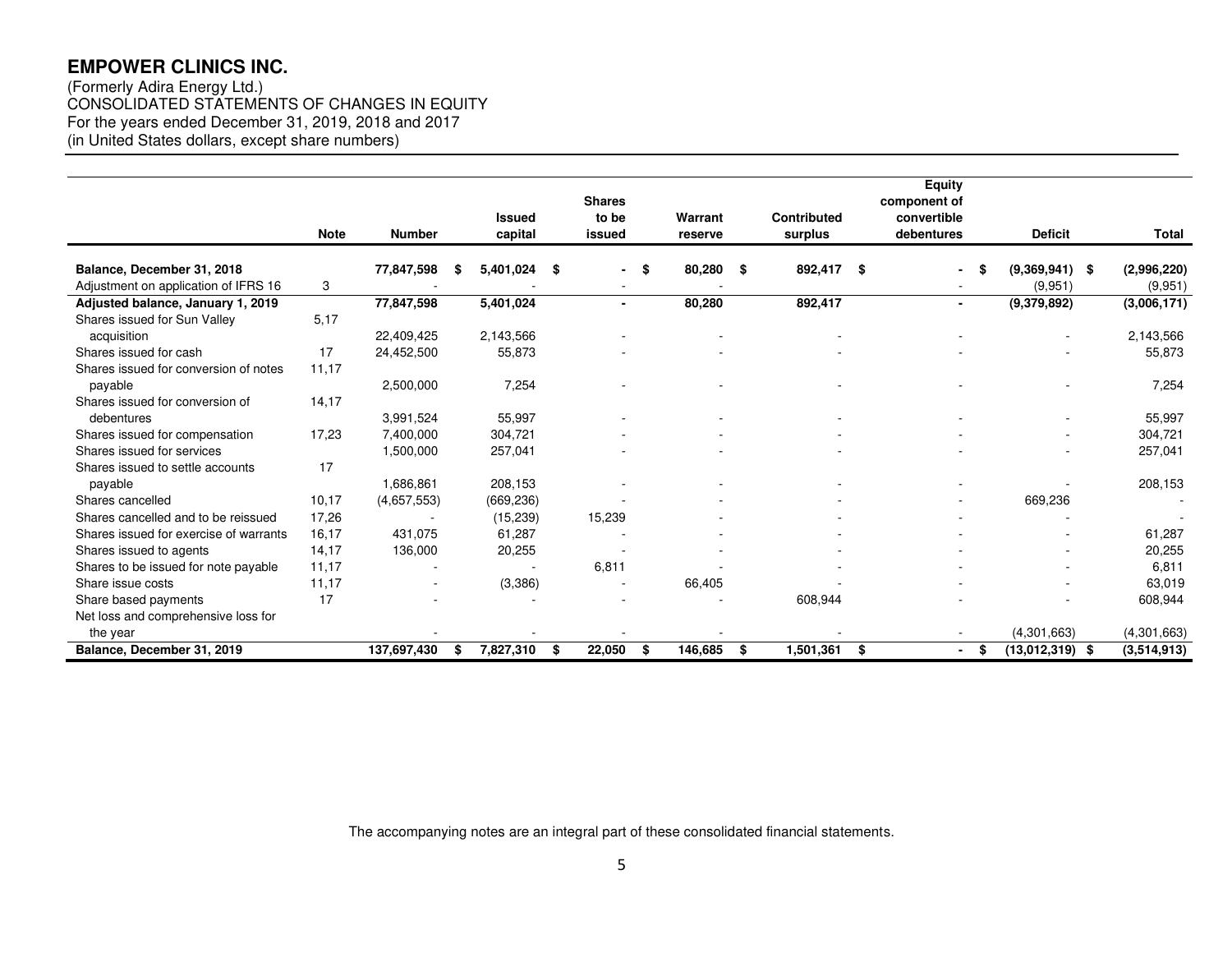## **1. NATURE OF OPERATIONS AND GOING CONCERN**

Empower Clinics Inc. ("Empower" or the "Company") was incorporated under the laws of the Province of British Columbia on April 28, 2015. The Company is a leading owner and operator of medical cannabis clinics and developer of medical products in the US, focused on enabling individuals to improve and protect their health.

This business is conducted through Empower's wholly-owned Nevada, USA subsidiary, Empower Healthcare Corp. and on April 16, 2019, the Company incorporated a wholly-owned Delaware corporation, Empower Healthcare Assets Inc. ("EHA"). Through a series of transactions on April 30, 2019, EHA acquired all the outstanding membership interest of Sun Valley Certification Clinics Holdings, LLC and its subsidiaries Sun Valley Alternative Health Centers, LLC, Sun Valley Alternative Health Centers West, LLC, Sun Valley Alternative Health Centers NV, LLC, Sun Valley Alternative Health Centers Tucson, LLC, Sun Valley Alternative Health Centers Mesa, LLC, and Sun Valley Certification Clinics Franchising, LLC (collectively "Sun Valley") (note 5).

The registered office of the Company is located at Suite 918 - 1030 West Georgia Street, Vancouver, British Columbia, Canada, V6C 1G8. The Company's U.S. headquarters are at 105 SE 18th Avenue, Portland, Oregon.

#### **Reverse takeover**

On April 23, 2018, the Company completed its previously disclosed reverse takeover transaction ("RTO") of Adira Energy Ltd. (note 4). Following the RTO, on April 30, 2018 the Company listed on the Canadian Securities Exchange (the "CSE") under ticker symbol "EPW" then subsequently changed its ticker symbol on April 10, 2019 to "CBDT", on the OTC, part of the OTC Markets Group, under the ticker "EPWCF" and on the Frankfurt Stock Exchange under the ticker "8EC". On closing of the RTO, the Company's name was changed from Adira Energy Ltd to Empower Clinics Inc.

#### **Share consolidation**

On April 19, 2018, in anticipation of the completion of the RTO, Adira filed articles of amendment to complete an approved share consolidation of the Adira's issued and outstanding common shares on the basis of 6.726254 preconsolidated common shares for one post-consolidated common share. The share consolidation affects all issued and outstanding common shares, options and warrants. All information relating to basic and diluted earnings per share, issued and outstanding common shares (note 17), share options (note 17(b)) and warrants (note 17(c)), and per share amounts in these consolidated financial statements have been adjusted retrospectively to reflect the share consolidation.

#### **Going concern**

At December 31, 2019, the Company had a working capital deficiency of \$4,185,359 (December 31, 2018 - \$3,070,900), has not yet achieved profitable operations, and has accumulated deficit of \$13,012,319 (December 31, 2018 - \$9,369,941). The ability of the Company to ensure continuing operations is dependent on the Company's ability to raise sufficient funds to finance development activities and expand sales.

Further, the Arizona Marijuana Legalization Initiative may appear on the ballot in Arizona as an initiated state statute on November 3, 2020. The ballot initiative would legalize the possession and use of recreational marijuana for adults (age 21 years or older). The ballot initiative would allow people to grow no more than six marijuana plants for personal use in their residence, as long as the plants are within an enclosed area with a lock and beyond public view. The legalization in Arizona could have a material adverse affect on the Company's operations within the state. Management of the Company cannot be certain as to the impact that legalization of recreational adult use would have on their clinic operations; however, it is expected that it reasonably possible that it would result in a decline in patient visits and thus patient revenue, as was experienced in Oregon.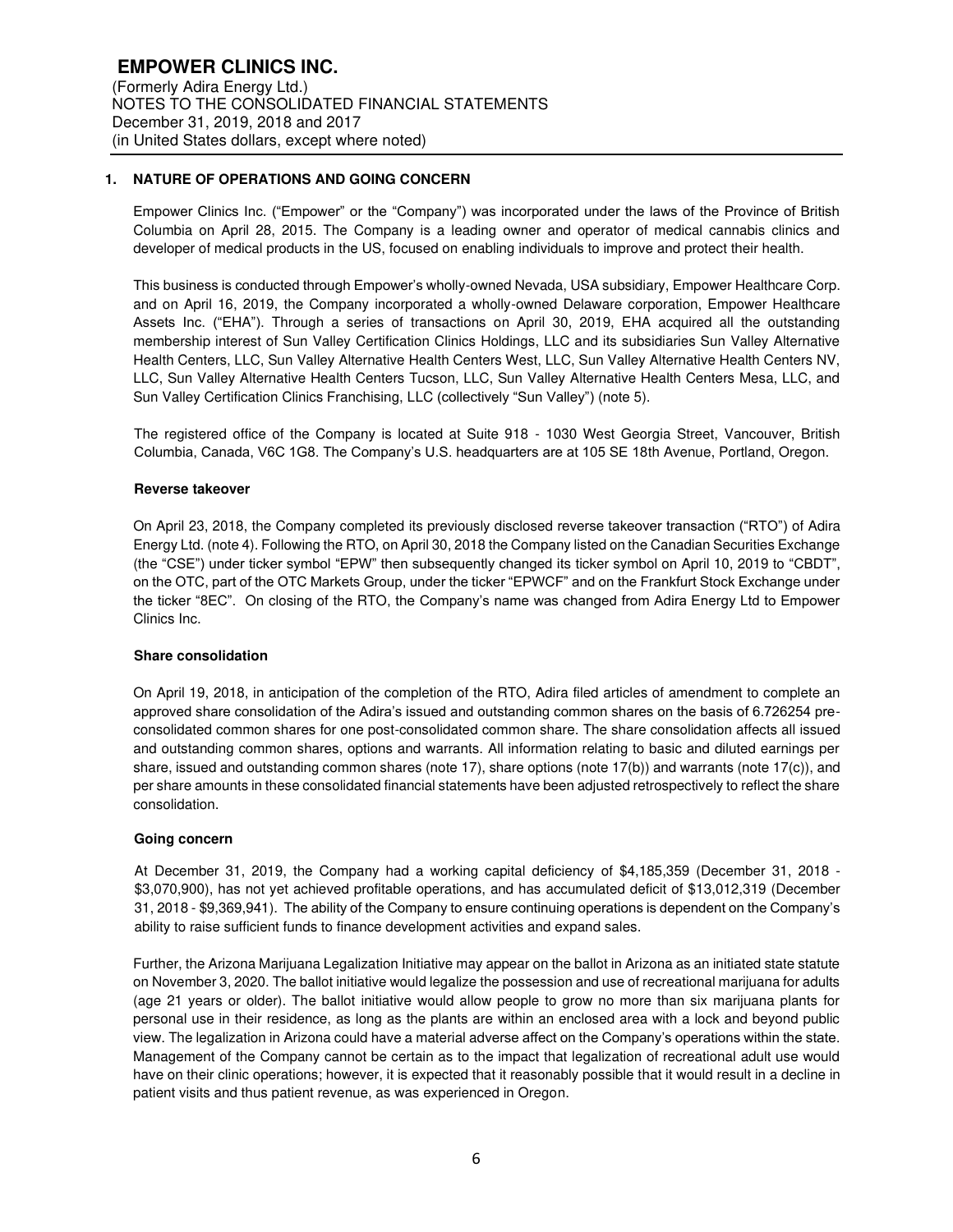## **1. NATURE OF OPERATIONS AND GOING CONCERN (continued)**

These circumstances represent a material uncertainty that may cast significant doubt on the Company's ability to continue as a going concern and ultimately the appropriateness of the use of accounting principles applicable to a going concern.

These consolidated financial statements have been prepared using accounting principles applicable to a going concern and do not reflect adjustments, which could be material, to the carrying values of the assets and liabilities. See note 26 for events after the reporting period.

## **2. BASIS OF PREPARATION**

## **a) Statement of compliance**

These consolidated financial statements of Company have been prepared in accordance with International Financial Reporting Standards ("IFRS") as issued by the International Accounting Standards Board ("IASB") and interpretations issued by the International Reporting Interpretation Committee ("IFRIC") for all periods presented. These consolidated financial statements were approved by the Board of Directors and authorized for issue on July 23, 2020.

#### **b) Basis of presentation**

The consolidated financial statements have been prepared using the historical cost basis, except for certain financial assets and liabilities which are measured at fair value, as specified by IFRS for each type of asset, liability, income and expense as set out in the accounting policies below.

#### **c) Functional and presentation currency**

The consolidated financial statements are presented in United States ("US") dollars, except as otherwise noted, which is the functional currency of the Company and each of the Company's subsidiaries. References to C\$ are to Canadian dollars.

#### **d) Basis of consolidation**

On April 16, 2018, the Company completed a reverse takeover transaction with Adira Energy Ltd. The transaction was structured as a series of transactions, including a Canadian three-cornered amalgamation transaction as explained further in note 4. As a result of these reorganizations described above, the accompanying consolidated financial statements include the accounts of the Company and its wholly-owned subsidiaries.

Control exists where the parent entity has power over the investee and is exposed, or has rights, to variable returns from its involvement with the investee and has the ability to affect those returns through its power over the investee. Subsidiaries are included in the consolidated financial statements from the date control commences until the date control ceases.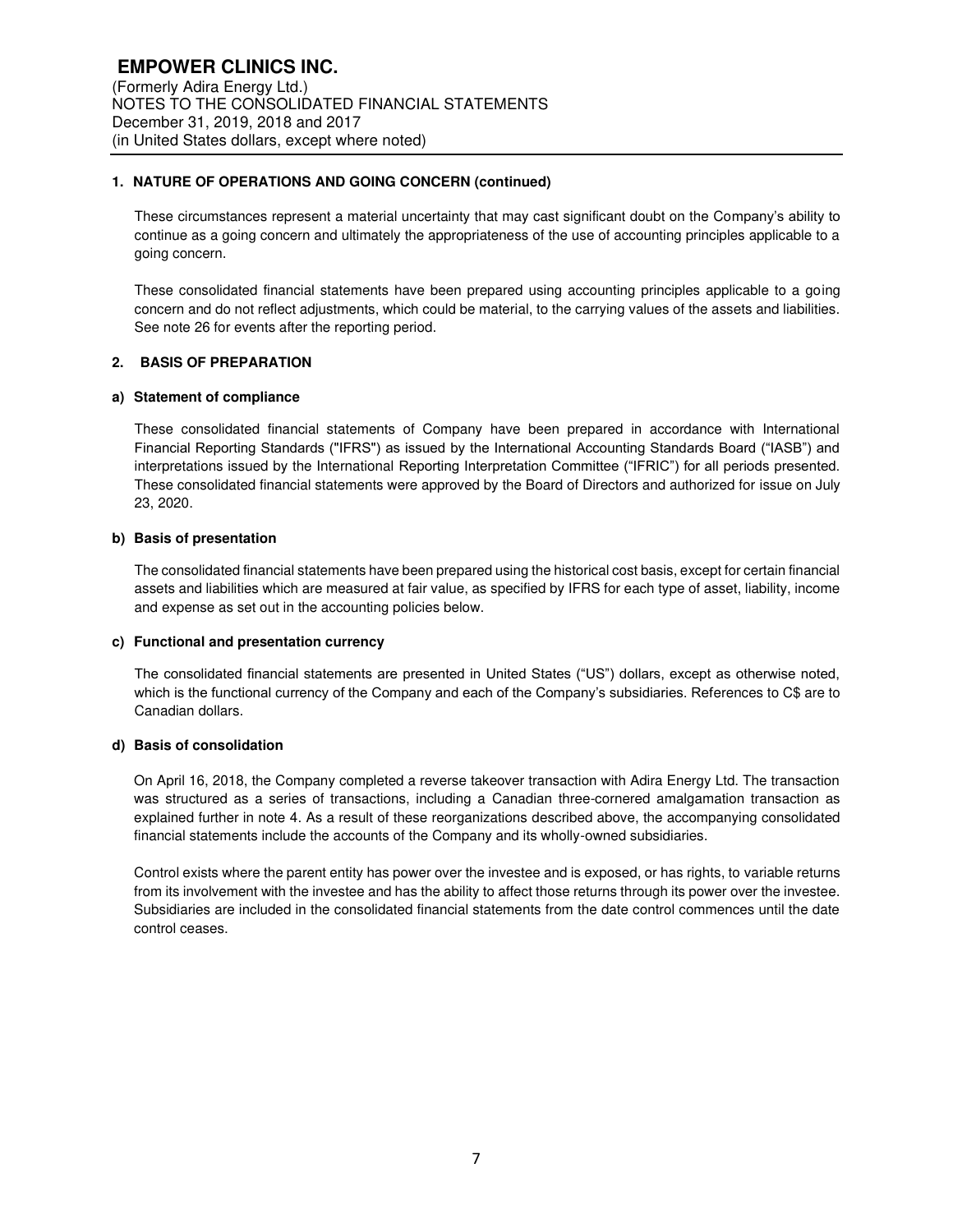## **2. BASIS OF PREPARATION (continued)**

 All inter-company balances, transactions, revenues and expenses have been eliminated on consolidation. These consolidated financial statements incorporate the accounts of the Company and the following subsidiaries:

|                                               | Country of    | Percentage | <b>Functional</b> |                           |
|-----------------------------------------------|---------------|------------|-------------------|---------------------------|
| Name of subsidiary                            | Incorporation | Ownership  | <b>Currency</b>   | <b>Principal Activity</b> |
| S.M.A.A.R.T. Holdings Inc.                    | <b>USA</b>    | 100%       | <b>USD</b>        | Holding company           |
| Empower Healthcare Corp.                      | Canada        | 100%       | <b>USD</b>        | Holding company           |
| Empower Healthcare Corp.                      | <b>USA</b>    | 100%       | <b>USD</b>        | Clinic operations         |
| SMAART. Inc.                                  | <b>USA</b>    | 100%       | <b>USD</b>        | Holding company           |
| The Hemp and Cannabis Co. (1)                 | <b>USA</b>    | 100%       | <b>USD</b>        | Holding company           |
| THCF Access Point (1)                         | <b>USA</b>    | 100%       | <b>USD</b>        | Holding company           |
| Empower Healthcare Assets Inc. <sup>(2)</sup> | <b>USA</b>    | 100%       | <b>USD</b>        | Holding company           |
| Sun Valley Heath Holdings, LLC (3)            | <b>USA</b>    | 100%       | <b>USD</b>        | Holding company           |
| Sun Valley Health Franchising, LLC (3)        | <b>USA</b>    | 100%       | <b>USD</b>        | Clinic operations         |
| Sun Valley Health, LLC (3)                    | <b>USA</b>    | 100%       | <b>USD</b>        | Clinic operations         |
| Sun Valley Health West, LLC (3)               | <b>USA</b>    | 100%       | <b>USD</b>        | Clinic operations         |
| Sun Valley Health Tucson, LLC (3)             | <b>USA</b>    | 100%       | <b>USD</b>        | Clinic operations         |
| Sun Valley Health Mesa, LLC (3)               | <b>USA</b>    | 100%       | <b>USD</b>        | Clinic operations         |
| Sun Valley Alternative Health Centres         | <b>USA</b>    |            |                   |                           |
| NV. LLC $(3)$                                 |               | 100%       | <b>USD</b>        | Clinic operations         |

 $<sup>(1)</sup>$  These companies were inactive during the year ended December 31, 2019.</sup>

(2) This Company was incorporated on April 27, 2019.

(3) These Companies were acquired as part of the Sun Valley acquisition on April 30, 2019 (note 5)

### **3. SIGNIFICANT ACCOUNTING POLICIES**

#### **a) New and amended IFRS standards that are effective for the year ended December 31, 2019**

#### *Leases*

Effective January 1, 2019, the Company adopted IFRS 16 - *Leases* (IFRS 16) using the modified retrospective approach. The new standard requires a lessee to recognize a liability to make lease payments (the lease liabilities) and an asset to recognize the right to use the underlying asset during the lease term (the right-of-use assets) in the statement of financial position. The Company recognized the after-tax cumulative effect of initially applying IFRS 16 as an adjustment to opening retained earnings at January 1, 2019. Comparative information has not been restated and continues to be reported under IAS 17 - *Leases* (IAS 17) and IFRIC 4 - *Determining Whether an Arrangement Contains a Lease* (IFRIC 4).

The Company used the practical expedient not to reassess whether a contract is or contains a lease at January 1, 2019. Instead, the Company applied IFRS 16 only to contracts previously identified as leases under IAS 17 and IFRIC 4.

The Company also used the following practical expedients to account for leases at January 1, 2019:

- Applied a single discount rate to a portfolio of leases with similar characteristics.
- Relied on the Company's assessment of whether leases are onerous immediately before January 1, 2019.
- Applied recognition exemptions for operating leases when the underlying asset was of low value or the lease term ends within 12 months. The payments associated with these leases are recognized as an expense in operating expenses.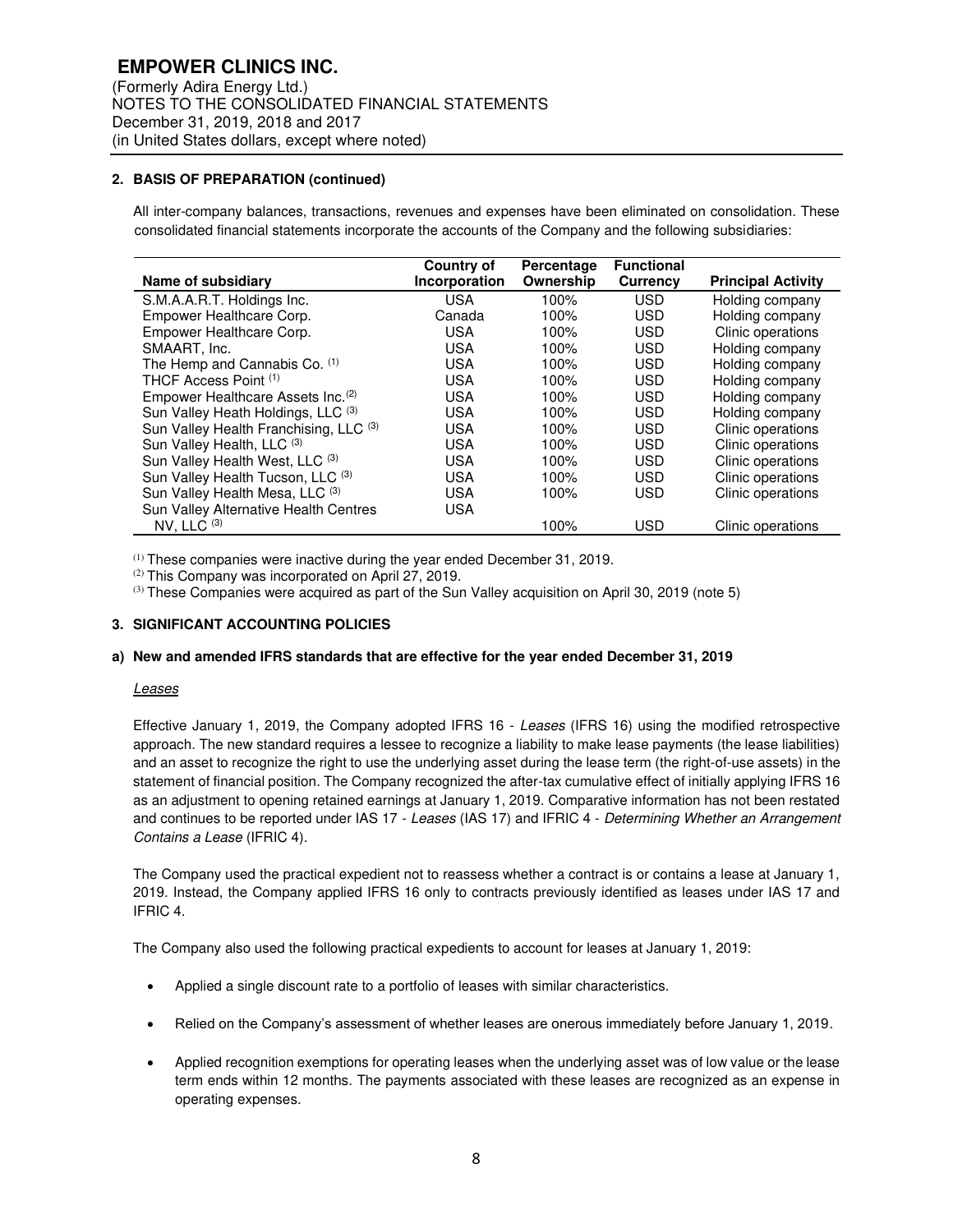- Excluded initial direct costs when measuring the right-of-use asset at January 1, 2019.
- Used hindsight to determine the lease term when the contract contained options to extend or terminate the lease.

These policies apply to contracts entered into or changed on or after January 1, 2019. A contract is a lease or contains a lease if it conveys the right to control the use of an asset for a time period in exchange for consideration.

To identify a lease, the Company (1) considers whether an explicit or implicit asset is specified in the contract and (2) determines whether the Company obtains substantially all the economic benefits from the use of the underlying asset by assessing numerous factors, including but not limited to substitution rights and the right to determine how and for what purpose the asset is used.

When assessing the lease term, management considers all facts and circumstances that create an economic incentive to exercise an extension option or to not exercise a termination option. This judgment is based on factors such as contract rates compared to market rates, economic reasons, significance of leasehold improvements, termination and relocation costs, installation of specialized assets, residual value guarantees, and any sublease term.

The Company has elected not to recognize right-of-use assets and lease liabilities for low-value assets or shortterm leases with a term of 12 months or less. These lease payments are recognized in operating expenses over the lease term.

The lease liability is initially measured at the present value of the lease payments that are not paid. The Company elected to not separate non-lease components from lease components and to account for the non-lease and lease components as a single lease component. Lease payments generally include fixed payments less any lease incentives receivable. The lease liability is discounted using the interest rate implicit in the lease or, if that rate cannot be readily determined, the Company's incremental borrowing rate. The Company estimates the incremental borrowing rate based on the lease term, collateral assumptions, and the economic environment in which the lease is denominated. The lease liability is subsequently measured at amortized cost using the effective interest method. The lease liability is remeasured when the expected lease payments change as a result of new assessments of contractual options and residual value guarantees.

The right-of-use asset is recognized at the present value of the liability at the commencement date of the lease less any incentives received from the lessor. Added to the right-of-use asset are initial direct costs, payments made before the commencement date, and estimated restoration costs. The right-of-use asset is subsequently depreciated on a straight-line basis from the commencement date to the earlier of the end of the useful life of the right-of-use asset or the end of the lease term. The right-of-use asset is periodically reduced by impairment losses, if any, and adjusted for certain remeasurements of the lease liability.

For leases previously classified as operating leases, lease liabilities were measured at the present value of the remaining lease payments, discounted using the Company's weighted-average incremental borrowing rate, calculated in accordance with IFRS 16, at January 1, 2019, of 6%. Associated right-of-use assets for certain property leases, elected on a lease-by-lease basis, were measured retrospectively as though IFRS 16 had been applied since the commencement date. The right-of-use asset was adjusted by the amount of any prepaid, accrued lease payments, or acquisition lease advantages or disadvantages relating to that lease and recognized in the statements of financial position as at December 31, 2018.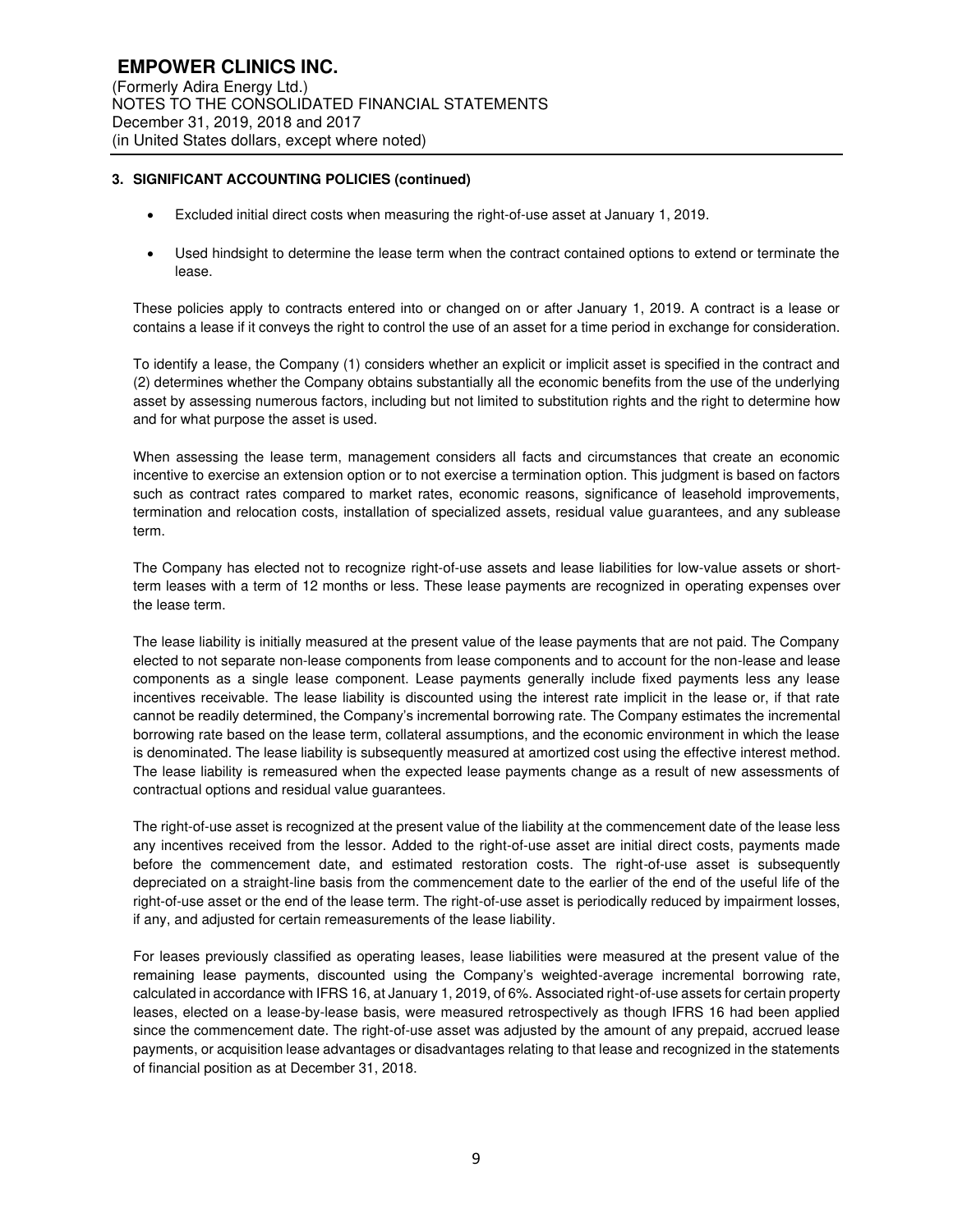The lease liabilities as at January 1, 2019 can be reconciled to the operating lease commitments as of December 31, 2018 as follows:

| Operating lease commitments as at December 31, 2018               | 180,696 |
|-------------------------------------------------------------------|---------|
| Weighted average incremental borrowing rate as at January 1, 2019 | 6%      |
| Lease liability as at January 1, 2019                             | 138.444 |

As a result of the initial application of IFRS 16, in relation to the leases that were previously classified as operating leases, the Company recognized right-of-use assets with a cost of \$324,972 and accumulated depreciation of \$196,479 and lease liabilities of \$138,444 as at January 1, 2019. The difference of \$9,951 was recorded as a direct charge to deficit.

#### **b) Significant estimates and assumptions**

The preparation of the Company's consolidated financial statements in conformity with IFRS requires management to make estimates based on assumptions about future events that affect the reported amounts of assets and liabilities and disclosures of contingent assets and liabilities at the date of the financial statements and the reported amounts of revenues and expenses during the reporting period.

The estimates and associated assumptions are based on historical experience and various other factors that are believed to be reasonable under the circumstances, the results of which form the basis of making the judgements about carrying values of assets and liabilities that are not readily apparent from other sources. Actual results could differ from those estimates.

The estimates and underlying assumptions are reviewed on an ongoing basis. Revisions to accounting estimates are recognized prospectively in the period in which the estimate is revised.

Areas that require significant estimates and assumptions as the basis for determining the stated amounts include, but are not limited to, the following:

*i. Functional currency* 

The functional currency for each of the Company's subsidiaries is the currency of the primary economic environment in which the respective entity operates; the Company has determined the functional currency of each entity to be the US dollar. Such determination involves certain judgements to identify the primary economic environment. The Company reconsiders the functional currency of its subsidiaries if there is a change in events and/or conditions which determine the primary economic environment.

#### *ii. Assessment of Cash Generating Units*

For impairment assessment and testing, assets are grouped together into the smallest group of assets that generates cash inflows from continuing use that are largely independent of the cash inflows of other assets or cash generating unit ("CGU"). The Company applies judgement in assesses the smallest group of assets that comprise a single CGU. As each clinic has its own cash inflows, each clinic is considered a separate CGU.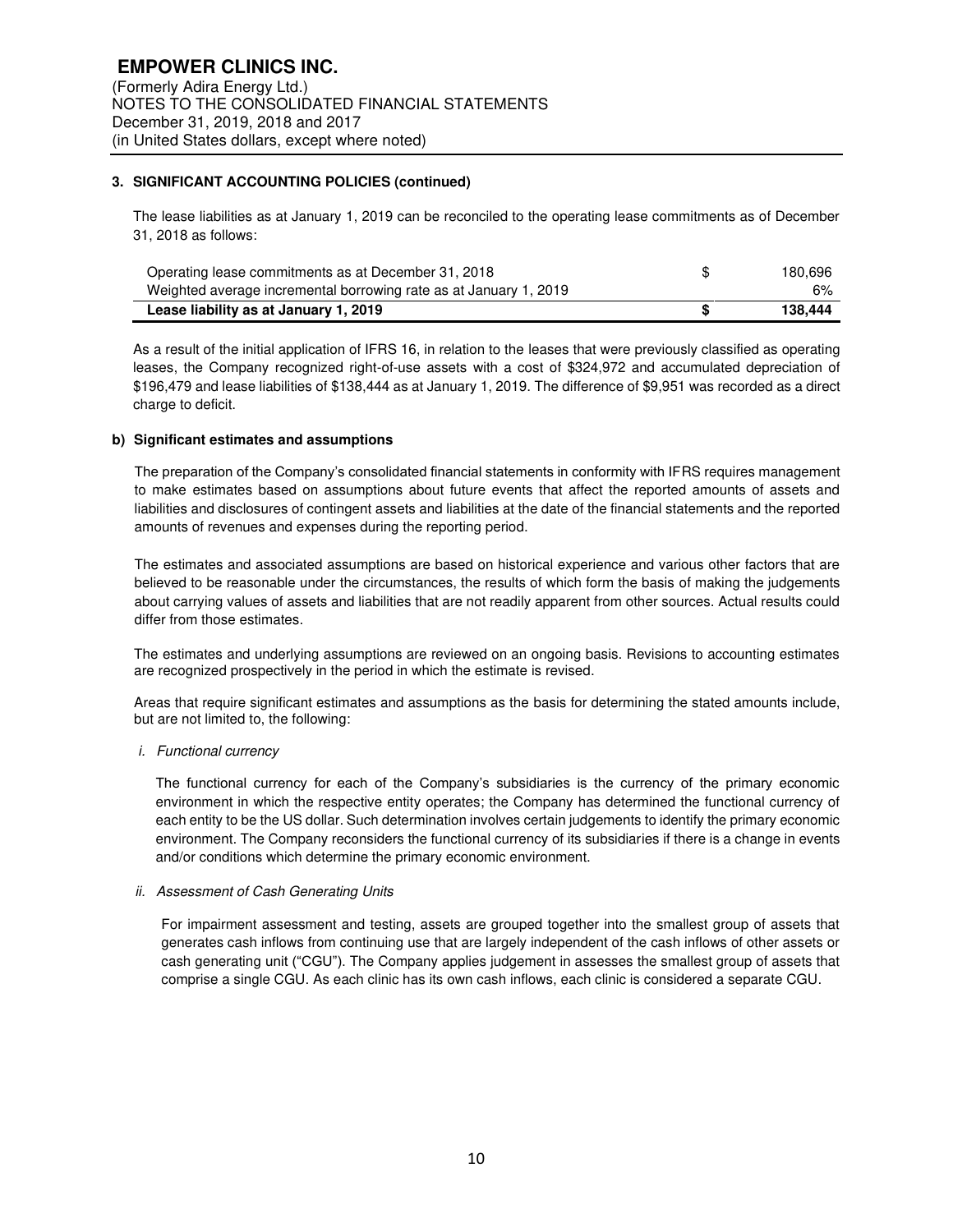#### *iii. Assessment of useful lives of property and equipment and intangible assets*

Management reviews its estimate of the useful life of property and equipment and intangible assets annually and accounts for any changes in estimates prospectively. The Company applied judgment in determining the useful lives of trademarks and patient records with less than an indefinite life. In addition, the Company applied judgment in determining the useful lives of the right of use assets and leasehold improvements for purposes of assessing the shorter of the useful life or lease term.

#### *iv. Assessment of indicators of impairment*

At the end of each reporting period, the Company assesses whether there are any indicators, from external and internal sources of information, that an asset or CGU may be impaired, thereby requiring adjustment to the carrying value. The Company identified the sustained decrease in market capitalization and change in Arizona licensing regulations as an indicator of impairment during the year ended December 31, 2019. As a result of these impairment indicators, the Company assessed the intangible assets and goodwill for impairment at the group of synergistic CGUs level and concluded that the recoverable value of the Sun Valley CGU as a whole (comprising of multiple locations) was less than its carrying value and an impairment loss was recognized on intangible assets and goodwill.

#### *v. Revenue recognition*

## *a. Determination of performance obligations*

The Company applied judgement to determine if a good or service that is promised to a customer is distinct based on whether the customer can benefit from the good or service on its own or together with other readily available resources and whether the good or service is separately identifiable. Based on these criteria, the Company determined the primary performance obligation relating to its sales contracts is the delivery of the medical services or sale of product, each representing a single performance obligation with consideration allocated accordingly.

## *b. Transfer of control*

Judgement is required to determine when transfer of control occurs relating to the medical services to its customers. Management based its assessment on a number of indicators of control, which include, but are not limited to whether the Company has present right of payment, whether delivery of medical services has occurred and whether the physical possession of the goods, significant risks and rewards and legal title have been transferred to the customer.

#### *vi. Expected credit losses*

In calculating the expected credit loss on financial instruments, management is required to make a number of judgments including the probability of possible outcomes with regards to credit loss, the discount rate to use for time value of money and whether the financial instrument's credit risk has increased significantly since initial recognition.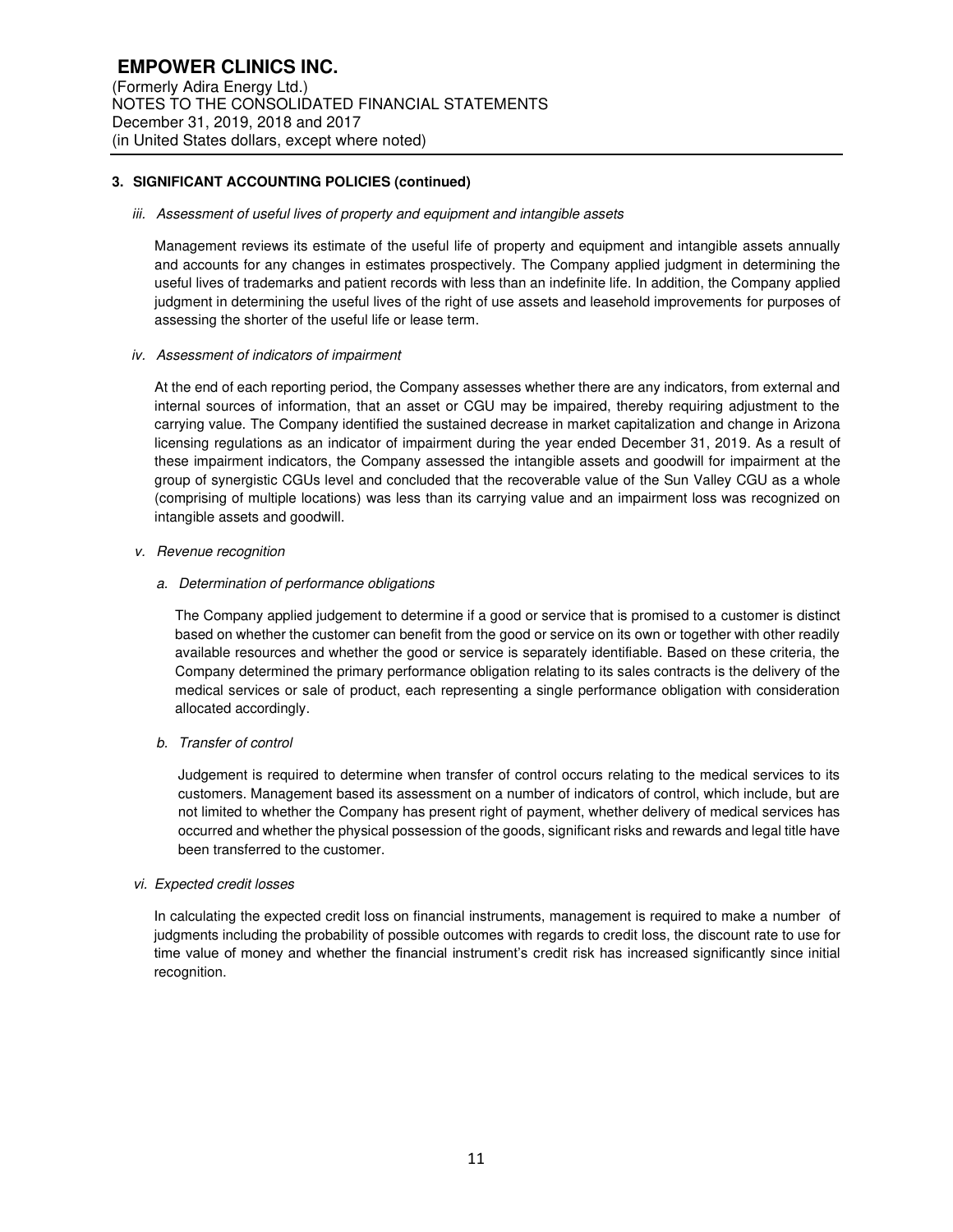#### *vii. Current and deferred taxes*

The Company's provision for income taxes is estimated based on the expected annual effective tax rates (and tax laws) that have been enacted or substantively enacted by the end of the reporting period. The current and deferred components of income taxes are estimated based on forecasted movements in temporary differences. Changes to the expected annual effective tax rate and differences between the actual and expected effective tax rate and between actual and forecasted movements in temporary differences will result in adjustments to the Company's provision for income taxes in the period changes are made and/or differences are identified.

In assessing the probability of realizing income tax assets recognized, management makes estimates related to expectations of future taxable income, applicable tax planning opportunities, expected timing of reversals of existing temporary differences and the likelihood that tax positions taken will be sustained upon examination by applicable tax authorities. In making its assessments, management gives additional weight to positive and negative evidence that can be objectively verified. Estimates of future taxable income are based on forecasted cash flows from operations and the application of existing tax laws in each jurisdiction. Forecasted cash flows from operations are based on patient visits, which are internally developed and reviewed by management.

Weight is attached to tax planning opportunities that are within the Company's control, and are feasible and implementable without significant obstacles.

The likelihood that tax positions taken will be sustained upon examination by applicable tax authorities is assessed based on individual facts and circumstances of the relevant tax position evaluated in light of all available evidence.

#### *viii. Equity-settled share-based payments*

Share-based payments are measured at fair value. Options and warrants are measured using the Black-Scholes option pricing model based on estimated fair values of all share-based awards at the date of grant and are expensed to the consolidated statement of loss and comprehensive loss over each award's vesting period. The Black-Scholes option pricing model utilizes subjective assumptions such as expected price volatility and expected life of the option. Changes in these input assumptions can significantly affect the fair value estimate.

*ix.* Warrant liability and conversion feature

Warrant liability and conversion feature are measured at fair value using the Black-Scholes option pricing model based on estimated fair values at the date of grant and revalued at period end to the consolidated statement of loss and comprehensive loss over the life of the instruments. The Black-Scholes option pricing model utilizes subjective assumptions such as expected price volatility and expected life of the option. Changes in these input assumptions can significantly affect the fair value estimate.

*x. Contingencies* 

Due to the nature of the Company's operations, various legal and tax matters can arise from time to time. In the event that management's estimate of the future resolution of these matters' changes, the Company will recognize the effects of the changes in its consolidated financial statements for the period in which such changes occur.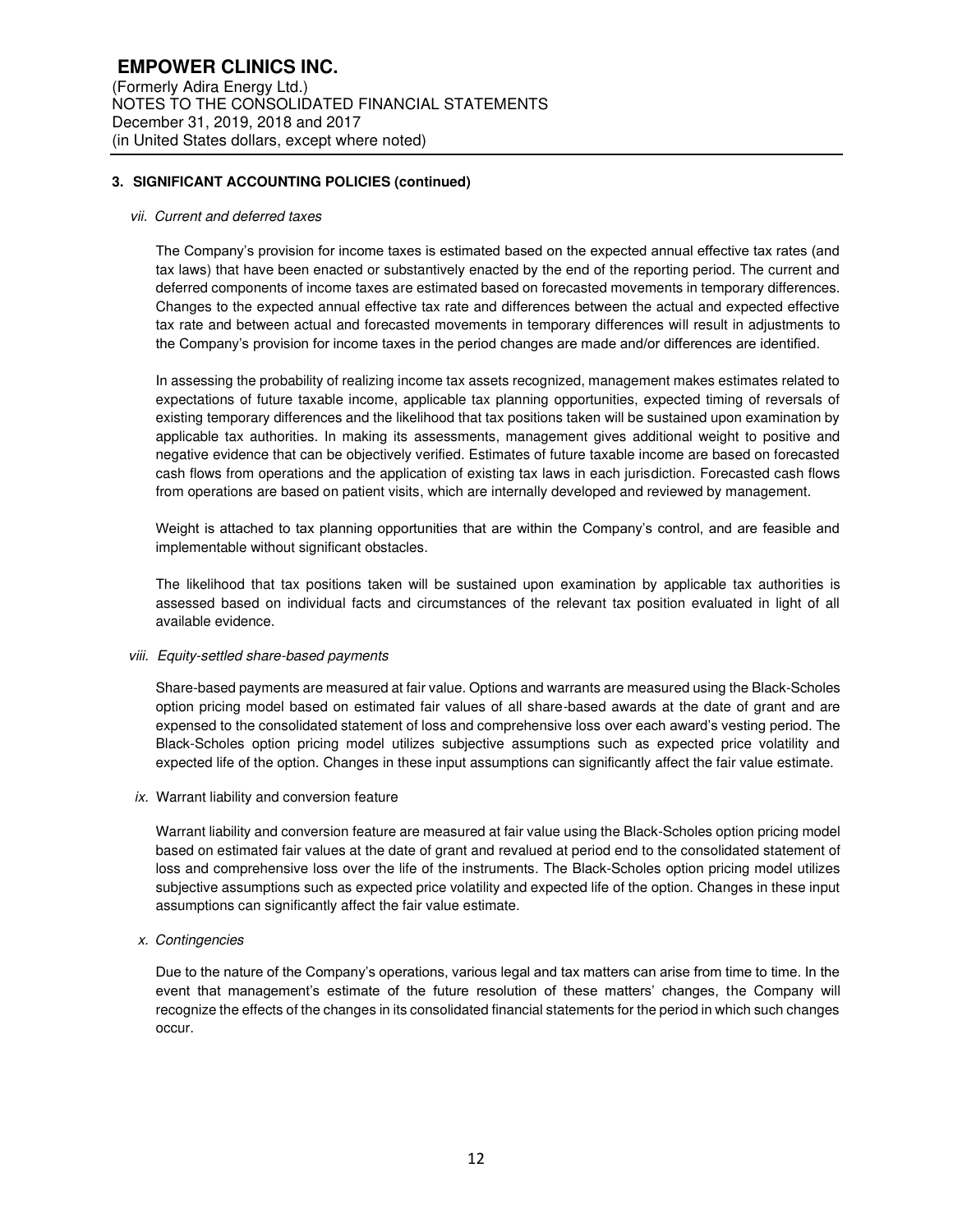#### *xi. Leases as a result of adopting IFRS 16*

#### *Identifying whether a contract includes a lease*

IFRS 16 applies a control model to the identification of leases, distinguishing between a lease and a service contract on the basis of whether the customer controls the asset. The Company had to apply judgment on certain factors, including whether the supplier has substantive substitution rights, does the Company obtain substantially all of the economic benefits and who has the right to direct the use of that asset.

#### *Incremental borrowing rate*

When the Company recognizes a lease, the future lease payments are discounted using the Company's incremental borrowing rate. This significant estimate impacts the carrying amount of the lease liabilities and the interest expense recorded on the consolidated statement of loss and comprehensive loss.

#### *Estimate of lease term*

When the Company recognizes a lease, it assesses the lease term based on the conditions of the lease and determines whether it will extend the lease at the end of the lease contract or exercise an early termination option. As it is not reasonably certain that the extension or early termination options will be exercised, the Company determined that the term of its leases are the lesser of original lease term or the life of the leased asset. This significant estimate could affect future results if the Company extends the lease or exercises an early termination option.

#### *xii. Business combinations*

Judgment is used in determining whether an acquisition is a business combination or an asset acquisition.

In a business combination, all identifiable assets, liabilities and contingent liabilities acquired are recorded at their fair values. One of the most significant estimates relates to the determination of the fair value of these assets and liabilities including assessing the fair value of any favourable or unfavorable lease terms. For any intangible asset identified, depending on the type of intangible asset and the complexity of determining its fair value, an independent valuation expert or management may develop the fair value, using appropriate valuation techniques, which are generally based on a forecast of the total expected future net cash flows. The evaluations are linked closely to the assumptions made by management regarding the future performance of the assets concerned and any changes in the discount rate applied.

#### **c) Foreign currency translation**

In preparing the financial statements of each individual group entity, transactions in currencies other than the entity's functional currency ("foreign currencies") are translated at the rates of exchange prevailing at the dates of the transactions. At the end of each reporting period, monetary assets and liabilities denominated in foreign currencies are translated at the exchange rates prevailing at that date. Exchange gains and losses are recognized on a net basis in on the consolidated statement of loss and comprehensive loss for the year.

#### **d) Cash**

Cash consists of cash at banks and on hand.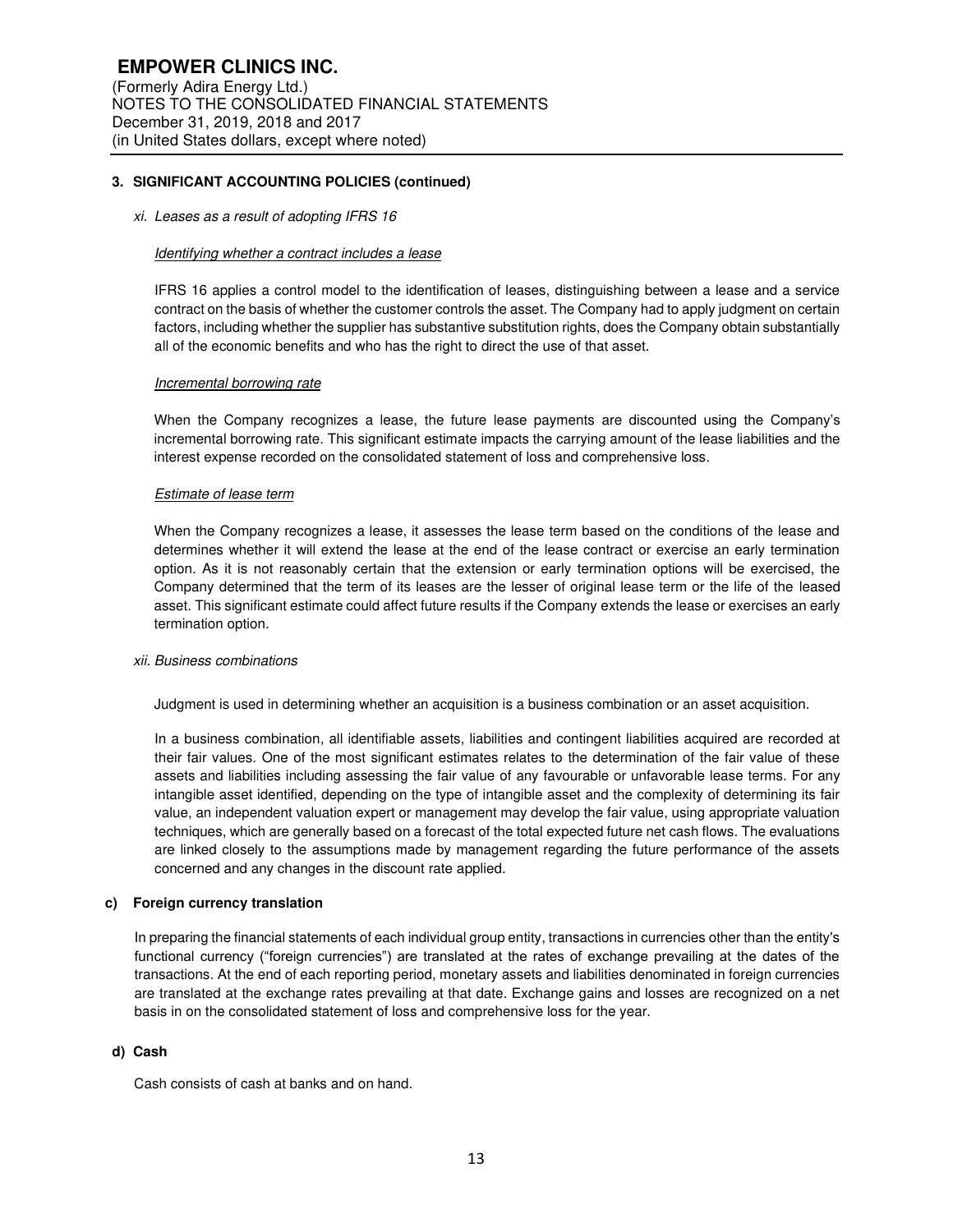#### **e) Inventory**

Inventories are valued initially at cost and subsequently at the lower of cost and net realizable value. All direct and indirect costs related to inventory are capitalized as they are incurred.

Net realizable value is determined as the estimated selling price in the ordinary course of business less the estimated costs of completion and the estimated costs necessary to make the sale. Cost is determined using the weighted average cost basis. Products for resale and supplies and consumables are valued at the lower of cost and net realizable value. The Company reviews inventory for obsolete and slow-moving goods and any such inventory is written down to net realizable value.

Inventory consists entirely of finished goods, there are no reserves taken against inventory and the amount of inventory expensed in cost of goods sold is \$12,985.

#### **f) Property and equipment**

Equipment is measured at cost less accumulated depreciation and impairment losses. Cost includes the purchase price, any costs directly attributable to bringing equipment to the location and condition necessary for it to be capable of operating in the manner intended by management and the estimated site reclamation and closure costs associated with removing the asset, and, where applicable, borrowing costs.

Upon sale or abandonment of any equipment, the cost and related accumulated depreciation and impairment losses are written off and any gains or losses thereon are recognized in profit or loss for the period. When the parts of an item of equipment have different useful lives, they are accounted for as separate items (major components) of equipment.

The cost of replacing or overhauling a component of an item of equipment is recognized in the carrying amount of the item if it is probable that the future economic benefits embodied within the component will flow to the Company and its cost can be measured reliably. The carrying amount of the replaced component is derecognized. Maintenance and repairs of a routine nature are charged to profit or loss as incurred.

#### **g) Intangible assets**

Intangible assets are stated at cost less accumulated depreciation and impairment losses. Cost includes the purchase price, any costs directly attributable to bringing the intangible asset to the condition necessary for it to be capable of operating in the manner intended by management and, where applicable, borrowing costs.

Upon sale or abandonment of any intangible asset, the cost and related accumulated depreciation and impairment losses are written off and any gains or losses thereon are recognized in profit or loss for the period.

#### **h) Depreciation and amortization**

Depreciation and amortization is provided using the straight-line basis over the following terms:

| Furniture and equipment     | $3 - 5$ years |
|-----------------------------|---------------|
| Leasehold improvements      | 5 years       |
| Right of use                | $1 - 5$ years |
| Patient records             | 5 years       |
| Trademarks and domain names | 5 years       |
| Management software         | 5 years       |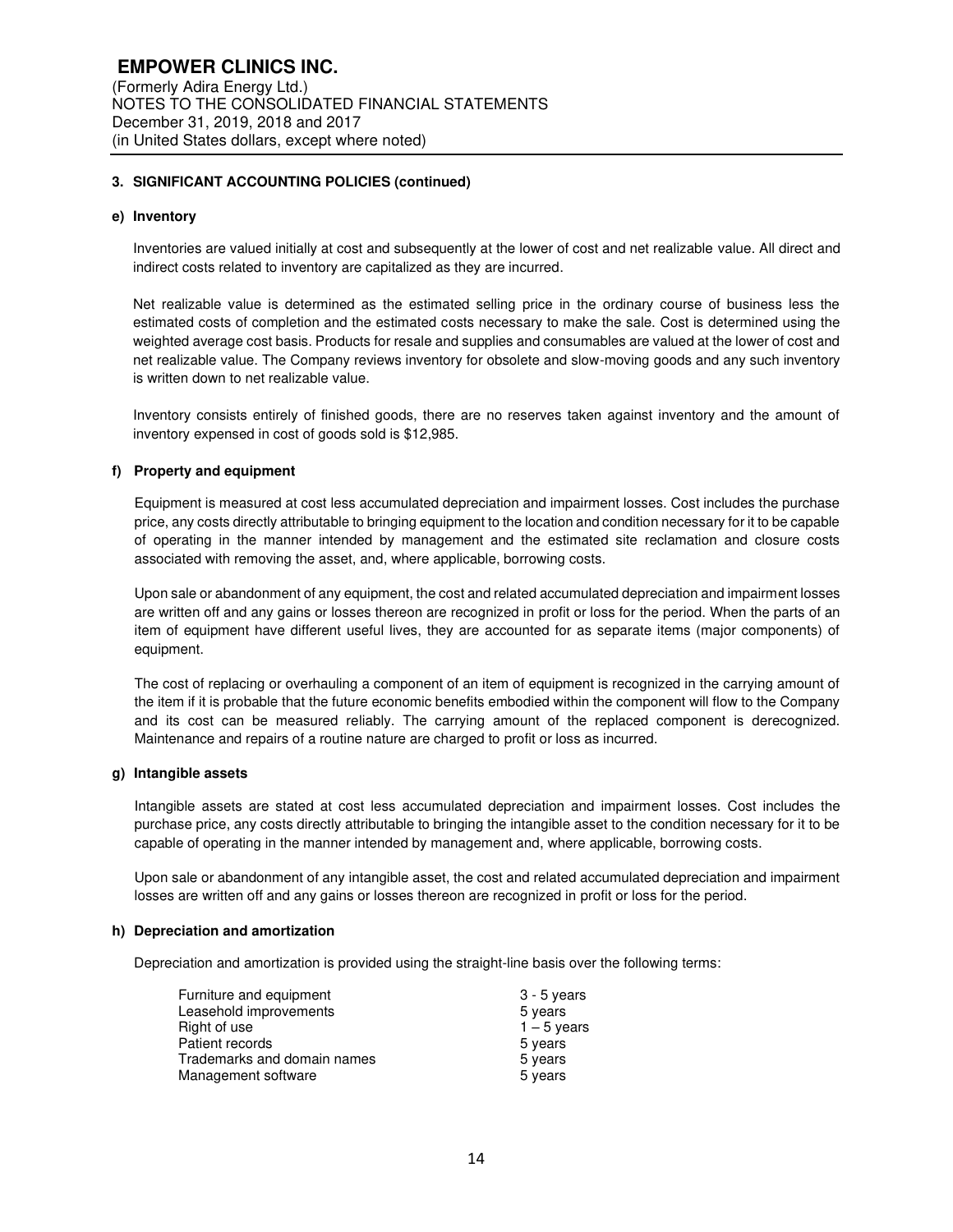Depreciation commences on the date the asset is available for use. An asset's residual value, useful life and amortization method are reviewed at each financial year end and adjusted if appropriate. When parts of an item of equipment have different useful lives, they are accounted for as separate items (major components) of equipment. Gains and losses on disposal of an item of equipment are determined by comparing the proceeds from disposal with the carrying amount of the equipment and are recognized in consolidated statement of loss and comprehensive loss.

## **i) Assets held for sale**

Non-current assets, or disposal groups comprising assets and liabilities, are classified as held for sale if it is highly probable that they will be recovered primarily through sale rather than through continuing use. Such assets, or disposal groups, are generally measured as the lower of their carrying amount and fair value less costs to sell.

## **j) Provisions**

A provision is recognized if, as a result of a past event, the Company has a present legal or constructive obligation that can be estimated reliably, and it is probable that an outflow of economic benefits will be required to settle the obligation.

Constructive obligations are obligations that derive from the Company's actions where:

- by an established pattern of past practice, published policies or a sufficiently specific current statement, the Company has indicated to other parties that it will accept certain responsibilities; and,
- as a result, the Company has created a valid expectation on the part of those other parties that it will discharge those responsibilities.

Provisions are reviewed at the end of each reporting period and adjusted to reflect management's current best estimate of the expenditure required to settle the present obligation at the end of the reporting period. If it is no longer probable that an outflow of resources embodying economic benefits will be required to settle the obligation, the provision is reversed.

Provisions are reduced by actual expenditures for which the provision was originally recognized. Provisions are determined by discounting the expected future cash flows at a pre-tax rate that reflects the current market assessments of the time value of money and the risks specific to the liability. The accretion of the discount is charged to the consolidated statement of loss and comprehensive loss.

#### **k) Convertible debentures**

The convertible debentures were determined to be compound instruments, comprising a financial liability (debt obligation) and derivative liability component (conversion option). As the debentures are convertible into units, each comprising a common share and a warrant, the debt and conversion feature are presented separately. The conversion option is classified as a derivative liability under the principles of IFRS 9 - *Financial Instruments*. As the exercise price of the convertible debenture is fixed in Canadian dollars and the functional currency of the Company is the US dollar, the conversion option is considered a derivative liability in accordance with IAS 32 - *Financial Instruments: Presentation* as a variable amount of cash in the Company's functional currency will be received upon exercise.

The conversion option is recognized at fair value using the Black-Scholes option pricing model and the listed trading price at the date of issue. The conversion option is initially recorded as a liability at fair value with any subsequent changes in fair value recognized in the consolidated statement of loss and comprehensive loss.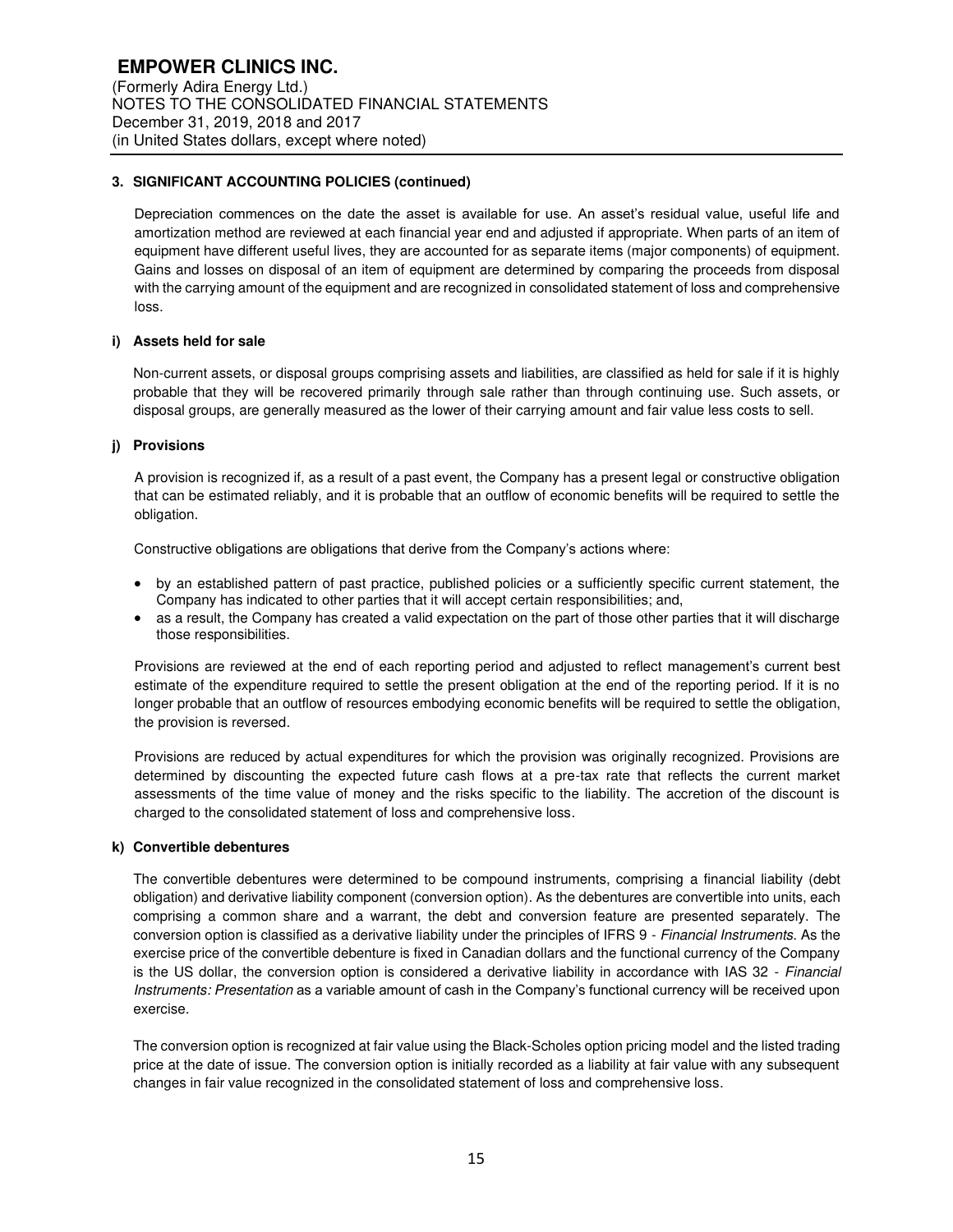Using the residual method, the carrying amount of the financial liability component is the difference between the principal amount and the initial carrying value of the conversion option. The debentures, net of the derivative lability component is accreted using the effective interest rate method over the term of the debentures, such that the carrying amount of the financial liability will equal the principal balance at maturity.

Upon exercise of the convertible debentures, the conversion option is revalued at the date of exercise and the total fair value of the conversion option and the carrying value of debt is allocated between the warranty liability and equity.

#### **l) Share-based payments**

Certain employees and directors of the Company receive a portion of their remuneration in the form of share options. The fair value of the share options, determined at the date of the grant, is charged to the consolidated statement of loss and comprehensive loss, with an offsetting credit to reserves, over the vesting period. If and when the share options are exercised, the applicable original amounts of reserves are transferred to issued capital.

The fair value of a share-based payment is determined at the date of the grant. The estimated fair value of share options is measured using the Black-Scholes option pricing model. The Black-Scholes option pricing model requires the input of subjective assumptions, including the expected term of the option and share price volatility. The expected term of options granted is determined based on historical data on the average hold period before exercise, expiry or cancellation. Expected volatility is estimated with reference to the historical volatility of the share price of the Company.

These estimates involve inherent uncertainties and the application of management's judgement. The costs of sharebased payments are recognized over the vesting period of the option. The total amount recognized as an expense is adjusted to reflect the number of options expected to vest at each reporting date. At each reporting date prior to vesting, the cumulative compensation expense representing the extent to which the vesting period has passed and management's best estimate of the share options that are ultimately expected to vest is computed. The movement in cumulative expense is recognized on the consolidated statement of loss and comprehensive loss with a corresponding entry to reserves.

Share-based payments to non-employees are measured at the fair value of the goods or services received or the fair value of the equity instruments issued if it is determined that the fair value of the goods or services cannot be reliably measured and are recorded at the date the goods or services are received.

No expense is recognized for share options that do not ultimately vest. Charges for share options that are forfeited before vesting are reversed from reserves and credited to the consolidated statement of loss and comprehensive loss. For those share options that expire unexercised after vesting, the recorded value remains in reserves.

#### **m) Share purchase warrants**

Share purchase warrants are classified as a derivative liability under the principles of IFRS 9 - *Financial Instruments*. As the exercise price of the share purchase warrant is fixed in Canadian dollars and the functional currency of the Company is the US dollar, the share purchase warrants are considered a derivative liability in accordance with IAS 32 - *Financial Instruments: Presentation* as a variable amount of cash in the Company's functional currency will be received upon exercise.

These types of share purchase warrants are recognized at fair value using the Black-Scholes option pricing model or the listed trading price at the date of issue. Share purchase warrants are initially recorded as a liability at fair value with any subsequent changes in fair value recognized on the consolidated statement of loss and comprehensive loss.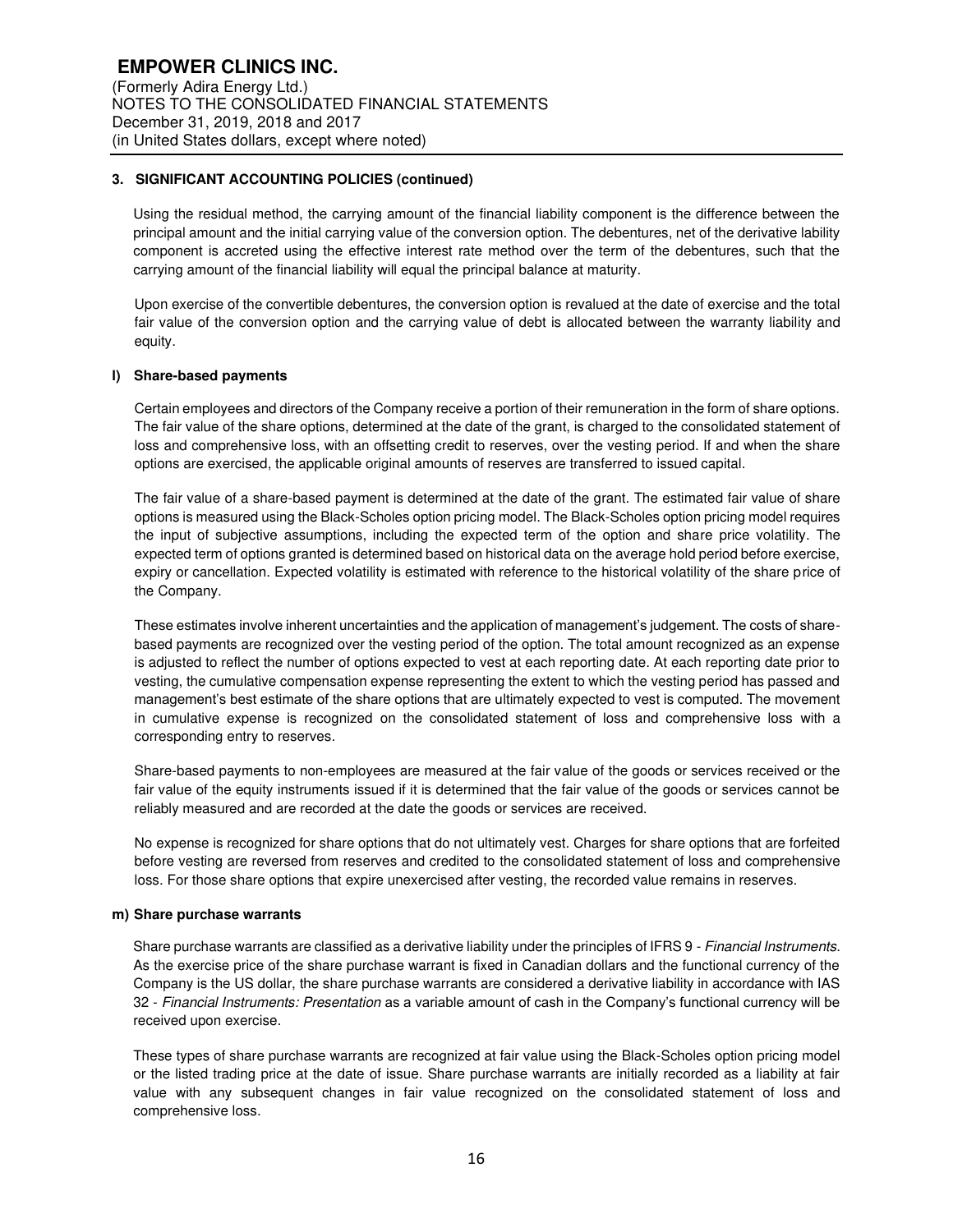Upon exercise of the share purchase warrants with exercise prices in a currency other than the Company's functional currency, the share purchase warrants are revalued at the date of exercise and the total fair value of the exercised share purchase warrants is reallocated to equity. The proceeds generated from the payment of the exercise price are also allocated to equity.

#### **n) Issued capital**

Common shares are classified as equity. Incremental costs directly attributable to the issue of common shares and share options are recognized as a deduction from equity. Share issue costs incurred in advance of share subscriptions are recorded as non-current deferred assets. Share issue costs related to uncompleted share subscriptions are expensed in the period they are incurred.

The Company records proceeds from share issuances net of issue costs and any tax effects. Common shares issued for non-monetary consideration are recorded at their fair market value based upon the trading price of the Company's shares on the Canadian Securities Exchange on the date of the agreement to issue the shares or the date of share issuance, whichever is more appropriate.

The proceeds from the issue of units is allocated between common shares and common share purchase warrants as follows: the fair value of the common share purchase warrants is determined using the Black-Scholes pricing model and the residual, if any is allocated to issued capital.

#### **o) Shares held in escrow**

The Company has issued common shares held in escrow as a part of a compensation arrangement. The fair value of the escrowed shares is recognized as salaries and benefits expense with a corresponding credit to reserves as the common shares vest. Upon release from escrow, the amounts previously recognized in reserves are recorded as an increase to share capital.

The Company has issued common shares held in escrow as a part of the Sun Valley acquisition. The fair value of the escrowed shares is recognized as consideration.

#### **p) Financial assets**

## Classification of financial assets

### *Amortized cost:*

Financial assets that meet the following conditions are measured subsequently at amortized cost:

- The financial asset is held within a business model whose objective is to hold financial assets in order to collect contractual cash flows, and
- The contractual terms of the financial asset give rise on specified dates to cash flows that are solely payments of principal and interest on the principal amount outstanding.

The amortized cost of a financial asset is the amount at which the financial asset is measured at initial recognition minus the principal repayments, plus the cumulative amortization using effective interest method of any difference between that initial amount and the maturity amount, adjusted for any loss allowance. Interest income is recognized using the effective interest method.

The Company has classified cash at FVTPL and promissory note at amortized cost.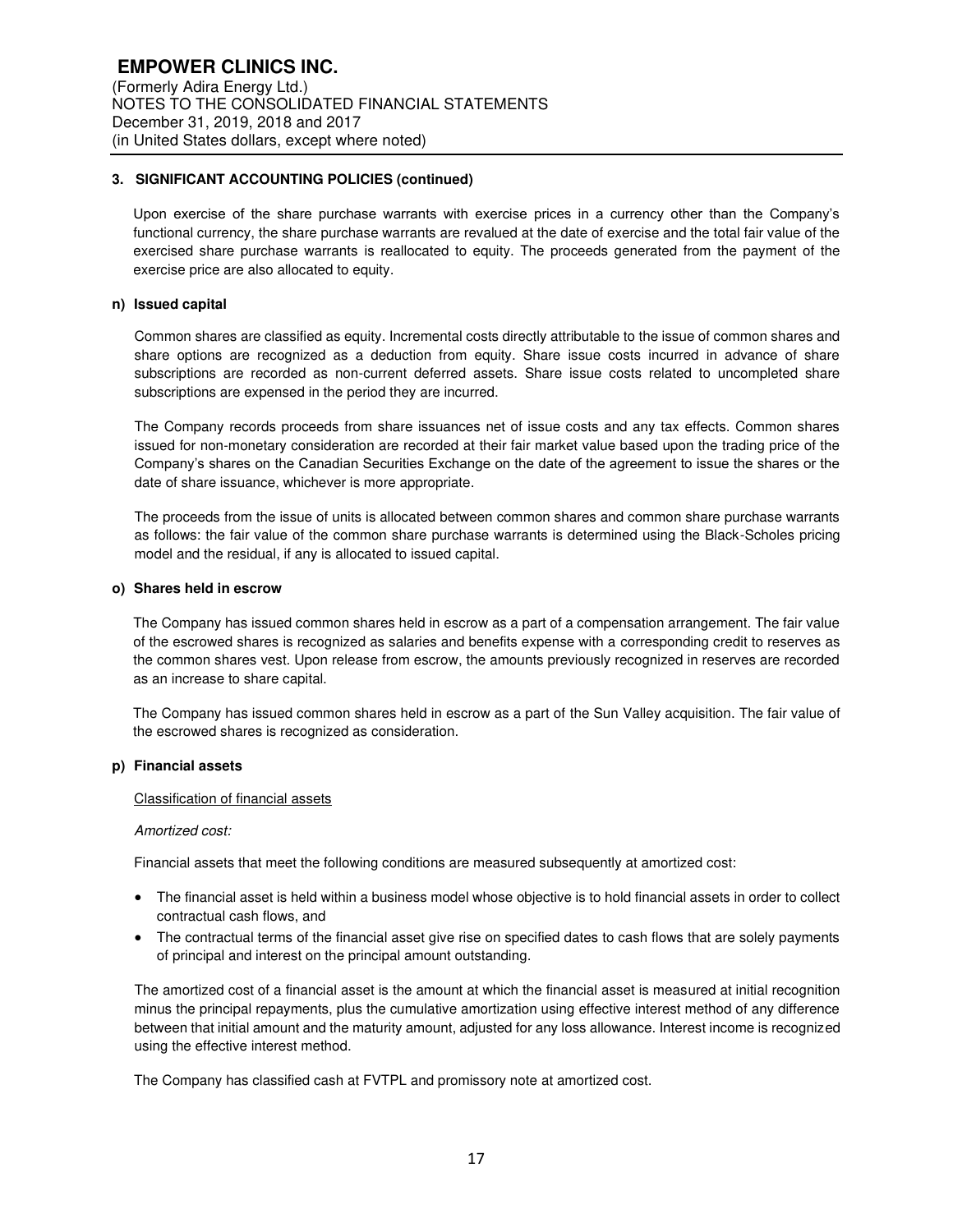*Fair value through other comprehensive income ("FVTOCI"):* 

Financial assets that meet the following conditions are measured at FVTOCI:

- The financial asset is held within a business model whose objective is achieved by both collecting contractual cash flows and selling financial assets, and,
- The contractual terms of the financial asset give rise on specified dates to cash flows that are solely payments of principal and interest on the principal amount outstanding.

The Company does not currently hold any financial instruments designated as FVTOCI.

## *Equity instruments designated as FVTOCI:*

On initial recognition, the Company may make an irrevocable election (on an instrument-by-instrument basis) to designate investments in equity instruments that would otherwise be measured at fair value through profit or loss to present subsequent changes in fair value in other comprehensive income. Designation at FVTOCI is not permitted if the equity investment is held for trading or if it is contingent consideration recognized by an acquirer in a business combination. Investments in equity instruments at FVTOCI are initially measured at fair value plus transaction costs. Subsequently, they are measured at fair value with gains and losses arising from changes in fair value recognized in other OCI. The cumulative gain or loss is not reclassified to the consolidated statement of loss and comprehensive loss on disposal of the equity instrument, instead, it is transferred to deficit.

The Company does not currently hold any equity instruments designated as FVTOCI.

*Financial assets measured subsequently at fair value through profit or loss:* 

By default, all other financial assets are measured subsequently at FVTPL.

The Company, at initial recognition, may also irrevocably designate a financial asset as measured at FVTPL if doing so eliminates or significantly reduces a measurement or recognition inconsistency that would otherwise arise from measuring assets or liabilities or recognizing the gains and losses on them on different bases.

Financial assets measured at FVTPL are measured at fair value at the end of each reporting period, with any fair value gains or losses recognized on the consolidated statement of loss and comprehensive loss to the extent they are not part of a designated hedging relationship.

#### **q) Financial liabilities and equity**

Debt and equity instruments are classified as either financial liabilities or as equity in accordance with the substance of the contractual arrangements and the definitions of a financial liability and an equity instrument.

An equity instrument is any contract that evidences a residual interest in the assets of the Company after deducting all its liabilities. Equity instruments issued by the Company are recognized at the proceeds received, net of direct issue costs. Repurchase of the Company's own equity instruments is recognized and deducted directly in equity. No gain or loss is recognized on the consolidated statement of loss and comprehensive loss on the purchase, sale, issue or cancellation of the Company's own equity instruments.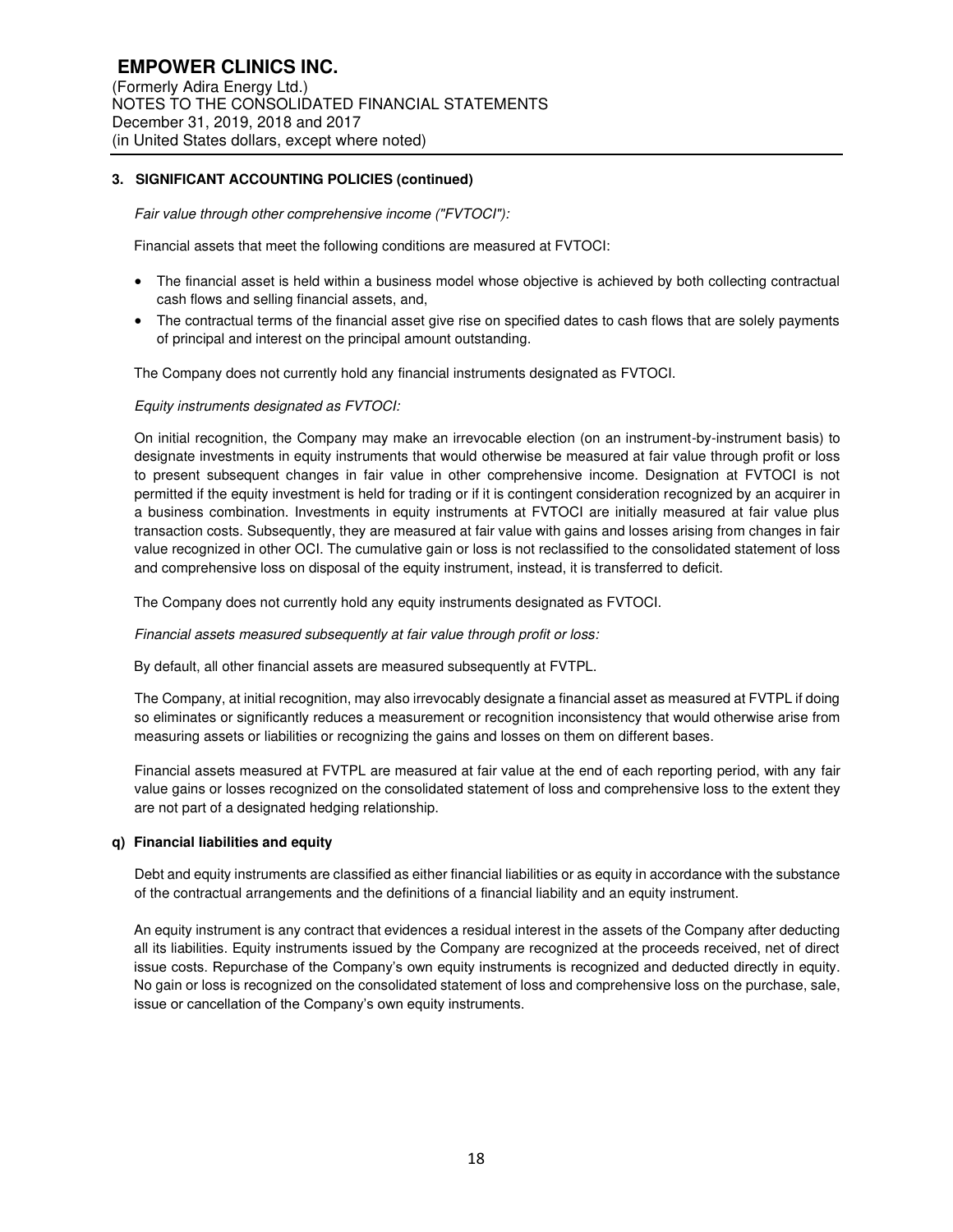#### Classification of financial liabilities

Financial liabilities that are not contingent consideration of an acquirer in a business combination, held for trading or designated as at FVTPL, are measured at amortized cost using effective interest method. The Company's financial liabilities measured at amortized cost are accounts payable, notes payable, convertible debentures payable, secured loan payable and convertible notes payable. The Company's financial liabilities measured at FVTPL are warrant liability and conversion feature.

#### **r) Financial instruments designated as hedging instruments**

The Company does not currently apply nor have a past practice of applying hedge accounting to financial instruments.

#### **s) Impairment of financial assets**

The expected loss model ("ECL") applies to financial assets measured at amortized cost, contract assets and debt investments measured at FVOCI. The ECL model applies to the Company's promissory note receivable (Note 6).

To assess credit losses, the Company considers a broad range of information when assessing credit risk and measuring expected credit losses, including past events, current conditions and forecasts that affect the expected collectability of future cash flows of the instrument.

In applying this forward-looking approach, the Company separates instruments into the below categories:

- 1. financial instruments that have not deteriorated significantly since initial recognition or that have low credit risk;
- 2. financial instruments that have deteriorated significantly since initial recognition and whose credit loss is not low; or
- 3. financial instruments that have objective evidence of impairment at the reporting date.

12-month expected credit losses are recognized for the first category while 'lifetime expected credit losses' are recognized for the second category.

For financial assets carried at amortized cost, the amount of the impairment is the difference between the asset's carrying amount and the present value of the estimated future cash flows, discounted at the financial asset's original effective interest rate.

Financial assets, other than those at FVTPL and amortized cost, are assessed for indicators of impairment at each reporting period. Financial assets are impaired when there is objective evidence that, as a result of one or more events that occurred after the initial recognition of the financial asset, the estimated future cash flows of the investment have been impacted.

#### **t) Impairment of non-financial assets**

At each reporting date, the Company reviews the carrying amounts of its non-financial assets to determine whether there are any indications of impairment. If any such indication exists such as an increase in operating costs or a decrease in the number of patient visits, the recoverable amount of the asset is estimated in order to determine the extent of the impairment, if any. In determining the recoverable amount, the Company compares the carrying amount of the asset or CGU.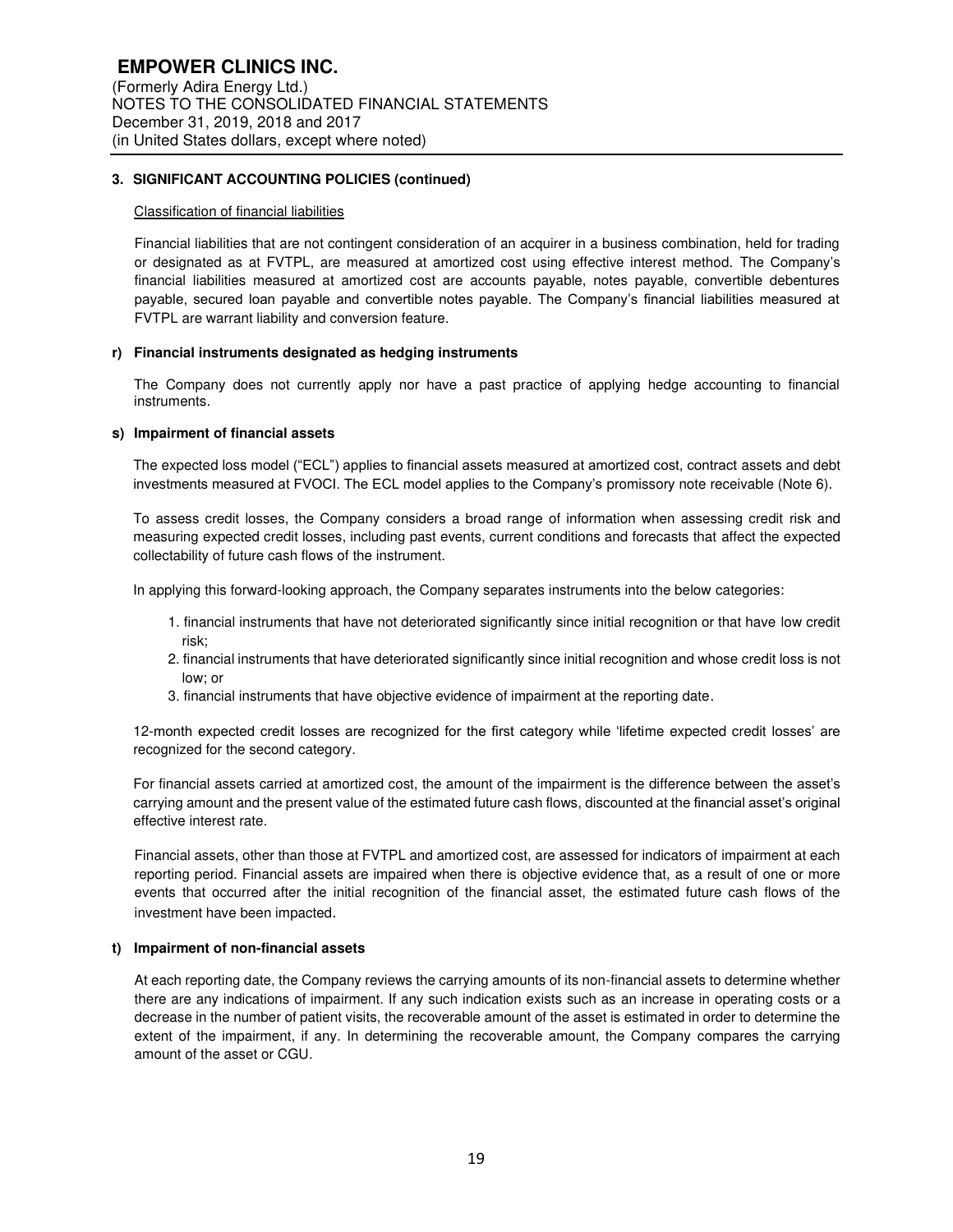Where the asset does not generate cash inflows that are independent from other assets, the Company estimates the recoverable amount of the CGU to which the asset belongs. A CGU is the smallest identifiable group of assets that generates cash inflows that are largely independent of the cash inflows from other assets or group of assets.

The recoverable amount is determined as the higher of fair value less costs of disposal and the asset's value in use. Fair value is determined with reference to discounted estimated future cash flow analysis or to recent transactions involving dispositions of similar properties. In assessing value in use, the estimated future cash flows are discounted to their present value.

The pre-tax discount rate applied to the estimated future cash flows measured on a value in use basis reflects current market assessments of the time value of money and the risks specific to the asset for which the future cash flow estimates have not been adjusted.

If the carrying amount of an asset or CGU exceeds its recoverable amount, the carrying amount of the asset or CGU is reduced to its recoverable amount. An impairment loss is recognized as a charge to profit or loss. Nonfinancial assets that have been impaired are tested for possible reversal of the impairment whenever events or changes in circumstance indicate that the impairment may have reversed.

Where an impairment, other than goodwill impairment, subsequently reverses, the carrying amount of the asset or CGU is increased to the revised estimate of its recoverable amount, but only so that the increased carrying amount does not exceed the carrying amount that would have been determined (net of depletion and depreciation) had no impairment loss been recognized for the asset or CGU in prior periods. A reversal of impairment is recognized as a gain in the statement of loss or comprehensive loss. Goodwill impairment losses are not reversed.

#### **u) Taxes**

#### *i. Current tax expense*

Current tax is the expected tax payable or receivable on the taxable earnings or loss for the period.

Current tax for each taxable entity in the Company is based on the local taxable income at the local statutory tax rate enacted or substantively enacted at the reporting date and includes adjustments to tax payable or recoverable in respect of previous periods.

*ii. Deferred tax expense* 

Deferred tax is accounted for using the balance sheet liability method, providing for the tax effect of temporary differences between the carrying amount of assets and liabilities for financial reporting purposes and their respective tax bases.

Deferred tax liabilities are recognized for all taxable temporary differences except where the deferred tax liability arises from the initial recognition of goodwill, or the initial recognition of an asset or liability in a transaction that is not a business combination and, at the time of the transaction, affects neither the accounting earnings nor taxable earnings or loss.

Deferred tax assets are recognized for all deductible temporary differences, carry forwards of unused tax losses and tax credits, to the extent that it is probable that taxable earnings will be available against which the deductible temporary differences, and the carry forward of unused tax losses can be utilized, except where the deferred tax asset related to the deductible temporary difference arises from the initial recognition of an asset or liability in a transaction that is not a business combination and, at the time of the transaction, affects neither the accounting earnings nor taxable earnings or loss.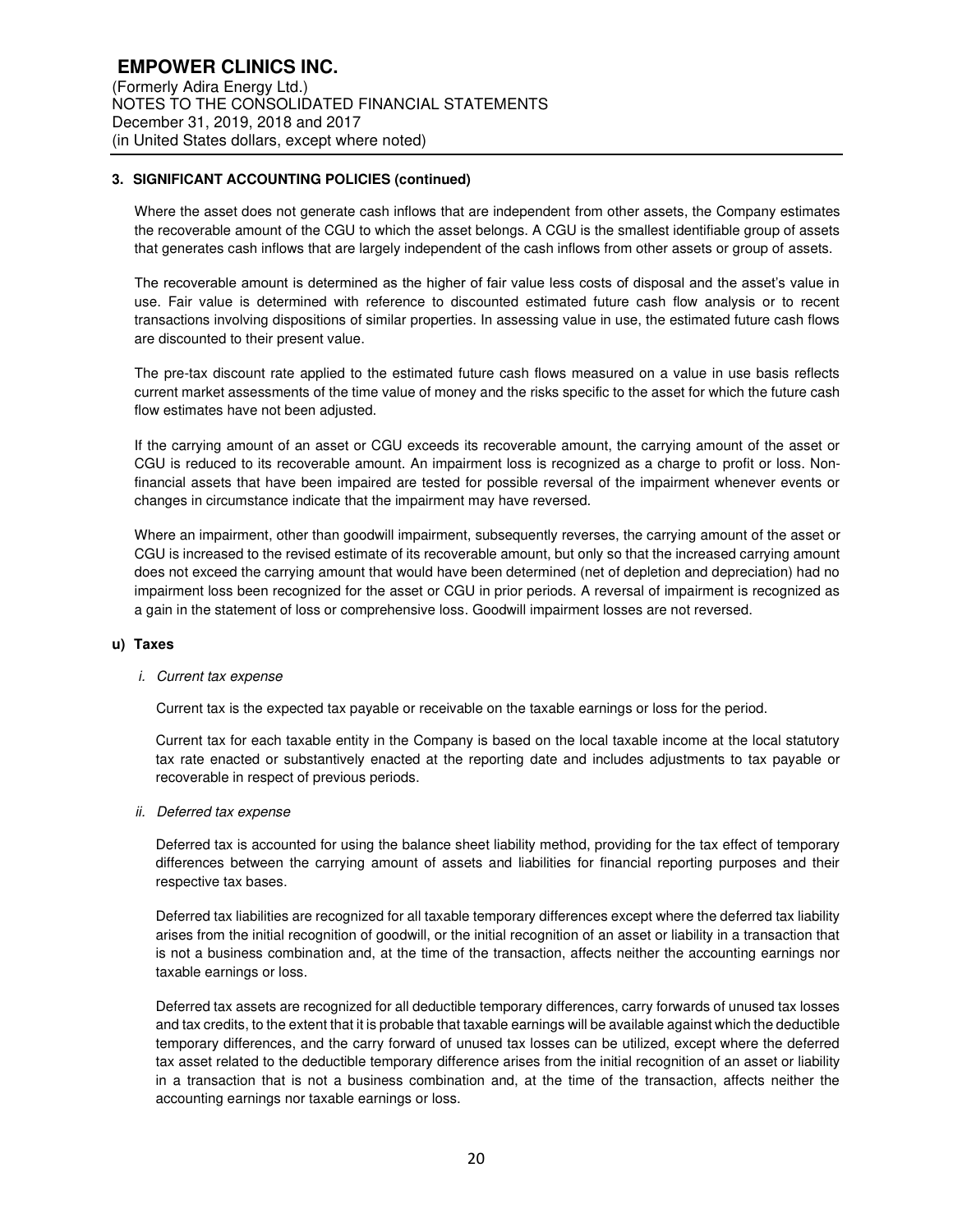The carrying amounts of deferred tax assets are reviewed at each reporting date and are adjusted to the extent that it is no longer probable that sufficient taxable earnings will be available to allow all or part of the asset to be utilized. To the extent that an asset not previously recognized fulfills the criteria for recognition, a deferred tax asset is recorded.

Deferred tax is measured on an undiscounted basis using the tax rates that are expected to apply in the period when the liability is settled or the asset is realized, based on tax rates and tax laws enacted or substantially enacted at the reporting date. Current and deferred tax relating to items recognized directly in equity are recognized in equity and not in earnings or loss.

#### **v) Income (loss) per share**

Basic earnings (loss) per share ("EPS") is calculated by dividing the income (loss) and comprehensive income (loss) of the Company by the basic weighted average number of common shares outstanding during the period.

For purposes of calculating diluted EPS, the proceeds from the potential exercise of dilutive share options and share purchase warrants with exercise prices that are below the average market price of the underlying shares are assumed to be used in purchasing the Company's common shares at their average market price for the period.

Share options and share purchase warrants are included in the calculation of diluted EPS only to the extent that the market price of the common shares exceeds the exercise price of the share options or share purchase warrants except where such conversion would be anti-dilutive.

#### **w) Revenue recognition**

Revenue is measured at the fair value of the consideration received or receivable, and represents amounts receivable for services rendered, stated net of discounts. The Company recognizes revenue when delivery of medical services has occurred and when the physical possession of the goods and significant risks and rewards and legal title have been transferred to the customer. The Company recognizes revenue from the rendering of patient services in the accounting period in which the physician's services are rendered and recognizes revenue from the sale of goods when physical possession of the goods has transferred to the customer.

Revenues are recorded net of discounts provided to patients.

#### **x) Related party transactions**

Parties are considered to be related if one party has the ability, directly or indirectly, to control the other party or exercise significant influence over the other party in making financial and operating decisions. Parties are also considered to be related if they are subject to common control or common significant influence, related parties may be individuals or corporate entities. A transaction is considered to be a related party transaction when there is a transfer of resources or obligations between related parties.

#### **4. THE TRANSACTION**

On April 23, 2018, S.M.A.A.R.T Holdings Inc ("SMAART") completed the merger with Adira Energy Ltd. ("Adira"), pursuant to which SMAART amalgamated with 1149770 B.C. Ltd., a wholly-owned subsidiary of Adira, resulting in the indirect acquisition by SMAART of all of the issued and outstanding securities of Adira (the "Transaction"). This resulted in a reverse takeover of Adira by the shareholders of SMAART.

In connection with the Transaction completed on April 16, 2018, the Company changed its name from "Adira Energy Ltd." to "Empower Clinics Inc." and consolidated its existing common shares on the basis of one common share for each 6.726254 existing common shares of the Company.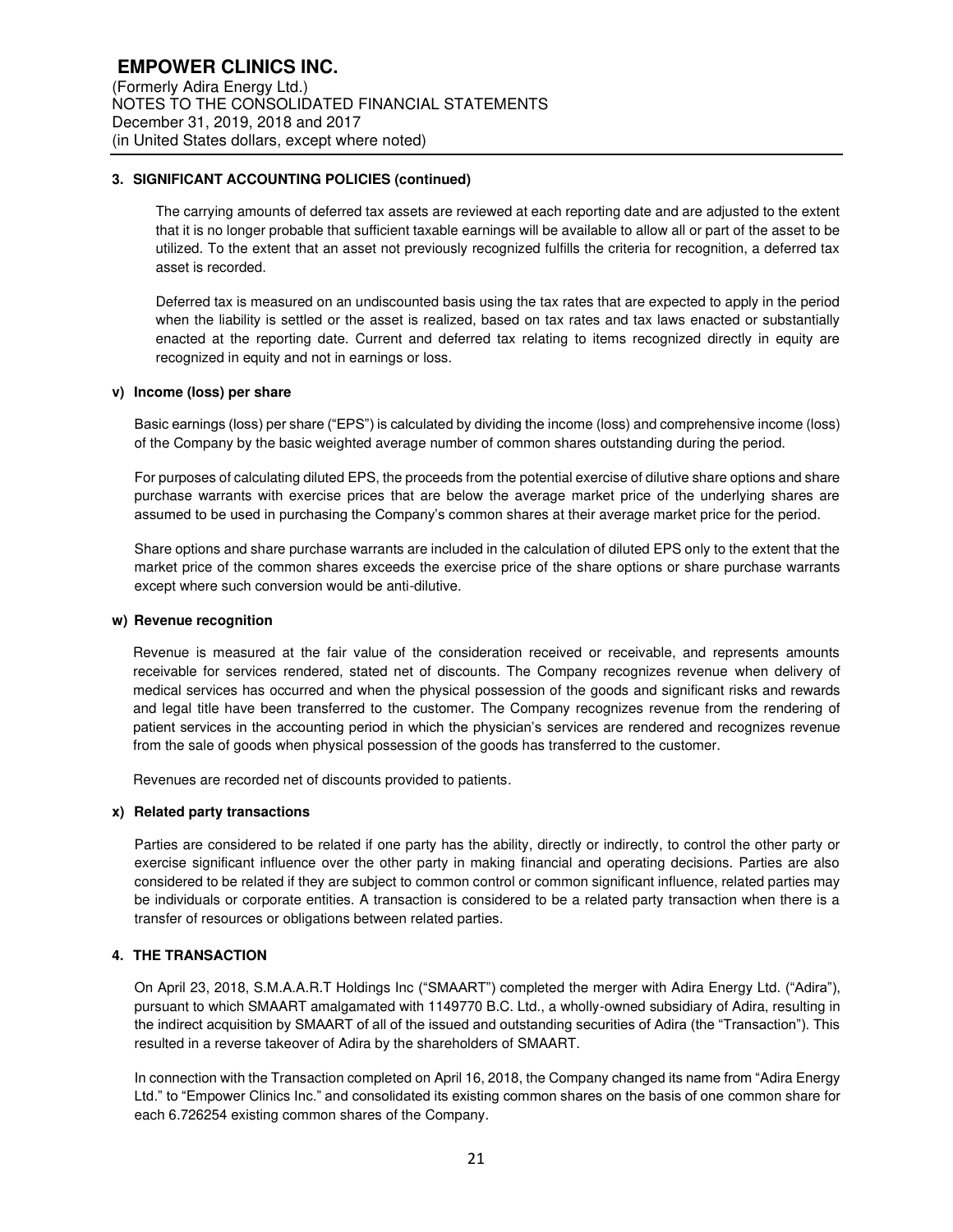## **4. THE TRANSACTION (continued)**

At the time of the Transaction, Adira did not constitute a business as defined under IFRS 3; therefore, the Transaction was accounted for under IFRS 2, where the difference between the consideration given to acquire Adira and the net asset value of Adira was recorded as a listing fee expense to net loss. As Empower Healthcare Corporation was deemed to be the acquirer for accounting purposes, these consolidated financial statements present the historical financial information of Adira up to the date of the Transaction.

| Consideration - shares                                  | \$ | 614.415    |
|---------------------------------------------------------|----|------------|
| Legal and professional fees relating to the Transaction |    | 365,871    |
| Net liabilities acquired                                |    | 328,522    |
| <b>Listing fee</b>                                      | S  | 1,308,808  |
|                                                         |    |            |
| Fair value of the net assets (liabilities) of Adira     |    |            |
| Cash                                                    | \$ | 13.000     |
| Accounts payable and accrued liabilities                |    | (341, 522) |
|                                                         |    | (328, 522) |

The fair value of 2,544,075 issued common shares of the Company was estimated using \$0.24 (C\$0.31) per share.

## **5. ACQUISITION OF SUN VALLEY**

On April 30, 2019, the Company obtained control of Sun Valley for consideration with a fair value of \$3,054,593 comprised of cash of \$787,318, 22,409,425 common shares of the Company, and a promissory note of \$125,000 bearing interest at a rate of 4% per annum and due July 31, 2019. The promissory note was fair valued at \$123,709 using a discount rate of 6%. In addition, the Company paid a consultant finders fee equal to 5% of the aggregate purchase price which amounted to \$188,750 (C\$258,019). The finders fee is recorded within legal and professional fees on the consolidation statements of loss and comprehensive loss.

The transaction has been accounted for by the Company as a business combination under IFRS 3 - Business Combinations.

Initial cash payment of \$637,318 was made on the Closing Date with remaining \$150,000 held back as security for working capital adjustments recorded by Sun Valley. Accounts payable and accrued liabilities include the \$150,000 holdback, of which \$75,000 is expected to be released on the six-month anniversary of the Closing Date with the remaining \$75,000 to be released on the one-year anniversary of the Closing Date. On January 23, 2020, the Company issued 2,000,000 common shares as settlement of the holdback in the amount of \$100,000 (note 26(b)(i)).

Common shares of the Company were issued on the Closing Date with 7,703,543 common shares valued at the closing price on April 30, 2019 of \$0.13 (C\$0.175) for fair value of \$1,001,458 and 14,705,882 common shares being held in escrow ("Escrow Shares") with a fair value of \$1,142,108. Fair value of the Escrow Shares was determined by discounting the fair value of the Escrow Shares using the closing share price on April 30, 2019 of \$0.13 (C\$0.175), volatility of 150% and escrow period of 3 to 36 months. The Escrow Shares will vest in quarterly instalments over 36 months from the Closing Date.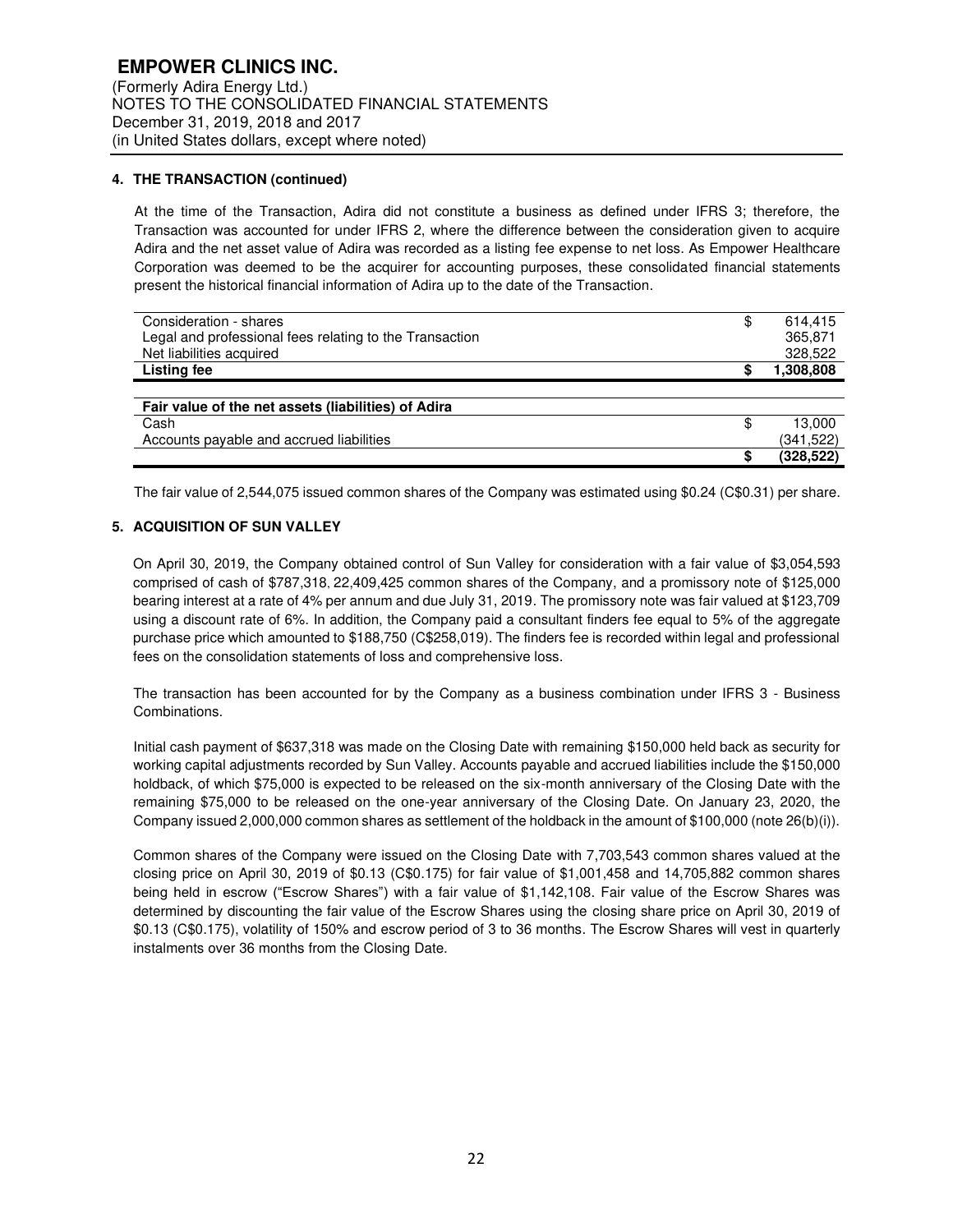## **5. ACQUISITION OF SUN VALLEY (continued)**

The following table summarizes the final purchase price allocation:

| <b>Assets Acquired</b>                         |                 |
|------------------------------------------------|-----------------|
| Cash and cash equivalents                      | \$<br>94,090    |
| Accounts receivable                            | 366             |
| Security deposits                              | 19,753          |
| Property and equipment                         | 124,811         |
| Right-of-use assets                            | 431.544         |
| <b>Patient list</b>                            | 171,243         |
| <b>Brands</b>                                  | 184,996         |
|                                                | 1,026,803       |
|                                                |                 |
| <b>Liabilities Assumed</b>                     |                 |
| Accounts payable and accrued liabilities       | 35,281          |
| Lease liabilities                              | 431,544         |
|                                                |                 |
| Net assets at fair value, as at April 30, 2019 | 559,978         |
|                                                |                 |
| Consideration                                  |                 |
| Fair value of 7,703,543 common shares issued   | 1,001,458       |
| Fair value of 14,705,882 Escrow Shares issued  | 1,142,108       |
| Cash                                           | 787,318         |
| Promissory note                                | 123,709         |
| <b>Total Consideration</b>                     | 3.054.593       |
|                                                |                 |
| Goodwill                                       | \$<br>2,494,615 |

During the year ended December 31, 2019, the business combination resulted in revenues of \$1,526,383 and net loss and comprehensive loss of \$503,235. Had the business combination been affected at January 1, 2019, revenue of the Company would have been \$999,968 higher and the net loss and comprehensive loss of the Company would have decreased by \$153,633 for the year ended December 31, 2019.

#### **6. PROMISSORY NOTE**

On January 11, 2019, pursuant to the completion of the sale of assets held for sale, the Company acquired a promissory note in the amount of \$122,500. Interest revenue for the year ended December 31, 2019 was \$4,977 (year ended December 31, 2018 - \$nil) of which \$4,904 was collected during the year ended December 31, 2019 (year ended December 31, 2018 - \$nil). The promissory note accrues interest at a rate of 6% per annum and is due in full on February 1, 2021.

The maximum credit exposure related to the promissory note is \$122,500. The land is being developed by the purchaser into a duplex which will be sold upon completion. The promissory note is secured by the land and building sold. Despite the negative impacts of COVID-19 on the global economy, the Oregon Real Estate Board sales figures show a four percent annual median sale price increase in April 2020 as compared to April 2019. Company has not provided for credit losses with respect to the promissory note as full recovery is anticipated and in the event of default, the value of the collateral has increased since the time of sale and therefore is anticipated to be sufficient to recover the principal and interest balances.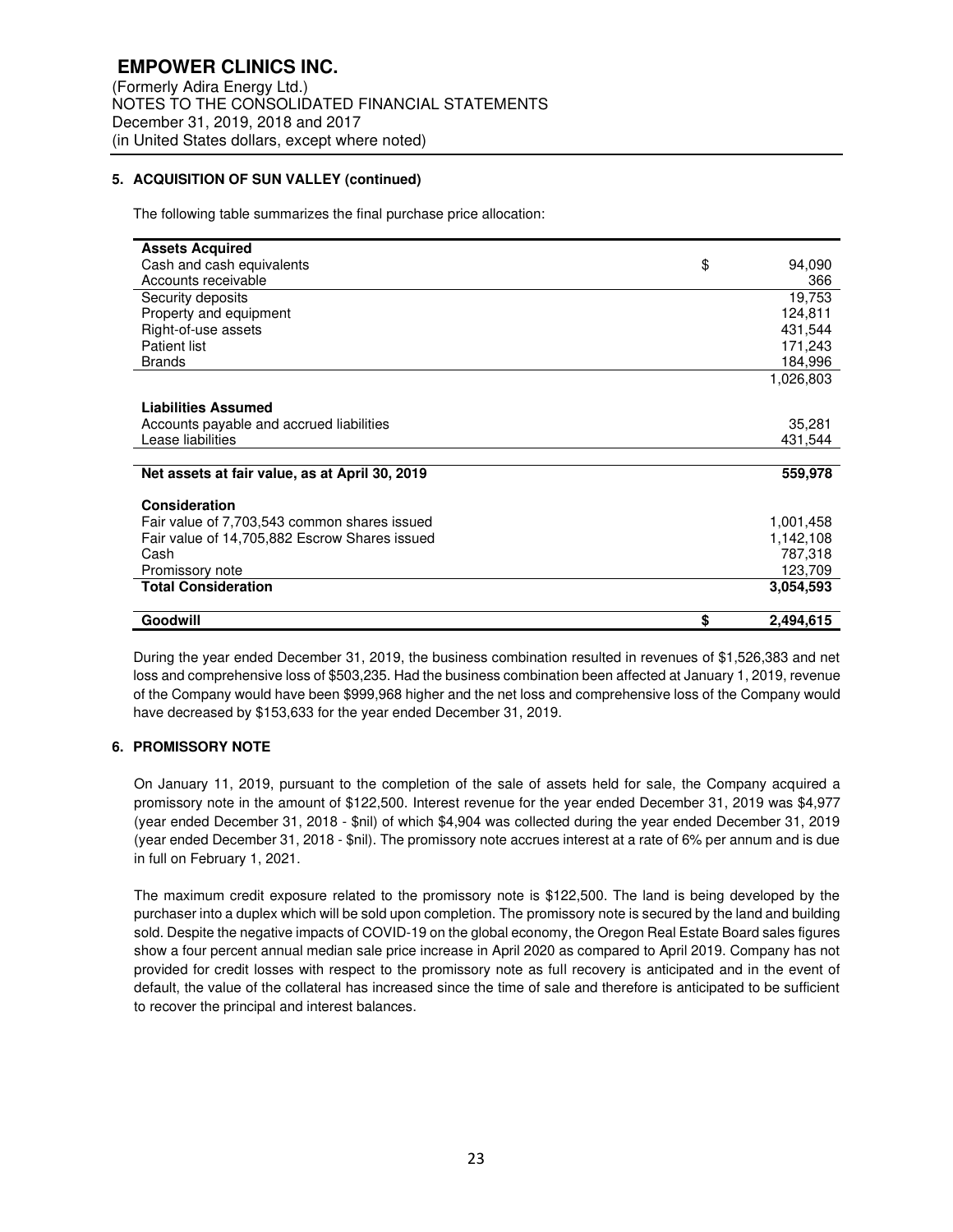(Formerly Adira Energy Ltd.) NOTES TO THE CONSOLIDATED FINANCIAL STATEMENTS December 31, 2019, 2018 and 2017 (in United States dollars, except where noted)

## **7. PROPERTY AND EQUIPMENT**

A continuity of property and equipment for the years ended December 31, 2019, 2018 and 2017 is as follows:

|                                                          | Right of use<br>Empower        | Right of use<br>Sun Valley | Right of use<br><b>CBD</b> extraction | Furniture and            | Leasehold               |                          |
|----------------------------------------------------------|--------------------------------|----------------------------|---------------------------------------|--------------------------|-------------------------|--------------------------|
|                                                          | clinics                        | clinics                    | facility                              | equipment                | improvements            | Total                    |
| Cost                                                     |                                |                            |                                       |                          |                         |                          |
| Balance, December 31, 2016<br><b>Expenditures</b>        | \$                             | \$                         | \$                                    | \$<br>15,000<br>11,598   | \$<br>20,000            | \$<br>15,000<br>31,598   |
| Balance, December 31, 2017<br>Expenditures               |                                |                            |                                       | 26,598<br>1,762          | 20,000<br>98,465        | 46,598<br>100,227        |
| Balance, December 31, 2018<br>Adoption of IFRS 16        | 324,972                        |                            |                                       | 28,360                   | 118,465                 | 146,825<br>324,972       |
| Acquisition of Sun Valley<br>Additions during the year   | 23,006                         | 431,544                    | 402,533                               | 32,952<br>3,828          | 91,859                  | 556,355<br>429,367       |
| Impairment<br>Write off                                  | (79, 125)<br>(245, 847)        |                            |                                       | (2,610)<br>(25, 750)     | (114, 517)<br>(3,949)   | (196,252)<br>(275, 546)  |
| Balance, December 31, 2019                               | \$<br>23,006                   | \$<br>431,544              | \$<br>402,533                         | \$<br>36,780             | \$<br>91,858            | \$<br>985,721            |
| <b>Accumulated amortization</b>                          |                                |                            |                                       |                          |                         |                          |
| Balance, December 31, 2016<br>Amortization               | \$                             | \$                         | \$                                    | \$<br>(6,602)<br>(3,868) | \$                      | \$<br>(6,602)<br>(3,868) |
| Balance, December 31, 2017<br>Amortization               |                                |                            |                                       | (10, 470)<br>(9, 295)    |                         | (10, 470)<br>(9, 295)    |
| Balance, December 31, 2018<br>Adoption of IFRS 16        | (196, 479)                     |                            |                                       | (19, 765)                |                         | (19, 765)<br>(196, 479)  |
| Amortization<br>Write off                                | (57, 991)<br>245,847           | (107, 265)                 | (31, 307)                             | (13, 164)<br>25,750      | (37, 873)<br>3,949      | (247, 600)<br>275,546    |
| Balance, December 31, 2019                               | \$<br>(8,623)                  | \$<br>(107, 265)           | \$<br>(31, 307)                       | \$<br>(7, 179)           | \$<br>(33, 924)         | \$<br>(188, 298)         |
| <b>Carrying amount</b>                                   |                                |                            |                                       |                          |                         |                          |
| Balance, December 31, 2017                               | \$<br>$\overline{\phantom{a}}$ | \$                         | \$                                    | \$<br>16,128             | \$<br>20,000            | \$<br>36,128             |
| Balance, December 31, 2018<br>Balance, December 31, 2019 | \$<br>14,383                   | \$<br>324,279              | \$<br>371,226                         | \$<br>8,595<br>29,601    | \$<br>118,465<br>57,934 | \$<br>127,060<br>797,423 |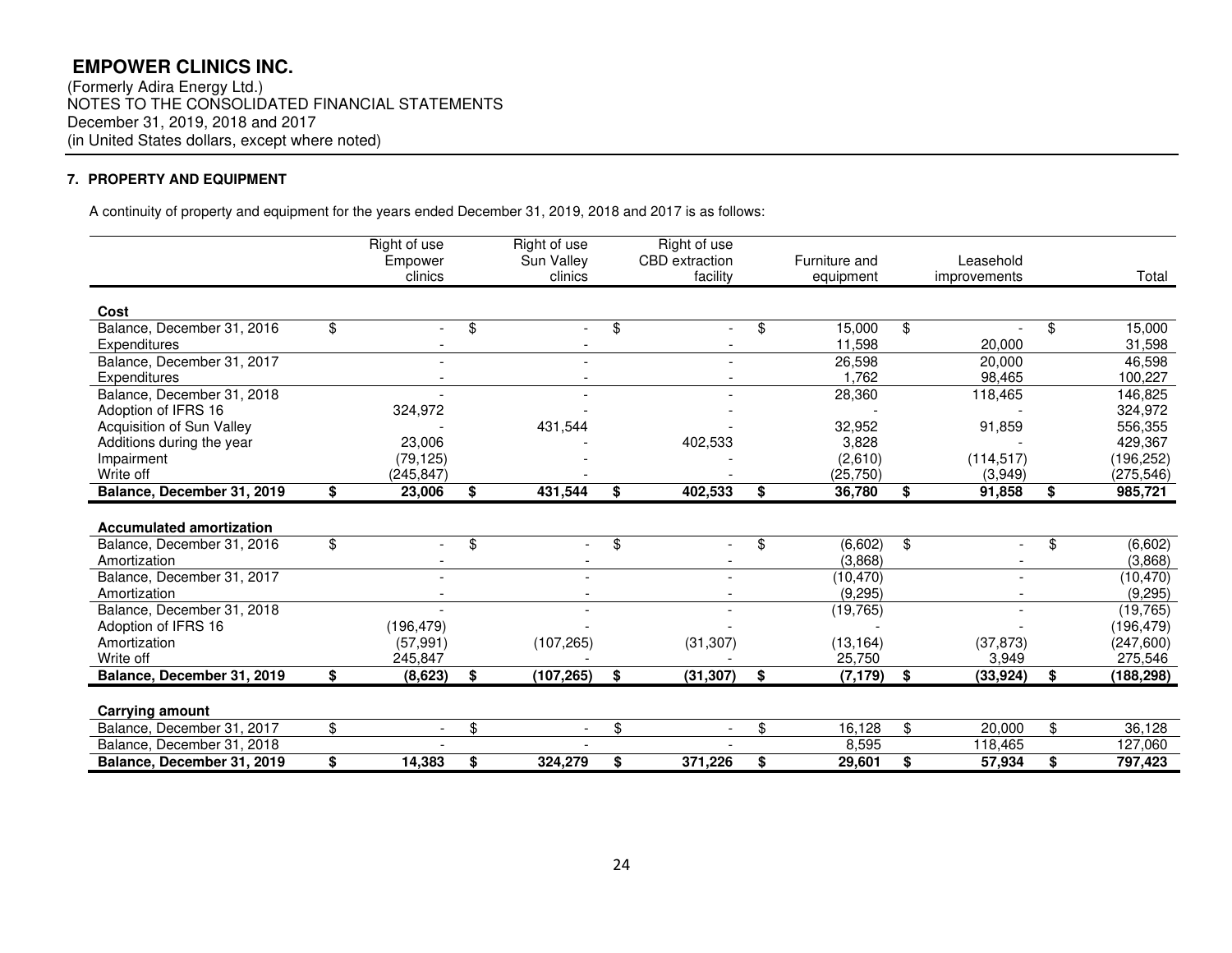## **7. PROPERTY AND EQUIPMENT (continued)**

On May 9, 2019, the Company terminated the lease for the Chicago clinic. As a result of the lease termination, the Company derecognized the right-of-use asset with a cost of \$255,859 and accumulated amortization of \$184,787 and recorded an impairment loss \$71,072 representing the undepreciated portion of the right-of-use asset above the lease liability which is included as impairment loss on write off of property and equipment on the consolidated statements of loss and comprehensive loss

The Company also derecognized the associated lease liability of \$76,626 and recorded a gain of \$5,549 representing the excess of the right-of-use asset above the lease liability which is included as impairment loss on write off of property and equipment on the consolidated statements of loss and comprehensive loss. In addition, the Company recognized an impairment loss of \$114,516 representing the carrying value of leasehold improvements written-off for the Chicago clinic on termination of the lease. This is included as impairment loss on write off of property and equipment on the consolidated statements of loss and comprehensive loss

The Company defaulted on the Spokane lease and as a result, lost access to the facility. As a result of this default, the Company derecognized the right-of-use asset with a cost of \$69,113 and accumulated amortization of \$61,060 and recorded a loss of \$8,053 representing the carrying value of the right-of-use asset which is included as impairment loss on write off of property and equipment on the consolidated statements of loss and comprehensive loss. The lease liability of \$9,700 has not been derecognized as the Company negotiates a settlement with the landlord of the facility. In addition, recognized a loss on disposal of \$2,610 representing the carrying value of the furniture and equipment.

Below are the details of leases terminated during the year and related assets written off and impairment losses recognized on undepreciated amounts:

|                                |               | As at December 31, 2019 |               |           |
|--------------------------------|---------------|-------------------------|---------------|-----------|
|                                | Chicago lease |                         | Spokane lease | Total     |
| Cost                           | 255,859       |                         | 69.113        | 324.972   |
| Less: Accumulated depreciation | (184.787)     |                         | (61.060)      | (245,847) |
| Impairment                     | 71.072        |                         | 8.053         | 79,125    |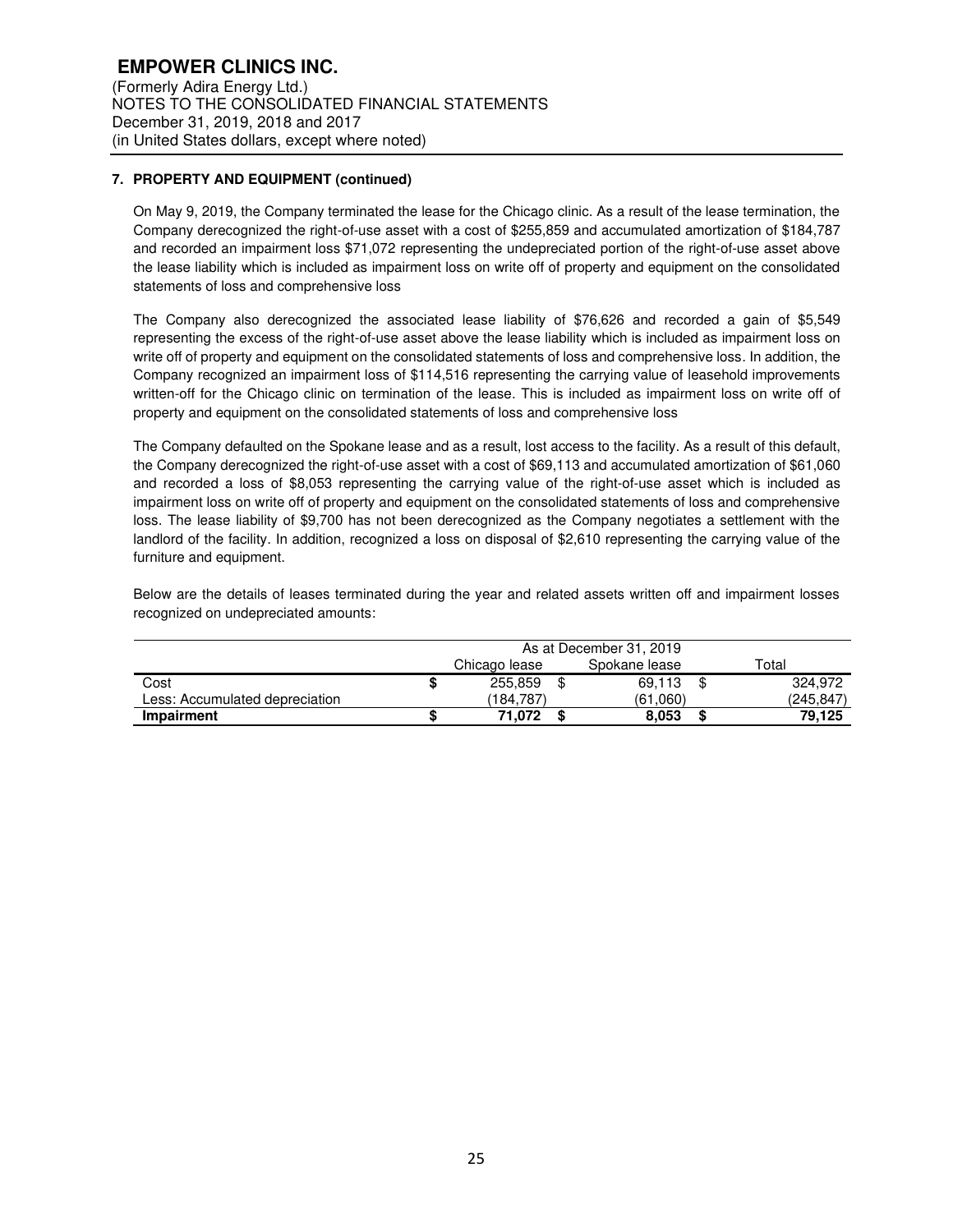## **8. INTANGIBLE ASSETS AND GOODWILL**

A continuity of intangible assets the years ended December 31, 2019, 2018 and 2017 is as follows:

|                                                                       |          | Patient<br>records              |                               | Brands,<br>trademarks<br>and domain<br>names |          | Management<br>software |          | Total                          |
|-----------------------------------------------------------------------|----------|---------------------------------|-------------------------------|----------------------------------------------|----------|------------------------|----------|--------------------------------|
| Cost                                                                  |          |                                 |                               |                                              |          |                        |          |                                |
| Balance, December 31, 2016<br>and 2017<br>Impairment                  | \$       | 292,093                         | \$                            | 141,000<br>(42.300)                          | \$       | 73.000<br>(21,900)     | \$       | 506.093<br>(64, 200)           |
| Balance, December 31, 2018<br>Additions during the year<br>Impairment |          | 292,093<br>171.243<br>(73, 756) |                               | 98.700<br>184,996<br>(20,001)                |          | 51,100                 |          | 441,893<br>356,239<br>(93,757) |
| Balance, December 31, 2019                                            | \$       | 389,580                         | \$                            | 263,695                                      | \$       | 51,100                 | \$       | 704,375                        |
| <b>Accumulated amortization</b>                                       |          |                                 |                               |                                              |          |                        |          |                                |
| Balance, December 31, 2016<br>Amortization                            | \$       | (92, 393)<br>(56.704)           | \$                            | (42,300)<br>(28,200)                         | \$       | (21,900)<br>(14,600)   | \$       | (156,593)<br>(99,504)          |
| Balance, December 31, 2017<br>Amortization                            |          | (149, 097)<br>(71,379)          |                               | (70, 500)<br>(28,200)                        |          | (36,500)<br>(14,600)   |          | (256, 097)<br>(114,179)        |
| Balance, December 31, 2018<br>Amortization                            |          | (220,476)<br>(79,459)           |                               | (98,700)                                     |          | (51, 100)              |          | (370,276)<br>(79,459)          |
| Balance, December 31, 2019                                            | \$       | (299,935)                       | \$                            | (98, 700)                                    | \$       | (51,100)               | \$       | (449,735)                      |
| Carrying amount                                                       |          |                                 |                               |                                              |          |                        |          |                                |
| Balance, December 31, 2017                                            | \$       | 142,996                         | \$                            | 70,500                                       | \$       | 36,500                 | \$       | 249,996                        |
| Balance, December 31, 2018<br>Balance, December 31, 2019              | \$<br>\$ | 71,617<br>89,645                | $\overline{\mathbf{S}}$<br>\$ | 164,995                                      | \$<br>\$ |                        | \$<br>\$ | 71.617<br>254,640              |

During the year ended December 31, 2019, the Company recognized an impairment loss of \$93,757 in relation to patient records and brand. During the year ended December 31, 2018, the Company recognised an impairment loss of \$64,200 in relation to trademarks, domain names and management software.

A continuity of goodwill for the years ended December 31, 2019, 2018 and 2017 is as follows:

|                             | Total       |
|-----------------------------|-------------|
|                             |             |
| Balance, December 31, 2016, |             |
| 2017 and 2018               |             |
| Additions during the year   | 2,494,615   |
| Impairment                  | (2,377,397) |
| Balance, December 31, 2019  | 117.218     |

At December 31, 2019, the estimated recoverable amount of the Sun Valley CGU was lower than the segment's carrying value. The Company recognized a goodwill impairment loss totalling \$2,377,397 and an intangible asset impairment loss totalling \$93,757 related to patient records and brands. The impairment loss on the Sun Valley CGU goodwill and intangible assets related to a change in expected future cash flows as a result of changes in the Arizona licensing regulations on June 7, 2019 which now requires certification on a two-year period whereas it was on a one-year basis prior to the change in regulation. The change in licensing regulations is expected to result in increased attrition and lower patient totals in Arizona as compared to that considered at the acquisition date which resulted in an impairment test being conducted on June 7, 2019. Further, management also considered the impact of potential legalization of recreational cannabis as an indicator of impairment.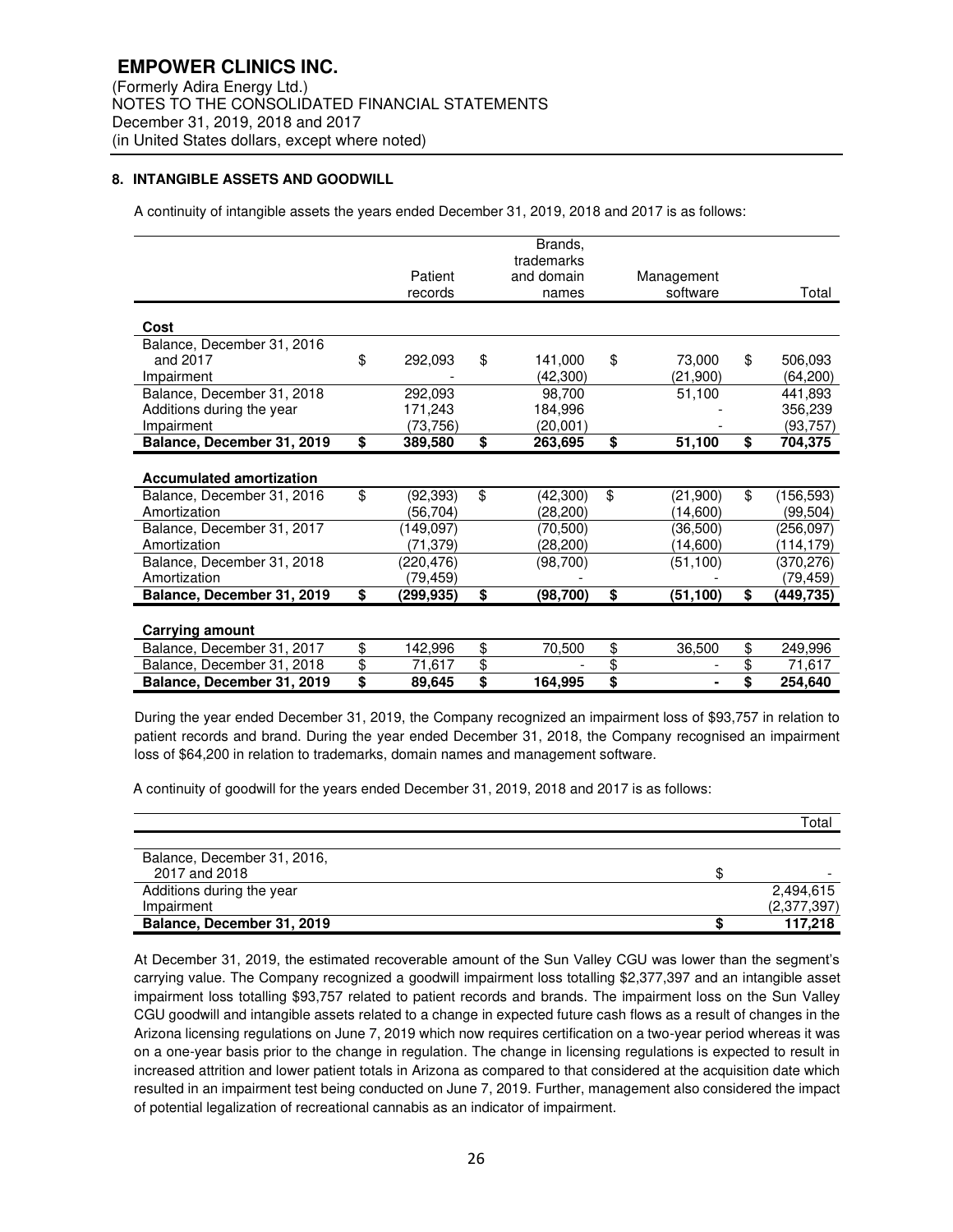## **8. INTANGIBLE ASSETS AND GOODWILL (continued)**

The impairment was determined based on value in use calculation which uses cash flow projection covering a fiveyear period and a discount rate of 22% per annum. The cash flow beyond five-year period has been extrapolated using terminal growth rate of 1.5% per annum. Key assumptions used in the cash flow projection both as of acquisition date and as at June 7, 2019, the impairment trigger date, related to attrition of 59%. The new patient attraction rate was estimated to be 68% as of acquisition date and 24% post legalization

## **9. ASSETS HELD FOR SALE**

During the year ended December 31, 2018, the Company had listed the facility and land in Portland, Oregon for sale. Prior to their classification as assets held for sale, the land and facility in Portland were reported under property and equipment (note 7). The assets held for sale are included at the lower of their carrying value and their fair market value. The fair market value was based on a sales agreement dated January 17, 2019 whereby the Company will receive net proceeds of \$127,972 after selling costs. During the year ended December 31, 2018, the Company recorded an impairment loss of \$57,072 to reduce the asset's carrying value to its fair market value.

During the year ended December 31, 2019, the sales agreement dated January 17, 2019 was executed and the facility and land were sold. There was no gain or loss recorded on the sale as the Company received proceeds of \$127,972 in the form of a promissory note for \$122,500 (note 6) and cash of \$5,472.

|                                 | Facility      | Land          |               |
|---------------------------------|---------------|---------------|---------------|
|                                 | Portland      | Portland      | Total         |
| Cost                            |               |               |               |
| Balance, December 31, 2016      | \$<br>70,297  | \$<br>119,703 | \$<br>190,000 |
| Expenditures                    |               |               |               |
| Balance, December 31, 2017      | 70,297        | 119,703       | 190,000       |
| Impairment loss                 | (20,151)      | (36,921)      | (57,072)      |
| Balance, December 31, 2018      | 50,146        | 82,782        | 132,928       |
| Disposal                        | (50,146)      | (82,782)      | (132,928)     |
| Balance, December 31, 2019      | \$            | \$            | \$            |
|                                 |               |               |               |
| <b>Accumulated amortization</b> |               |               |               |
| Balance, December 31, 2016,     |               |               |               |
| 2017 and 2018                   | \$<br>(4,956) | \$            | \$<br>(4,956) |
| Disposal                        | 4,956         |               | 4,956         |
| Balance, December 31, 2019      | \$            | \$            | \$            |
|                                 |               |               |               |
| <b>Carrying amount</b>          |               |               |               |
| Balance, December 31, 2017      | \$<br>65,341  | \$<br>119,703 | \$<br>185,044 |
| Balance, December 31, 2018      | 45,190        | 82,782        | 127,972       |
| Balance, December 31, 2019      | \$            | \$            | \$            |
|                                 |               |               |               |

#### **10. ACCOUNTS PAYABLE AND ACCRUED LIABILITIES**

|                                        | As at December 31. |  |          |  |  |
|----------------------------------------|--------------------|--|----------|--|--|
|                                        | 2019               |  | 2018     |  |  |
| Trade payables and accrued liabilities | 1.367.253          |  | .274.885 |  |  |
| <b>Payroll liabilities</b>             | 507.737            |  | 280,007  |  |  |
|                                        | 1.874.990          |  | .554,892 |  |  |

On July 30, 2019, the Company issued 1,686,861 common shares as settled for accounts payable in the amount of \$223,283 (C\$294,019). The Company recorded a gain on debt settlement of \$15,130 representing the excess of the carrying value of the accounts payable above the fair value of common shares issued (note 17(a)(xv) and note 17(a)(xvi)).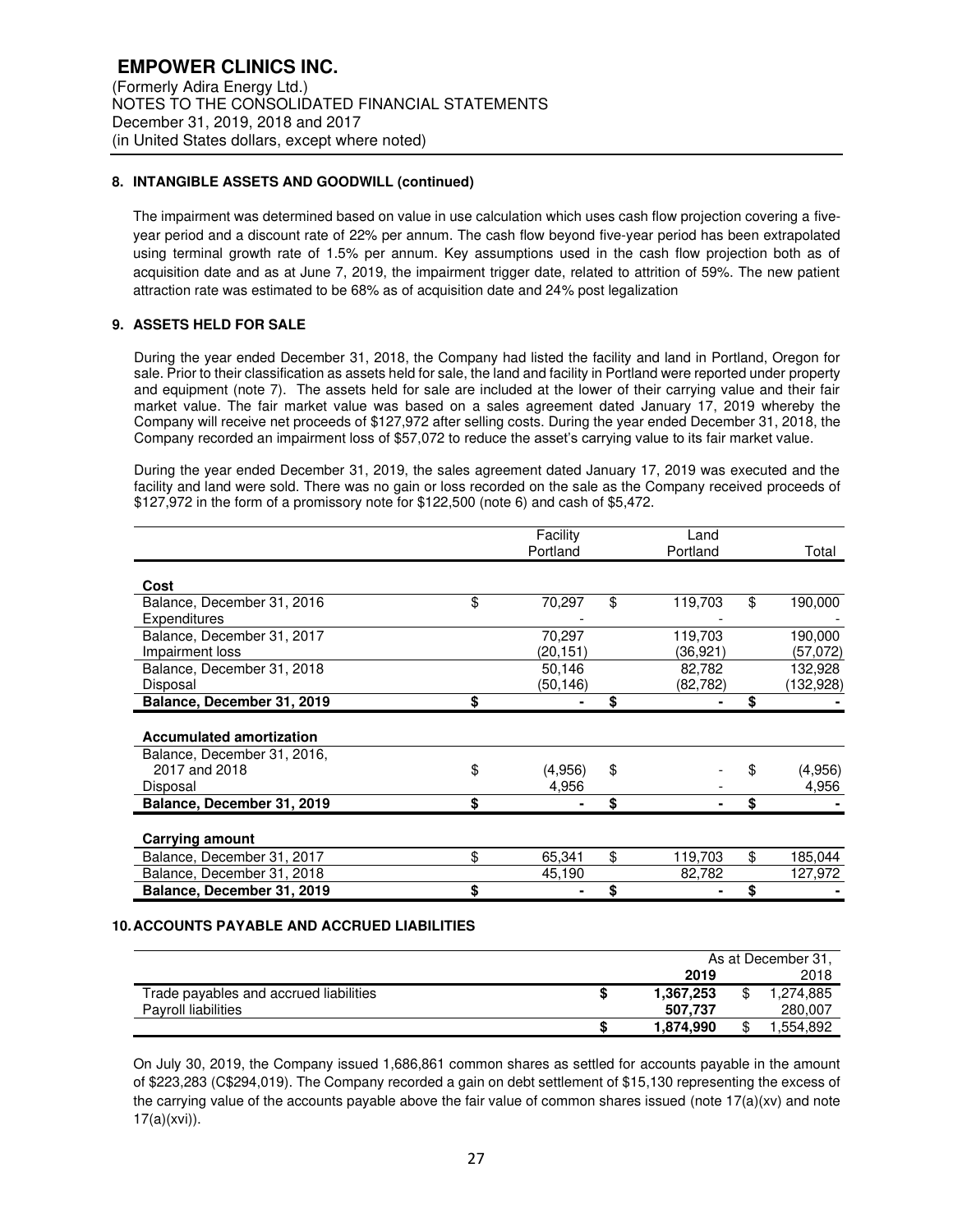(Formerly Adira Energy Ltd.) NOTES TO THE CONSOLIDATED FINANCIAL STATEMENTS December 31, 2019, 2018 and 2017 (in United States dollars, except where noted)

## **11. NOTES PAYABLES**

|                                                   | As at December 31, |    |            |    |           |  |
|---------------------------------------------------|--------------------|----|------------|----|-----------|--|
|                                                   | 2019               |    | 2018       |    | 2017      |  |
| Balance, beginning of period                      | \$<br>760,715      | \$ | 404.370    | \$ | 87,016    |  |
| Converted to convertible debentures (a)           |                    |    |            |    | (62, 131) |  |
| Repayment (b)                                     |                    |    |            |    | (31,000)  |  |
| Issue of notes payable $(c)(d)(e)(f)(g)(h)(i)(j)$ | 321.935            |    | 495,449    |    | 399,985   |  |
| Converted to shares (c)(d)                        | (186,942)          |    | (167,000)  |    |           |  |
| Realized foreign exchange gain                    | (2,267)            |    |            |    |           |  |
| Unrealized foreign exchange gain                  | (10,916)           |    |            |    |           |  |
| Accretion expense                                 | 12,337             |    |            |    |           |  |
| Interest expense                                  | 75.029             |    | 27,896     |    | 10,500    |  |
| Balance, end of period                            | 969.891            |    | 760.715    |    | 404.370   |  |
| Less: non-current portion of notes payable $(g)$  |                    |    | (150, 271) |    |           |  |
| Current portion of notes payable                  | 969,891            | \$ | 610.444    |    | 404.370   |  |

a) During the year ended December 31, 2015, the Company issued three separate notes payable of \$16,938 (C\$20,000), \$20,000 (C\$23,615) and \$21,173 (C\$25,000) bearing interest at 6% per annum and repayable on demand. These notes payable were converted to convertible debentures during the period ended December 31, 2017 (note 14(e)).

- b) On November 6, 2015, the Company issued a \$25,000 promissory note payable maturing 120 days from the date of issuance. Upon maturity, the promissory note payable will be repayable on demand and will bear interest at 1.5% compounding monthly. This promissory note payable and interest was repaid during the period ended December 31, 2017.
- c) On September 15, 2017, the Company issued promissory notes payable that could be drawn down for up to \$150,000 and \$75,000 maturing on December 31, 2017. During the period ended December 31, 2017, \$232,985 and \$117,000 had been drawn respectively. Upon maturity, the promissory note payable will be repayable on demand and will bear interest at 6% per annum. On October 23, 2018, the Company converted \$117,000 of the debt plus \$7,389 of interest into 517,132 units. Each unit is comprised of one common share and one common share purchase warrant (note 17(a)(xxviii)).
- d) On December 29, 2017, the Company issued a \$50,000 promissory note payable maturing on the date a go public transaction is completed. The unpaid principal of this promissory note payable shall not accrue interest, but rather shall convert into common shares of the Company at the maximum permissible discount allowed pursuant to the rules of the Canadian Securities Exchange. On April 23, 2018, as part of the Transaction, the debt of \$50,000 was converted into 268,817 units of the Company consisting of one common share and one share purchase warrant (note 17(a)).
- e) On February 5, 2018 and March 12, 2018, the Company issued promissory notes payable in the amounts of \$55,000 and \$150,000, respectively. Upon December 31, 2020, the promissory notes payable will be repayable on demand and will bear interest at 6% per annum.
- f) On August 10, 2018 the Company issued a promissory note payable in the amount of \$140,000. This promissory note payable will be repayable on demand and will bear interest at 7% per annum.
- h) On December 31, 2018 the Company issued a promissory note payable in the amount of \$150,449 (C\$205,000). This promissory note payable is due December 31, 2020 and will bear interest at 6% per annum. On April 1, 2019, the Company converted the promissory note plus \$1,984 (C\$2,652) of interest into 2,050,000 units of the Company consisting of one common share and one share purchase warrant. Each share purchase warrant entitles the holder to acquire one common share at an exercise price equal to \$0.14 (C\$0.19) (note 17(a)).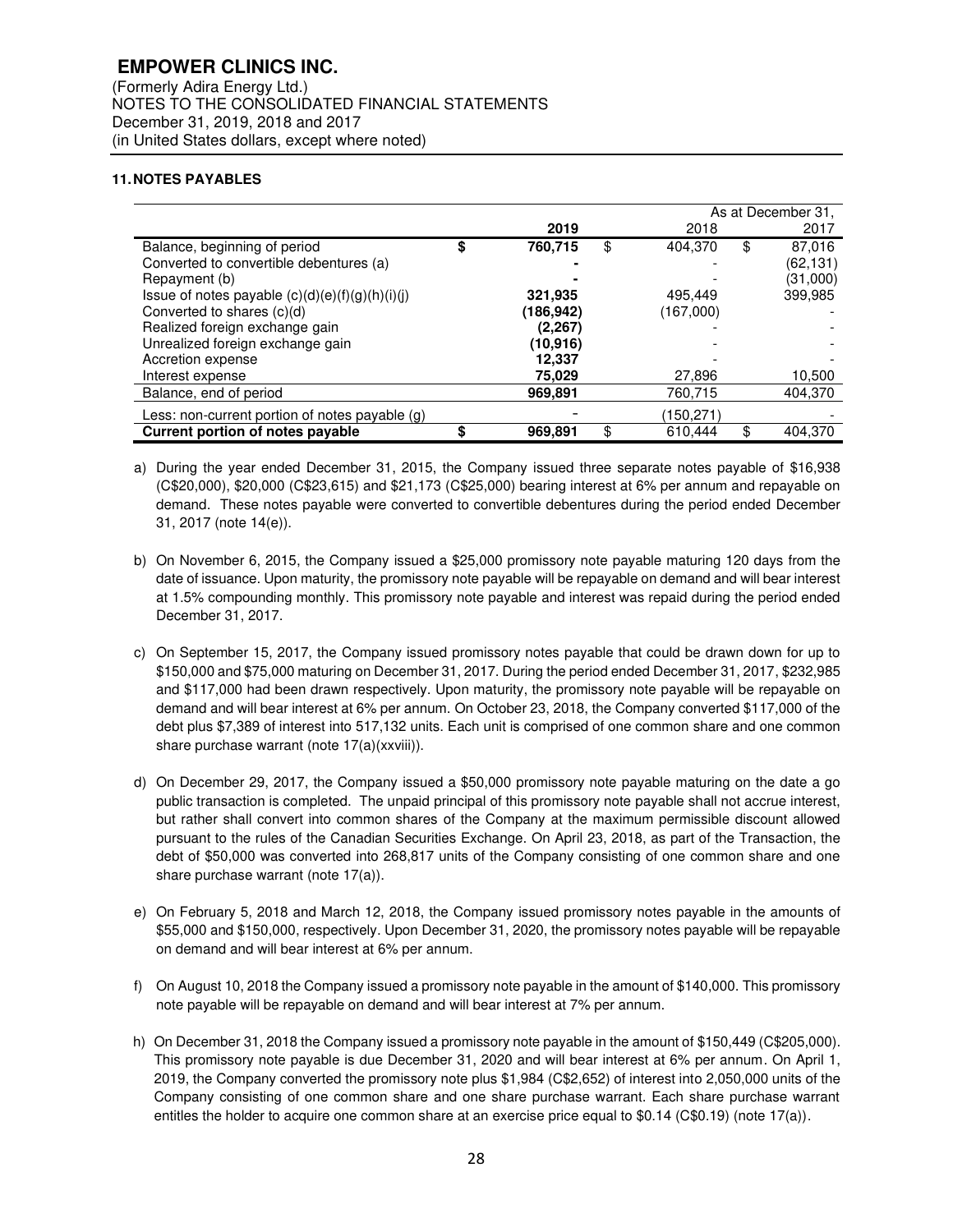## **11. NOTES PAYABLES (continued)**

- i) On January 21, 2019 the Company issued a promissory note payable in the amount of \$33,842 (C\$45,000). This promissory note payable is due December 31, 2020 and bears interest at 6% per annum. On April 1, 2019, the Company converted the promissory note plus \$667 (C\$892) of interest into 450,000 units of the Company consisting of one common share and one share purchase warrant. Each share purchase warrant entitles the holder to acquire one common share at an exercise price equal to \$0.14 (C\$0.19) (note 17(a)).
- j) On April 30, 2019, the Company issued a promissory note payable in the amount of \$125,000. The promissory note is due July 31, 2019 and bears interest at a rate of 4% per annum (note 5). The Company was in default and extended the maturity date to August 31, 2020. The default resulted in a penalty of \$15,000 if the loan was not repaid in full by July 31, 2019 and an additional \$15,000 in the loan was not paid in full by August 31, 2019. As at December 31, 2019, the Company remained in default on the note.
- k) On October 1, 2019, the Company issued a promissory note payable in the amount of \$188,765 (C\$250,000). This promissory note payable is due April 1, 2020 and bears interest at 10% per annum. Pursuant to the issuance of the note payable the Company incurred transaction costs including an administrative charge of \$18,876 (C\$25,000) and an obligation to issue 150,000 common shares of the Company with a fair value of \$6,811 which has been recorded as shares to be issued on the consolidated statements of changes in equity.. The note payable has been recognized at amortized cost of \$163,093 (C\$216,000). During the year ended December 31, 2019, the Company recorded interest expense of \$4,722 and accretion expense of \$12,337 with respect to the promissory note payable.

On May 20, 2020, the Company issued a total of 844,444 common shares of which 694,444 were to settle the administrative charge of \$18,876 (C\$25,000) and the remaining 150,000 common shares were to settle the obligation to issues shares. of the Company (note 26(b)(viii)). As of the date of these financial statements, the note has not been repaid and the Company is in default.

## **12. CONVERTIBLE NOTES PAYABLE**

|                                            |         |   | As at December 31. |  |      |
|--------------------------------------------|---------|---|--------------------|--|------|
|                                            | 2019    |   | 2018               |  | 2017 |
| Balance, beginning of period               |         | Œ |                    |  |      |
| Issue of notes payable                     | 188,893 |   |                    |  |      |
| Unrealized foreign exchange loss           | 3,596   |   |                    |  |      |
| Interest expense                           | 228     |   |                    |  |      |
| Balance, end of period                     | 192.717 |   |                    |  |      |
| Less: non-current portion of notes payable |         |   |                    |  |      |
| Current portion of notes payable           | 192.717 |   |                    |  |      |

On December 9, 2019, the Company issued a convertible promissory note payable in the amount of \$188,893 (C\$250,000). The convertible promissory note payable is due December 9, 2021 and bears interest at 2% per annum. The convertible promissory note is convertible at a share price equal to the closing share price on the date prior to conversion for total shares equal to the face value of the note divided by the closing share price. As the settlement is fixed at the face value of the obligation the Company has determined that the conversion option has \$nil value.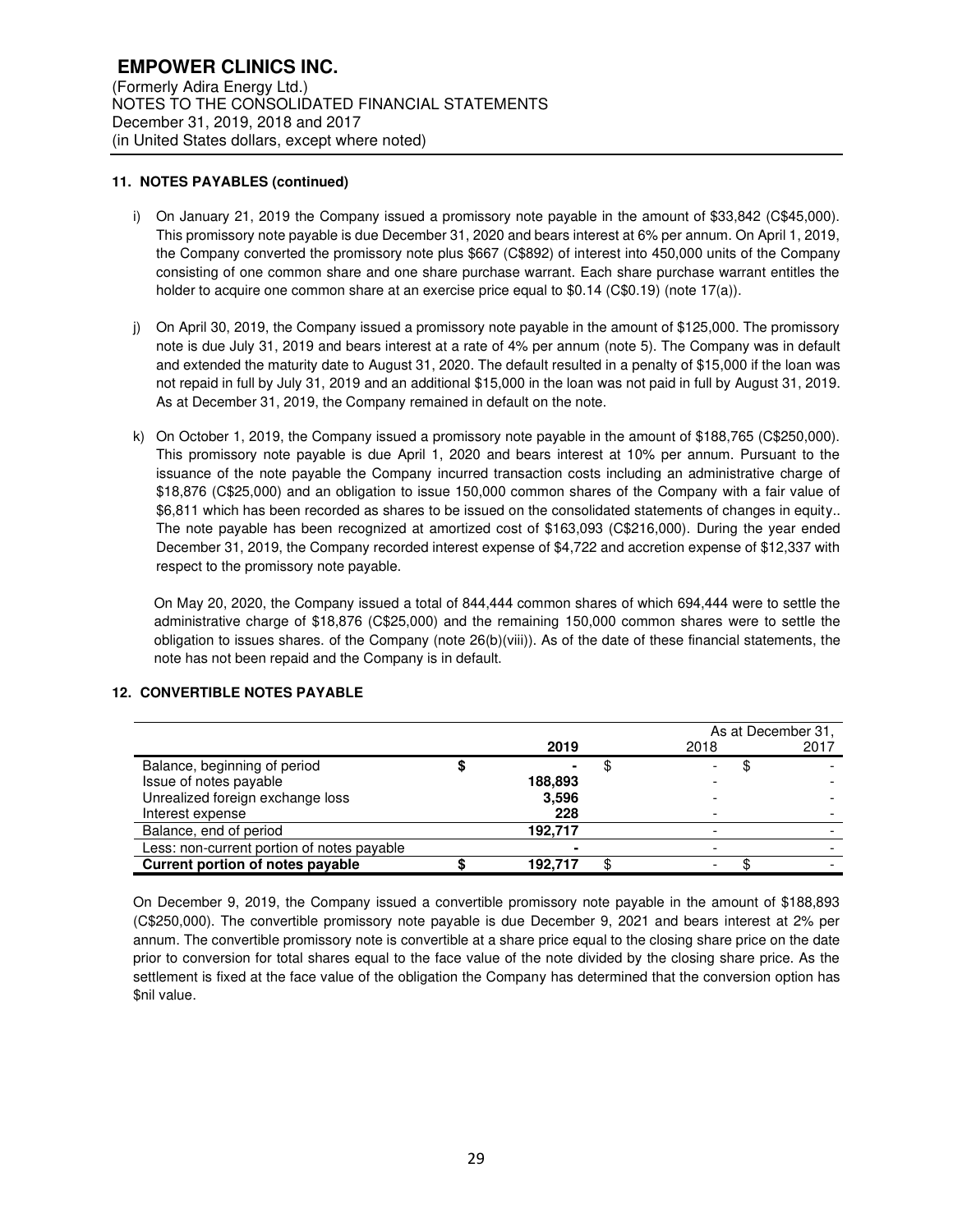## **13. SECURED LOAN PAYABLE**

On June 12, 2015, the Company, through its wholly owned subsidiary EHC, acquired all of the assets of Presto in consideration for the assumption by the Company of Presto's liability to Bayview Equities Ltd (the "Secured Party") in the amount of \$550,000 plus accrued interest of \$35,893. The liability is secured by a grant to the Secured Party of a security interest in all the assets of EHC. The liability bears interest at 6% per annum and is due upon demand.

|                              |         |         | As at December 31. |
|------------------------------|---------|---------|--------------------|
|                              | 2019    | 2018    | 2017               |
| Balance, beginning of period | 717.460 | 676.849 | \$<br>638.537      |
| Interest                     | 44.251  | 40.611  | 38.312             |
| Balance, end of period       | 761.711 | 717.460 | \$<br>676,849      |

## **14. CONVERTIBLE DEBENTURES**

Convertible debentures consist of the following:

|                                          |               |                 | As at December 31. |
|------------------------------------------|---------------|-----------------|--------------------|
|                                          | 2019          | 2018            | 2017               |
| Balance, beginning of period             | \$<br>274,466 | \$<br>1,835,225 | \$<br>468,329      |
| Proceeds from Issuance of convertible    |               |                 |                    |
| debentures $(a)(b)(c)(d)(e)(f)(g)(h)(i)$ | 753,491       | 442.437         | 1,621,791          |
| Amount allocated to conversion option    |               |                 |                    |
| $(a)(b)(c)(d)(e)(f)(g)(h)$ (i)           | (753, 491)    | (172,386)       | (1,047,347)        |
| Amount converted to units                |               |                 |                    |
| (a)(b)(c)(d)(e)(f)(g)(h)                 |               | (2, 129, 728)   |                    |
| Unrealized foreign exchange loss         | 5,564         |                 |                    |
| Interest expense                         | 45,112        | 57,397          | 125,079            |
| Accretion expense                        | 102,178       | 241,521         | 667,373            |
|                                          | \$<br>427,320 | 274.466         | \$<br>1,835,225    |

Conversion feature consists of the following:

|                                            |              |     |            | For the year ended December 31, |
|--------------------------------------------|--------------|-----|------------|---------------------------------|
|                                            | 2019         |     | 2018       | 2017                            |
| Balance, beginning of period               | \$<br>22,565 | \$  | 1.015.997  | \$                              |
| Amount allocated to conversion option      |              |     |            |                                 |
| $(a)(b)(c)(d)(e)(f)(g)(h)$ (i)             | 753.491      |     | 172.386    | 1,015,997                       |
| Amount converted to units                  |              |     |            |                                 |
| (a)(b)(c)(d)(e)(f)(g)(h)                   | (189,735)    |     | (298, 247) |                                 |
| Gain on change in fair value of conversion |              |     |            |                                 |
| feature                                    | (583,526)    |     | (890,136)  |                                 |
|                                            | 2.795        | \$. | 22.565     | \$<br>1,015,997                 |

Fair value of the conversion feature is based on the following assumptions for the Black-Scholes option pricing on the respective grant dates:

|                    | Expected     |                      | Expected   | Risk-Free | <b>Grant Date Fair</b> |
|--------------------|--------------|----------------------|------------|-----------|------------------------|
| Grant Date         | Life (years) | Unit Price           | Volatility | Rate      | Value                  |
| March 1, 2017      |              | \$0.0056 (C\$0.0075) | 100.0%     | 0.76%     | \$<br>662.061          |
| June 26, 2017      |              | \$0.0056 (C\$0.0075) | 100.0%     | 0.76%     | \$<br>82,332           |
| July 31, 2017      |              | \$0.0056 (C\$0.0075) | 100.0%     | 0.76%     | \$<br>72.831           |
| July 31, 2017      |              | \$0.0056 (C\$0.0075) | 100.0%     | 0.76%     | \$<br>169.959          |
| July 31, 2017      |              | \$0.0056 (C\$0.0075) | 100.0%     | $0.76\%$  | \$<br>34,832           |
| August 22, 2017    |              | \$0.0056 (C\$0.0075) | 100.0%     | $0.76\%$  | \$<br>25,332           |
| September 27, 2018 |              | $$0.14$ (C\$0.18)    | 100.0%     | 1.85%     | \$<br>172.386          |
| April 2, 2019      |              | \$0.20(C\$0.27)      | 100.0%     | 1.57%     | \$<br>599,460          |
| May 3, 2019        |              | \$0.24 (C\$0.32)     | 100.0%     | 1.67%     | \$<br>154.031          |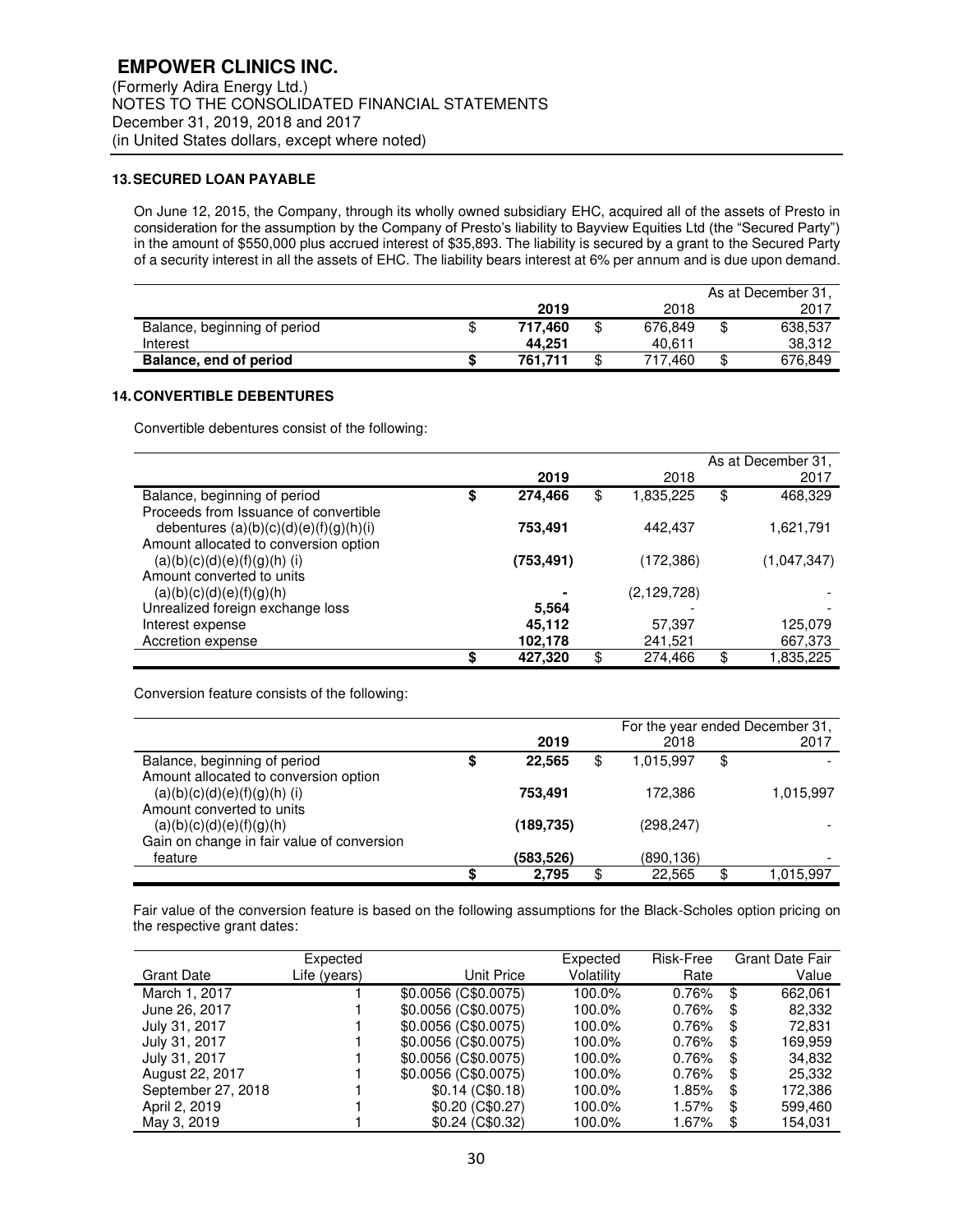## **14. CONVERTIBLE DEBENTURES (continued)**

Fair value of the conversion feature is based on the following assumptions for the Black-Scholes option pricing on the respective revaluation dates:

|                   | Expected     |                   | Expected   | Risk-Free | Grant Date Fair |
|-------------------|--------------|-------------------|------------|-----------|-----------------|
| Grant Date        | Life (years) | Unit Price        | Volatilitv | Rate      | Value           |
| December 31, 2018 | 0.74         | \$0.07 (C\$0.095) | 100.0%     | .85%      | 22,565          |
| December 31, 2019 | 0.25 -0.34   | $$0.03$ (C\$0.04) | 100.0%     | $.71\%$   | 2.795           |

Expected dividend yield is 0% for all measurement dates.

- i. On March 1, 2017, the Company raised \$1,010,314 through the issue of convertible debentures net of finder fees, expiring on March 1, 2018. The holder may at any time during the term of the convertible debenture convert all or part into units of the Company consisting of one common share and one share purchase warrant. Each warrant entitles the holder to acquire one common share at an exercise price equal to C\$0.39 (\$0.30). The fair value of the conversion feature at the grant date was estimated at \$662,061 using the Black-Scholes option pricing model. The convertible debenture was converted into 5,548,819 units of the Company on April 23, 2018 as part of the Transaction. Each unit is comprised of one common share and one common share purchase warrant. The fair value assigned to the conversion feature was at \$298,247 and the fair value assigned to the debt component was \$1,010,314 on the conversion date (note 17(a)(xxiii)).
- ii. On June 26, 2017, the Company raised \$130,000 through the issue of convertible debentures, expiring on June 26, 2018. The holder may at any time during the term of the convertible debenture convert all or part into units of the Company consisting of one common share and one share purchase warrant. Each warrant entitles the holder to acquire one common share at an exercise price equal to C\$0.39 (\$0.30). The fair value of the conversion feature at the grant date was estimated at \$82,332 using the Black-Scholes option pricing model. The convertible debenture was converted into 698,925 common shares of the Company on April 23, 2018 as part of the Transaction. Each unit is comprised of one common share and one common share purchase warrant. The fair value assigned to the conversion feature was at \$nil and the fair value assigned to the debt component was \$130,000 on the conversion date (note 17(a)(xxiii)).
- iii. On July 31, 2017, the Company raised \$115,000 through the issue of convertible debentures, expiring on July 31, 2018. The holder may at any time during the term of the convertible debenture convert all or part into units of the Company consisting of one common share and one share purchase warrant. Each warrant entitles the holder to acquire one common share at an exercise price equal to C\$0.39 (\$0.30). The fair value of the conversion feature at the grant date was estimated at \$72,831 using the Black-Scholes option pricing model. The convertible debenture was converted into 618,280 common shares of the Company on April 23, 2018 as part of the Transaction. Each unit is comprised of one common share and one common share purchase warrant. The fair value assigned to the conversion feature was at \$nil and the fair value assigned to the debt component was \$115,000 on the conversion date (note 17(a)(xxiii)).
- iv. On July 31, 2017, the Company converted accounts payable in the aggregate amount of \$268,366 into convertible debentures expiring on July 31, 2018. The holder may at any time during the term of the convertible debenture convert all or part into units of the Company consisting of one common share and one share purchase warrant. Each warrant entitles the holder to acquire one common share at an exercise price equal to C\$0.39 (\$0.30). The fair value of the conversion feature at the grant date was estimated at \$169,959 using the Black-Scholes option pricing model. The convertible debenture was converted into 1,348,426 common shares of the Company on April 23, 2018 as part of the Transaction. Each unit is comprised of one common share and one common share purchase warrant. The fair value assigned to the conversion feature was at \$nil and the fair value assigned to the debt component was \$268,366 on the conversion date (note 17(a)(xxiii)).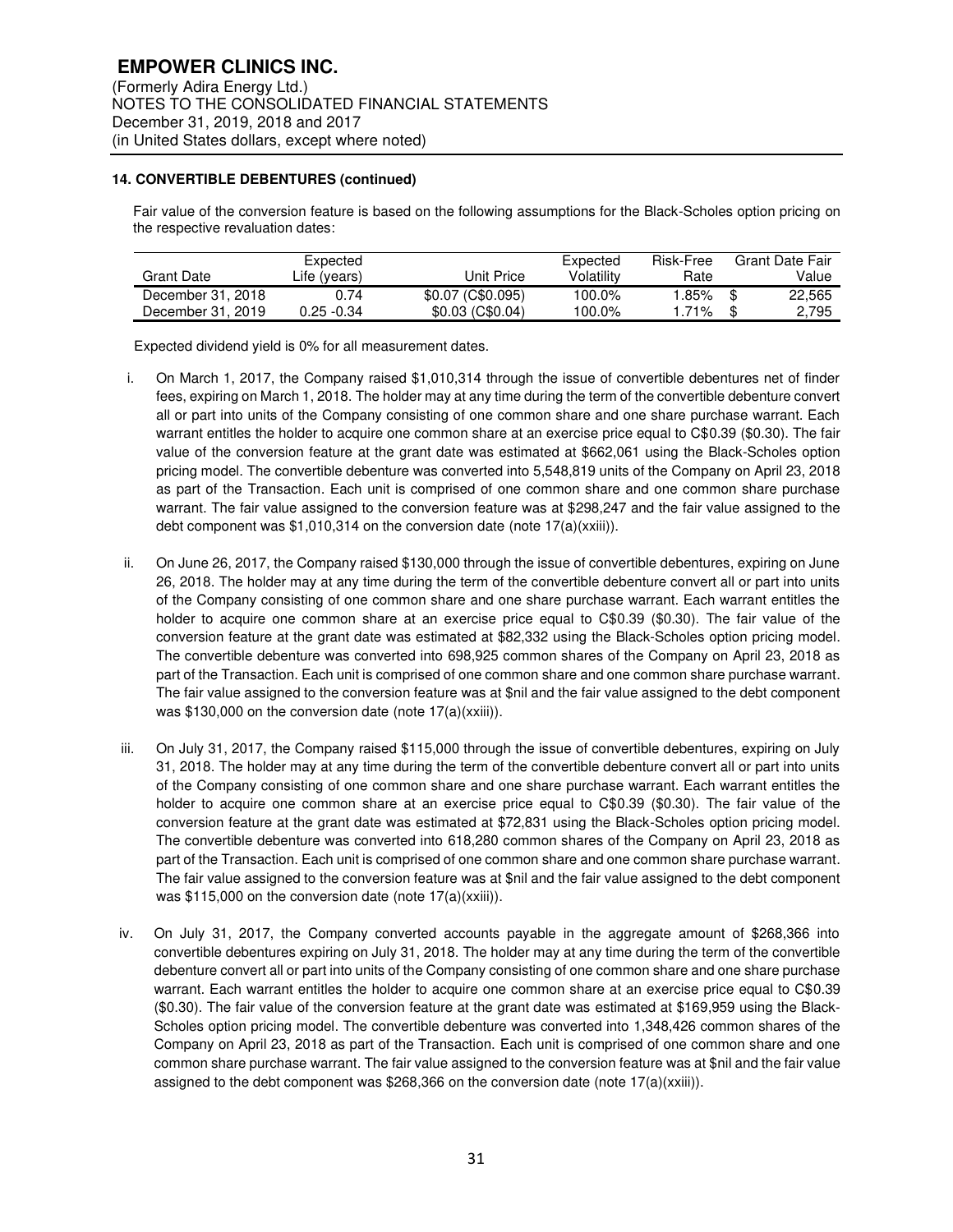## **14. CONVERTIBLE DEBENTURES (continued)**

- v. On July 31, 2017, three outstanding notes payable in the aggregate amount of \$58,111 were converted into convertible debentures expiring on July 31, 2018. The holder may at any time during the term of the convertible debenture convert all or part into units of the Company consisting of one common share and one share purchase warrant. Each warrant entitles the holder to acquire one common share at an exercise price equal to C\$0.39 (\$0.30). The fair value of the conversion feature at the grant date was estimated at \$34,832 using the Black-Scholes option pricing model. The convertible debenture was converted into 295,669 units of the Company on April 23, 2018 as part of the Transaction. Each unit is comprised of one common share and one common share purchase warrant. The fair value assigned to the conversion feature was at \$nil and the fair value assigned to the debt component was  $$58,111$  on the conversion date (note  $17(a)(xxiii)$ ).
- vi. On August 22, 2017, the Company raised \$40,000 through the issue of convertible debentures, expiring on August 22, 2018. The holder may at any time during the term of the convertible debenture convert all or part into units of the Company consisting of one common share and one share purchase warrant. Each warrant entitles the holder to acquire one common share at an exercise price equal to C\$0.39 (\$0.30). The fair value of the conversion feature at the grant date was estimated at \$25,332 using the Black-Scholes option pricing model. The convertible debenture was converted into 215,054 units of the Company on April 23, 2018 as part of the Transaction. Each unit is comprised of one common share and one common share purchase warrant. The fair value assigned to the conversion feature was at \$nil and the fair value assigned to the debt component was \$40,000 on the conversion date (note 17(a)(xxiii)).
- vii. On September 27, 2018, the Company raised \$442,437 (C\$575,060) through the issue of convertible debentures, expiring on September 27, 2019. The holder may at any time during the term of the convertible debenture convert all or part into units of the Company consisting of one common share and one share purchase warrant. Each warrant entitles the holder to acquire one common share at an exercise price equal to \$0.14 (C\$0.19). The fair value of the conversion feature at the grant date was estimated at \$172,386 using the Black-Scholes option pricing model. A total of \$57,791 (C\$75,060) was converted to 422,678 units on December 14, 2018. The fair value assigned to the conversion feature was at \$nil and the fair value assigned to the debt component was \$18,990 on the conversion date (note 17(a)(xxxii)).

On May 7, 2020, pursuant to the conversion of convertible debentures with a face value of \$178,380 (C\$250,000) and accrued interest of \$20,600 (C\$28,871), the Company issued 3,064,515 common shares and 3,064,515 common share purchase warrants (note 26(b)(vi)).

viii. On April 2, 2019, the Company raised \$599,460 (C\$799,500) through the issue of convertible debentures, expiring on April 2, 2020. The Company incurred transaction costs of \$55,669 (C\$74,285) comprised of 40,000 common shares issued to agents with a fair value of \$0.14 (C\$0.20), based on share price on the date of issuance, for consideration of \$5,995 (C\$8,000) (Note 17(a)), 295,590 share purchase warrants issued to agents with an exercise price of \$0.12 (C\$0.16) and a fair value of \$21,305 (Note 17(c)) and cash of \$28,369 (C\$37,855). As part of the debenture financing, the Company also issued 295,590 share purchase warrants to agents. The share purchase warrants have an exercise price of \$0.12 (C\$0.16) and expire on April 2, 2021 (note 17(c)). The holder may at any time during the term of the convertible debenture convert all or part into units of the Company consisting of one common share and one share purchase warrant. Each warrant entitles the holder to acquire one common share at an exercise price equal to \$0.16 (C\$0.21). The fair value of the conversion feature at the grant date was estimated at \$599,460 using the Black-Scholes option pricing model.

During the year ended December 31, 2019, \$326,210 (C\$432,000) was converted into 3,991,524 units of the Company consisting of one common share and one share purchase warrant (Note 17(a)). The cumulative fair value assigned to the conversion feature was at \$189,735 and the fair value assigned to the debt component was \$nil on the respective conversion dates (note 17(a)(xiii - xxi)).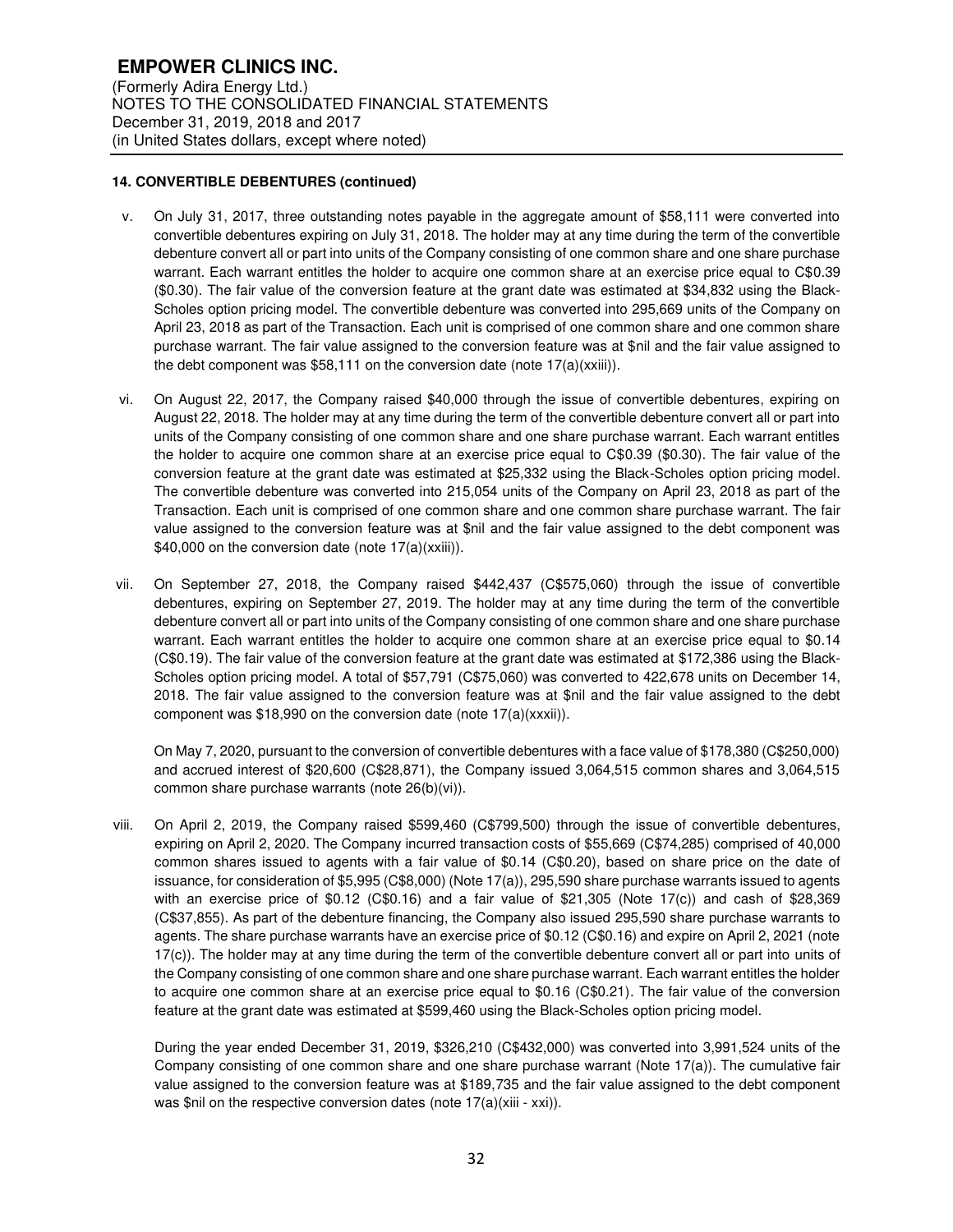## **14. CONVERTIBLE DEBENTURES (continued)**

On April 7, 2020, pursuant to the conversion of convertible debentures with a face value of \$268,554 (C\$367,500) and accrued interest of \$16,113 (C\$22,050), the Company issued 3,541,366 units. Each unit is comprised of one common share and one common share purchase warrant (note 26(b)(iv)).

- ix. On May 3, 2019, the Company raised \$154,031 (C\$207,270) through the issue of convertible debentures, expiring on September 27, 2019. The holder may at any time during the term of the convertible debenture convert all or part into units of the Company consisting of one common share and one share purchase warrant. Each warrant entitles the holder to acquire one common share at an exercise price equal to \$0.16 (C\$0.21). The fair value of the conversion feature at the grant date was estimated at \$154,031 using the Black-Scholes option pricing model. On April 8, 2020, pursuant to the conversion of convertible debentures with a face value of \$147,691 (C\$207,270) and accrued interest of \$8,254 (C\$11,584), the Company issued 1,989,588 units. Each unit is comprised of one common share and one common share purchase warrant (note  $26(b)(v)$ ).
- x. The conversion features were not revalued at December 31, 2017 as the conversion price was dependent on completion of the Transaction. As a result of the Transaction, the fair value of the conversion features associated with the convertible debenture issuances during the year ended December 31, 2017 were deemed to be \$nil as the convertible debentures outstanding on the date of the Transaction were all converted to common shares of the Company. Accordingly, the Company recognized a gain on change on change in fair value of conversion feature of \$1,047,347 for the year ended December 31, 2018.

## **15. LEASE LIABILITY**

The lease liabilities as at January 1, 2019 can be reconciled to the operating lease commitments as of December 31, 2018 as follows:

| Weighted average incremental borrowing rate as at January 1, 2019 | 6%      |
|-------------------------------------------------------------------|---------|
| Lease liability as at January 1, 2019                             | 138.444 |

The lease liability consists of the following:

|                                                                                                                                | Empower<br>clinics                                       |    | Sun Valley<br>clinics           | <b>CBD</b><br>extraction<br>facility |    | Total                                                   |
|--------------------------------------------------------------------------------------------------------------------------------|----------------------------------------------------------|----|---------------------------------|--------------------------------------|----|---------------------------------------------------------|
| Balance, December 31, 2018<br>Adoption of IFRS 16<br><b>Additions</b><br>Interest expense<br>Payments<br>Termination of leases | \$<br>138.444<br>23,006<br>4.318<br>(64,681)<br>(86,326) | \$ | 431,544<br>13.404<br>(112, 798) | \$<br>406,263<br>7.955<br>(26, 233)  | \$ | 138,444<br>860,813<br>25.677<br>(203, 712)<br>(86, 326) |
| Balance, September 30, 2019                                                                                                    | \$<br>14,761                                             | \$ | 332,150                         | \$<br>387.985                        | \$ | 734,896                                                 |
| Less: non-current portion of<br>lease liability                                                                                | 3,060                                                    |    | 174,681                         | 337,355                              |    | 515,096                                                 |
| <b>Current portion of lease</b><br>liability                                                                                   | 11,701                                                   | S  | 157,469                         | \$<br>50,630                         | S  | 219.800                                                 |

During the year ended December 31, 2019, the Company recognized an expense of \$92,349 with respect to shortterm and low value leases.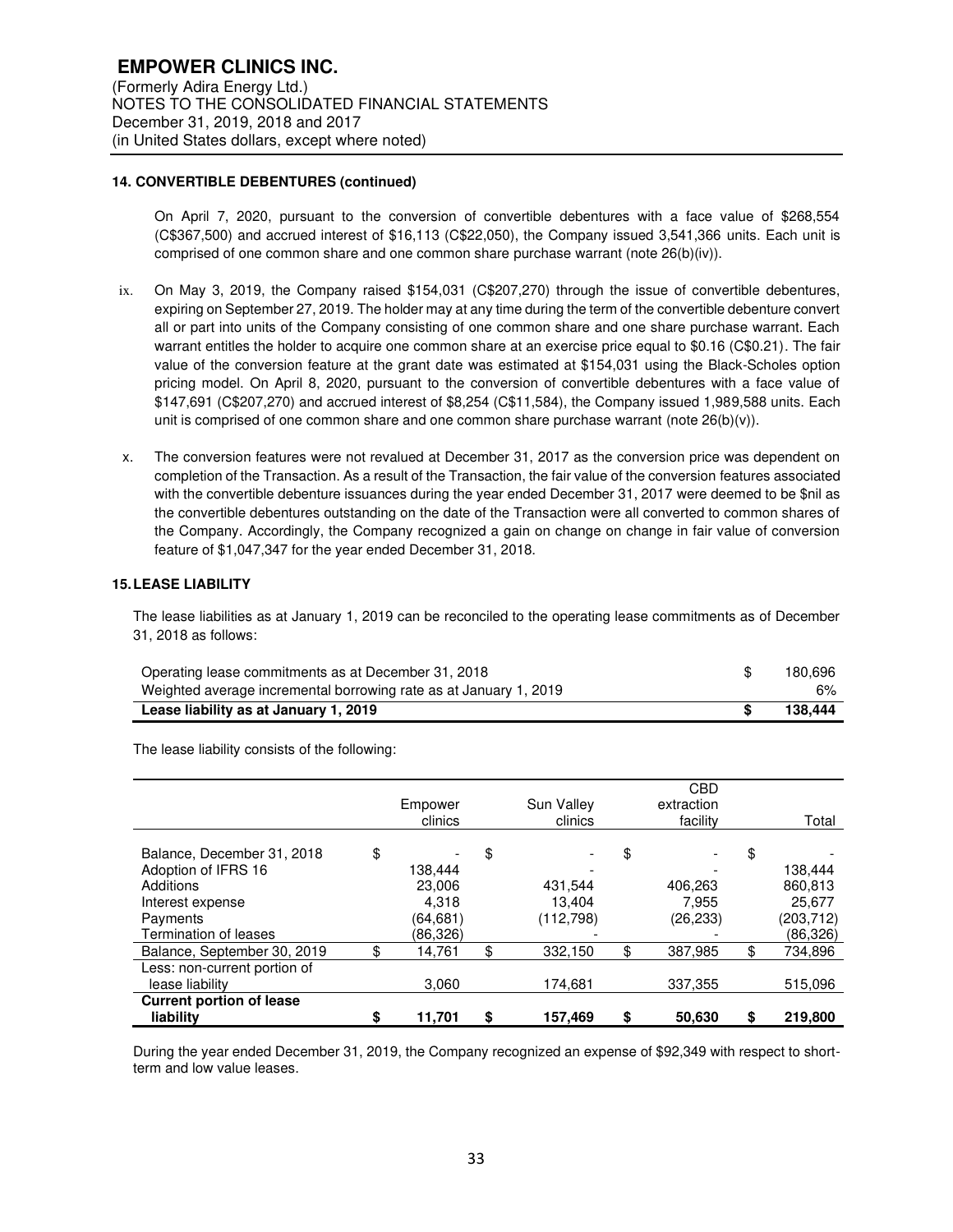## **16. WARRANT LIABILITY**

The warrants are classified as a financial instrument under the principles of IFRS 9, as the exercise price is in Canadian dollars while the functional currency of the Company is the US dollar. Accordingly, warrants are remeasured to fair value at each reporting date with the change in fair value charged to change in fair value of warrant liability.

| Issuance                                   | <b>Expiry Date</b> | Exercise<br>Price | Warrants<br>Outstanding | Warrant<br>Liability |
|--------------------------------------------|--------------------|-------------------|-------------------------|----------------------|
|                                            |                    | C\$0.39           |                         |                      |
| Convertible Debt Conversion (1)            | April 23, 2020     | \$0.30            | 11,373,368              | 1,306,894            |
|                                            |                    | C\$0.39           |                         |                      |
| Note conversion (2)                        | April 23, 2020     | \$0.30            | 268,817                 | 30,822               |
|                                            |                    | C\$0.36           |                         |                      |
| Shares issued (3)                          | June 11, 2019      | \$0.28            | 2,000,000               | 287,961              |
|                                            |                    | C\$0.36           |                         |                      |
| Note conversion (4)                        | October 22, 2019   | \$0.28            | 517,132                 | 52,433               |
|                                            |                    | C\$0.36           |                         |                      |
| Shares issued (5)                          | October 22, 2019   | \$0.28            | 312,903                 | 12,310               |
|                                            |                    | C\$0.19           |                         |                      |
| Convertible Debt Conversion (6)            | December 14, 2020  | \$0.14            | 422,678                 | 14,177               |
| Change in fair value of warrant liability  |                    |                   |                         | (1,598,425)          |
|                                            |                    | C\$0.36           |                         |                      |
| As at December 31, 2018                    | June 11, 2019      | \$0.28            | 14,894,898              | 106,172              |
|                                            |                    | C\$0.36           |                         |                      |
| Expiry <sup>(3)</sup>                      | October 22, 2019   | \$0.28            | (2,000,000)             |                      |
|                                            |                    | C\$0.36           |                         |                      |
| Expiry <sup>(4)</sup>                      | October 22, 2019   | \$0.28            | (517, 132)              |                      |
|                                            |                    | C\$0.19           |                         |                      |
| Expiry $(5)$                               | December 14, 2020  | \$0.14            | (312,903)               |                      |
|                                            |                    | C\$0.36           |                         |                      |
| Exercise <sup>(6)</sup>                    | June 11, 2019      | \$0.28            | (422, 678)              | (18, 847)            |
|                                            |                    | C\$0.16           |                         |                      |
| Shares issued (7)                          | April 2, 2021      | \$0.12            | 21,115,000              | 1,521,921            |
|                                            |                    | C\$0.16           |                         |                      |
| Shares issued (8)                          | May 3, 2021        | \$0.12            | 5,762,500               | 429,109              |
|                                            |                    | C\$0.16           |                         |                      |
| Convertible Debt Conversion <sup>(9)</sup> | July 22, 2021      | \$0.12            | 1,018,245               | 42,749               |
|                                            |                    | C\$0.16           |                         |                      |
| Convertible Debt Conversion (10)           | August 12, 2021    | \$0.12            | 928,817                 | 33,745               |
|                                            |                    | C\$0.16           |                         |                      |
| Convertible Debt Conversion (11)           | August 19, 2021    | \$0.12            | 929,864                 | 28,973               |
|                                            |                    | C\$0.16           |                         |                      |
| Convertible Debt Conversion (12)           | August 26, 2021    | \$0.12            | 909,090                 | 23,992               |
|                                            |                    | C\$0.16           |                         |                      |
| Convertible Debt Conversion (13)           | September 13, 2021 | \$0.12            | 102,696                 | 1,800                |
|                                            |                    | C\$0.16           |                         |                      |
| Convertible Debt Conversion (14)           | September 20, 2021 | \$0.12            | 102,812                 | 2,479                |
|                                            |                    | C\$0.31           |                         |                      |
| Marketing services agreement (15)          | September 22, 2022 | \$0.24            | 3,746,080               |                      |
| Change in fair value of warrant liability  |                    |                   |                         | (2,065,781)          |
| As at December 31, 2019                    |                    |                   | 46,257,289              | 106,312              |

(1) On April 23, 2018, as part of the Transaction, the Company converted convertible debentures and issued 11,373,368 share purchase warrants (note 17(a)).

 $(2)$  On April 23, 2018, as part of the Transaction, the Company converted \$50,000 of notes payable into 268,817 units; each consists of one common share and one common share purchase warrant (note  $17(a)$ ).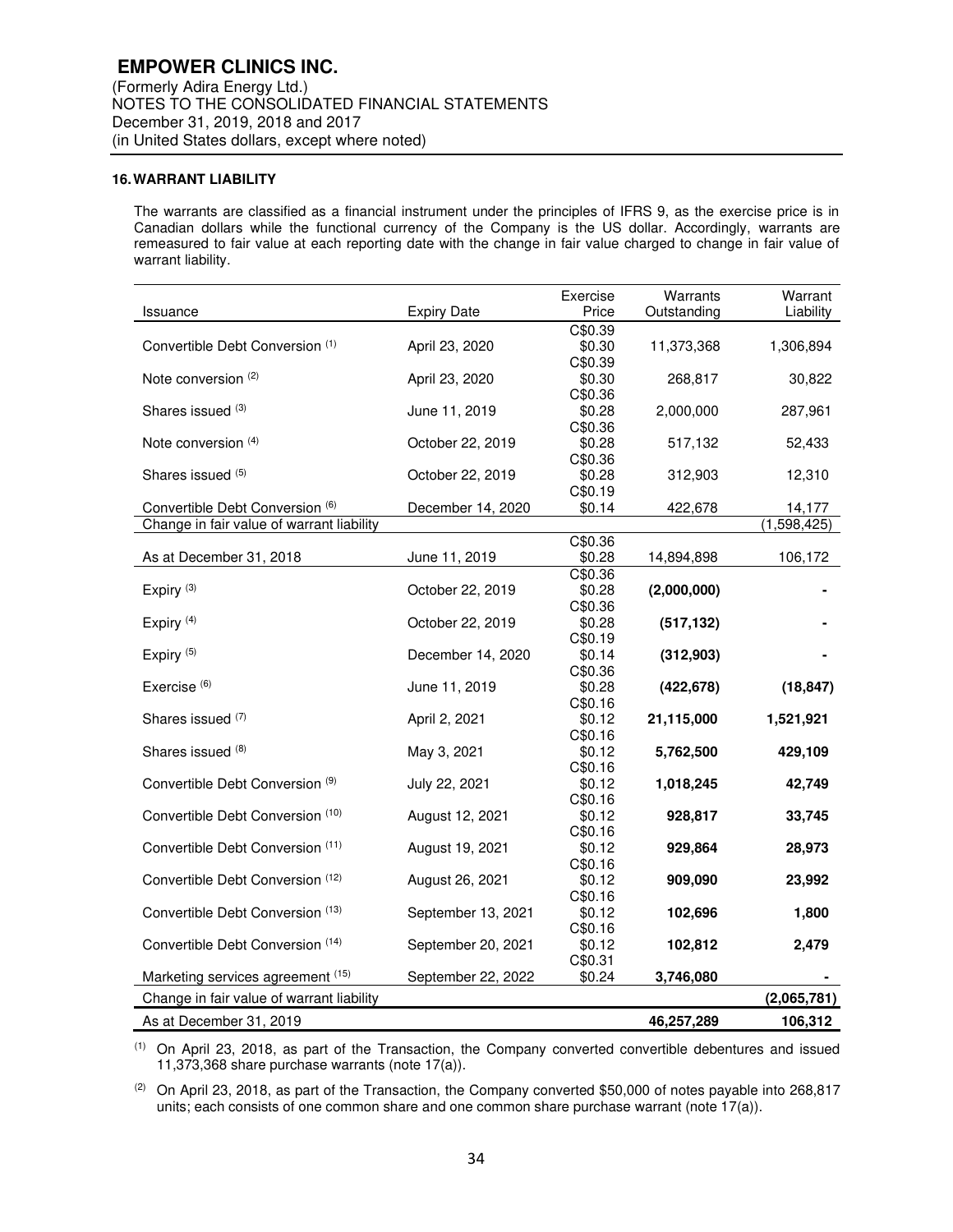#### **16. WARRANT LIABILITY (continued)**

- <sup>(3)</sup> On June 11, 2018, the Company issued 2,000,000 units; each consists of one common share and one common share purchase warrant (note 17(a), note 23).
- (4) On October 23, 2018, the Company converted \$122,030 of notes payable into 517,132 units; each consists of one common share and one common share purchase warrant (note 17(a)).
- $(5)$  On October 23, 2018, the Company issued 312,903 units; each consists of one common share and one common share purchase warrant (note 17(a)).
- **(6)** On December 14, 2018, the Company issued 422,678 units; consisting of 422,678 common shares and 422,678 common share purchase warrants (note 17(a)(xxii)).
- $(7)$  On April 2, 2019, the Company issued 21,115,000 units; each consists of one common share and one common share purchase warrant (note 17(a)). The warrants expire April 2, 2021
- (8) On May 3, 2019, the Company issued 5,762,500 units; each consists of one common share and one common share purchase warrant (note 17(a)). The warrants expire May 3, 2021.
- (9) On July 22, 2019, pursuant to the conversion of convertible debentures, the Company issued 1,018,245 units; consisting of 1,018,245 common shares and 1,018,245 common share purchase warrant (note 17(a)). The warrants expire July 22, 2021.
- $(10)$  On August 12, 2019, pursuant to the conversion of convertible debentures, the Company issued 928,817 units; consisting of 928,817 common shares and 928,817 common share purchase warrant (note 17(a)). The warrants expire August 12, 2021.
- $(11)$  On August 19, 2019, pursuant to the conversion of convertible debentures, the Company issued 949,864 units; consisting of 949,864 common shares and 949,864 common share purchase warrant (note 17(a)). The warrants expire August 19, 2021.
- (12) On August 26, 2019, pursuant to the conversion of convertible debentures, the Company issued 909,090 units; consisting of 909,090 common shares and 909,090 common share purchase warrant (note 17(a)). The warrants expire August 26, 2021.
- (13) On September 13, 2019, pursuant to the conversion of convertible debentures, the Company issued 102,696 units; consisting of 102,696 common shares and 102,696 common share purchase warrant (note 17(a)). The warrants expire September 13, 2021.
- (14) On September 30, 2019, pursuant to the conversion of convertible debentures, the Company issued 102,812 units; consisting of 102,812 common shares and 102,812 common share purchase warrant (note 17(a)). The warrants expire September 20, 2021.
- (15) On July 30, 2019, pursuant to a prior marketing services agreement entered into on September 10, 2017, the Company issued 3,746,080 common share purchase warrants. Each warrant entitles the holder to acquire one common share at a price of C\$0.31 (\$0.24) for a period of thirty-seven months following the date of issuance.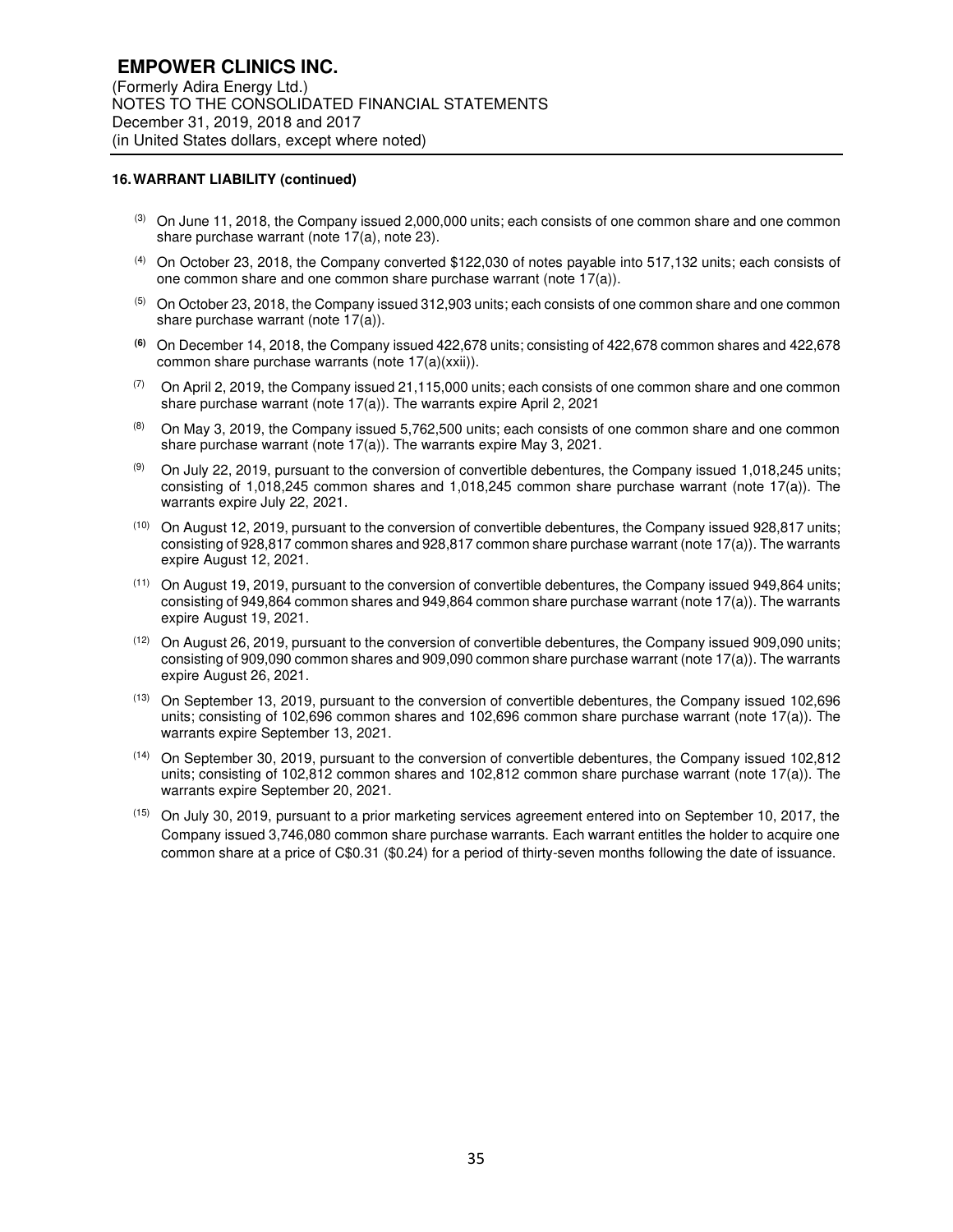## **17. EQUITY**

## **a) Authorized share capital**

Unlimited number of common shares without nominal or par value.

At December 31, 2019, there were 137,697,430 issued and outstanding common shares (December 31, 2018 - 77,847,598). The Company does not currently pay dividends and entitlement will only arise upon declaration.

A continuity of share capital is as follows:

|                                 |               | Number of   |               |           |                 |
|---------------------------------|---------------|-------------|---------------|-----------|-----------------|
|                                 |               | Common      | Total         | Warrant   | Share           |
| Issuance                        | Note          | Shares      | Consideration | Liability | Capital         |
| Balance, December 31, 2016      |               | 16,100,000  | \$            | \$        | \$<br>248,500   |
| January 2017 rights offering    | (xxxiii)      | 32,237,225  | 302,244       |           | 302,244         |
| Balance, December 31, 2017      |               | 48,337,225  |               |           | 550,744         |
| RTO Issuance                    | (xxi)         | 2,544,075   | 614,415       |           | 614,415         |
| April 23, 2018 Rights offering  | (xxV)         | 8,443,473   | 2,020,357     |           | 2,020,357       |
| October 23, 2018 private        |               |             |               |           |                 |
| placement                       | (xxix)        | 312,903     | 84,248        | 12,310    | 71,938          |
| Conversion of convertible debt  | (xxiii)       | 11,373,368  | 2,312,444     | 1,306,894 | 1,005,550       |
| Conversion of convertible debt  | (xxxii)       | 422,678     | 18,990        | 14,177    | 4,813           |
| Conversion of promissory        |               |             |               |           |                 |
| notes payable                   | (xxiv)        | 268,817     | 50,000        | 30,822    | 19,178          |
| Conversion of notes payable     | (xxviii)      | 517,132     | 190,334       | 52,433    | 137,901         |
| Shares issued for marketing     |               |             |               |           |                 |
| services agreement              | (xxvi)        | 2,000,000   | 477,180       | 287,961   | 189,219         |
| Shares issued for services      | (xxx)         | 423,076     | 92,856        |           | 92,856          |
| Shares issued to former CEO     | (xxvii)       | 2,000,000   | 477,180       |           | 477,180         |
| Restructuring                   | (xxxi)        | 1,204,851   | 216,873       |           | 216,873         |
| Balance, December 31, 2018      |               | 77,847,598  |               |           | 5,401,024       |
| Share issued for Sun Valley     |               |             |               |           |                 |
| acquisition                     | (vi)          | 22,409,425  | 2,143,566     |           | 2,143,566       |
| Share issued for cash           | (v)(vii)(xiv) | 24,452,500  | 1,829,866     | 1,773,993 | 55,873          |
| Share issued for conversion of  |               |             |               |           |                 |
| notes payable                   | (v)           | 2,500,000   | 184,291       | 177,037   | 7,254           |
| Shares issued for convertible   | (xiii)(xvii)  |             |               |           |                 |
| debentures                      | (xviii)(xix)  |             |               |           |                 |
|                                 | (xx)(xxi)     | 3,991,524   | 189,735       | 133,738   | 55,997          |
| Shares issued for               |               |             |               |           |                 |
| compensation                    | (x)(xi)       | 7,400,000   | 304.721       |           | 304,721         |
| Shares issued for services      | (vi)          | 1,500,000   | 257,041       |           | 257,041         |
| Shares issued for settlement of |               |             |               |           |                 |
| accounts payable                | (xv)(xvi)     | 1,686,861   | 208,153       |           | 208,153         |
| Shares cancelled                | (i)(ii)(xii)  | (4,657,553) |               |           | (669, 236)      |
| Shares cancelled and to be      |               |             |               |           |                 |
| reissued                        | (ii)          |             | (15, 239)     |           | (15, 239)       |
| Shares issued for exercise of   |               |             |               |           |                 |
| warrants                        | (iv)          | 431,075     | 42,440        | (18, 847) | 61,287          |
| Shares issued to agents         | (vii)(ix)     | 136,000     | 20,255        |           | 20,255          |
| Share issue costs               |               |             |               |           | (3,386)         |
| Balance, December 31, 2019      |               | 137,697,430 | \$            | \$        | \$<br>7,827,310 |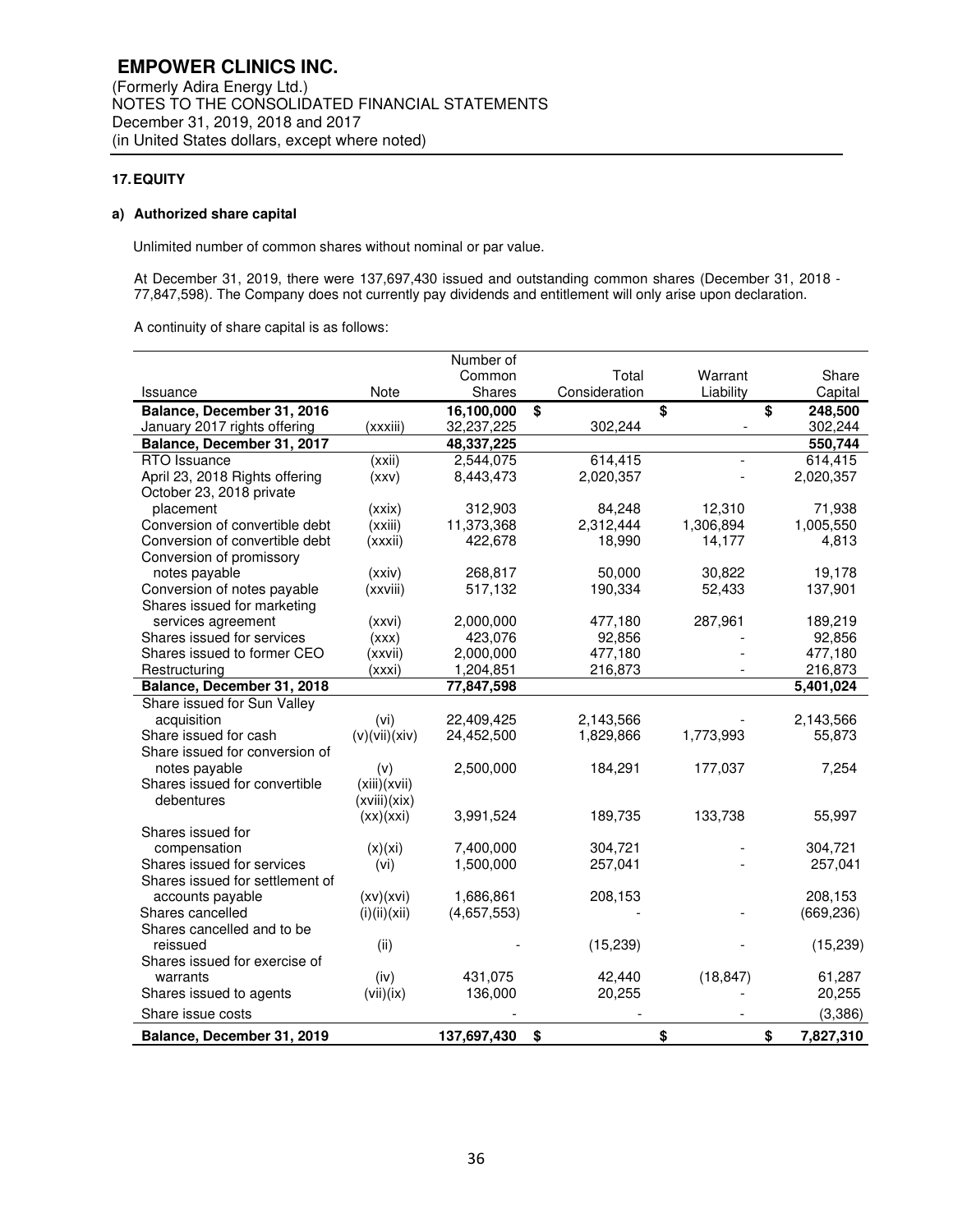The Company had the following common share transactions during the year ended December 31, 2019:

- i. On January 17, 2019, the Company cancelled 422,678 common shares, which had been issued for \$0.14 (C\$0.18) per common share and issued 417,000 common shares at a deemed price of \$0.14 (C\$0.18) per common share.
- ii. On March 3, 2019, pursuant to the termination agreement with the former CEO, the Company cancelled 2,000,000 common shares. An additional 651,875 common shares were cancelled in error and reissued on March 11, 2020 (note 26(b)(iii)).
- iii. On March 8, 2019, pursuant to a service agreement, the Company issued 1,500,000 common shares at a deemed price of \$0.17 (C\$0.23) per common share for total fair value consideration of \$257,041 as settlement of accounts payable in the amount of \$257,041 (C\$347,500).
- iv. On March 22, 2019, pursuant to the exercise of 422,678 common share purchase warrants and late charges, the Company issued 431,075 common shares for \$0.14 (C\$0.19) per common share.
- v. On April 2, 2019, pursuant to a private placement financing, the Company issued 21,115,000 units for \$0.07 (C\$0.10) per unit for gross proceeds of \$1,583,189 (C\$2,115,000) comprised of cash of \$1,396,105  $(C$1,865,000)$  and the settlement of notes payable in the amount of \$184,291 (C\$250,000) (Note 11(g)(h)). Each unit is comprised of one common share and one common share purchase warrant. Each warrant entitles the holder to acquire one common share at a price of \$0.12 (C\$0.16) per share for a period of twelve months following the closing date of the financing (note 17). Share issue costs included cash payments of \$63,324 (C\$84,499) and the issuance of 363,900 share purchase warrants valued at \$26,229 using the Black-Scholes option pricing model with the following assumptions: a one year expected average life, share price of \$0.13 (C\$0.175); 100% volatility; risk-free interest rate of 1.57%; and an expected dividend yield of 0%. Consideration of \$1,951,030 was recorded to warrant liability and the residual amount of \$63,127 was recorded to issued capital.
- vi. On April 30, 2019, pursuant to the acquisition of Sun Valley, the Company issued 22,409,425 common shares at a fair value of \$0.136 (C\$0.18) per common share. Of the common shares issued 14,705,882 were Escrow Shares of which 2,450,978 were release during the year ended December 31 2019. As at December 31, 2019, there were 12,254,904 Escrow shares remaining.
- vii. On May 3, 2019, pursuant to a private placement financing, the Company issued 5,762,500 units for \$0.07 (C\$0.10) per unit for gross proceeds of \$429,109 (C\$576,250). Each unit is comprised of one common share and one common share purchase warrant. Each warrant entitles the holder to acquire one common share at a price of \$0.12 (C\$0.16) per share for a period of twelve months following the closing date of the financing (note 16). Share issue costs included cash payments of \$24,928 (C\$33,428) and the issuance of 217,950 share purchase warrants valued at \$18,870 using the Black-Scholes option pricing model with the following assumptions: a one year expected average life, share price of \$0.15 (C\$0.20); 100% volatility; risk-free interest rate of 1.67%; and an expected dividend yield of 0%.
- viii. On May 3, 2019, pursuant to the terms on the private placement financing, the Company issued 96,000 common shares to agents for a fair value of \$0.15 (C\$0.20) per common share for consideration of \$14,298 (C\$19,200). The amount is included issued capital.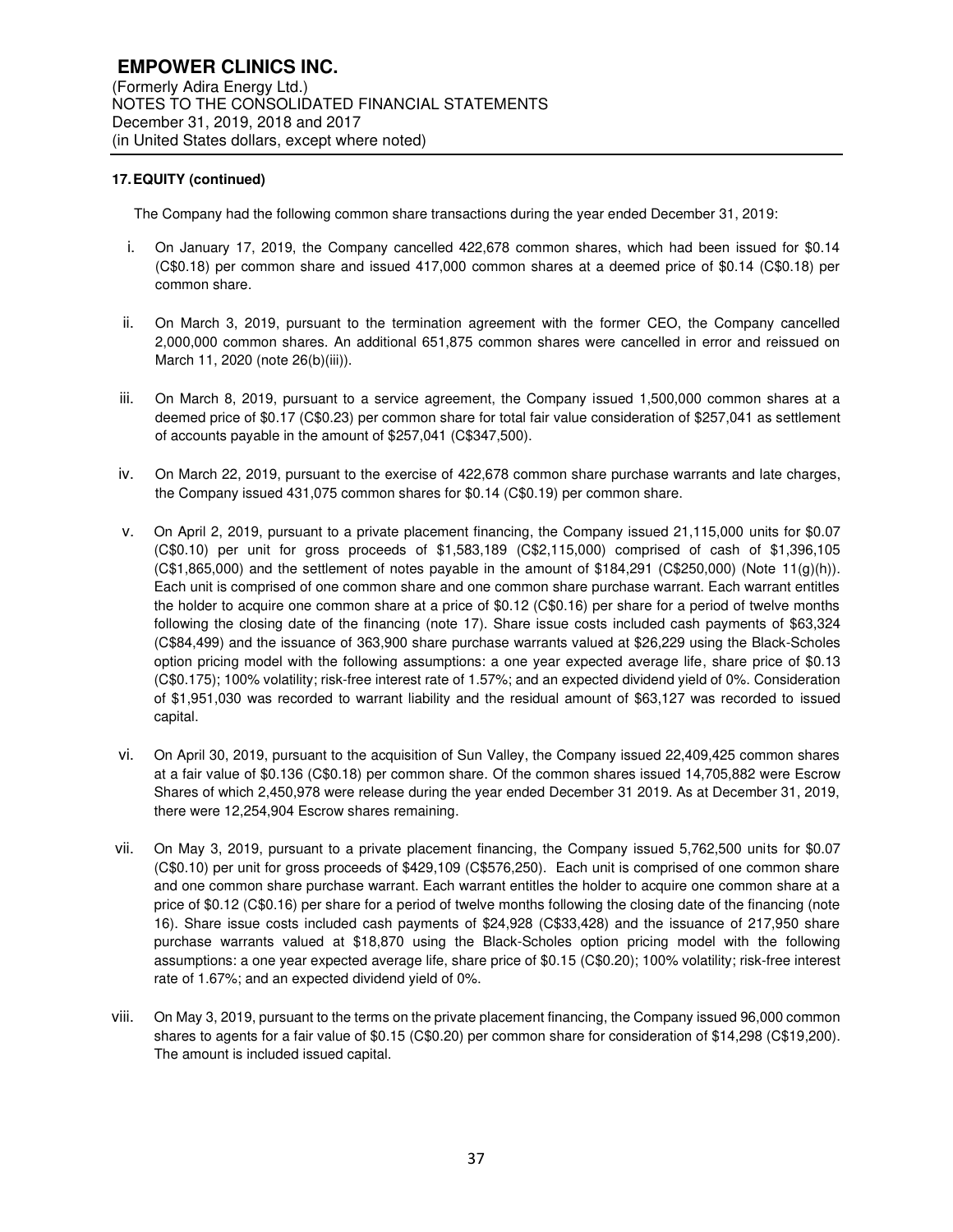- ix. On May 3, 2019, pursuant to the terms on the debenture financing, the Company issued 40,000 common shares to agents for a fair value of \$0.15 (C\$0.20) per common share, based on share price on the issuance date, for consideration of \$5,957 (C\$8,000). The amount is included in issued capital.
- x. On June 17, 2019, pursuant to obligations under an employment contract, the Company issued 7,000,000 common shares to the CEO, for a deemed value of \$0.10 (C\$0.14) per common share for total consideration paid to the CEO of \$730,982 (C\$980,000). Of the 7,000,000 common shares, 2,000,000 common shares vested immediately, and the remaining 5,000,000 common shares are held in escrow and vest quarterly with 416,666 common shares vesting each quarter commencing on September 17, 2019. The common shares are subject to a four-month holding period from the date of vesting. As at December 31, 2019 a total of 324,852 common shares had vested,
- xi. On June 17, 2019, pursuant to obligations under a consulting agreement, the Company issued 400,000 common shares to the CIO, for a fair value of \$0.10 (C\$0.14) per common share for total consideration paid to the CIO of \$41,770 (C\$56,000). The 400,000 common shares are held in escrow and vest quarterly with 44,400 common shares vesting each quarter commencing September 17, 2019. The Company will record a quarterly expense of \$47,937 to operating expenses on the consolidated statements loss and comprehensive loss as the shares vest.
- xii. On July 3, 2019, the Company cancelled 2,000,000 common shares with a fair value of \$0.09 (\$0.12) per common share. The common shares were reacquired and cancelled as the Company cancelled the marketing services agreement, pursuant to which the common shares and warrants were originally issued, due to nonperformance of services by the marketing company.
- xiii. On July 22, 2019, pursuant to the conversion of convertible debentures with a face value of \$83,063 (C\$110,000) and accrued interest of C\$1,529 (C\$2,025), the Company issued 1,018,245 common shares and 1,018,245 common share purchase warrants. Each warrant entitles the holder to acquire one common share at a price of C\$0.16 (\$0.12) for a period of two years following the closing date of the conversion. At the date of the conversion, the conversion feature was valued at \$48,657 and the debt was valued at \$nil. Consideration of \$42,749 was recorded to warrant liability and the residual amount of \$5,908 was recorded to issued capital.
- xiv. On July 30, 2019, the Company issued 75,000 common shares at a fair value of \$0.02 (C\$0.03) per common share for consideration received from a June 16, 2016 subscription agreement.
- xv. On July 30, 2019, the Company issued 1,409,938 common shares at a fair value of \$0.13 (C\$0.175) per common share for services received for total fair value consideration of \$186,466 (C\$246,700) as settlement of accounts payable in the amount of \$198,591 (C\$258,019) resulting in a gain on debt settlement of \$12,125.
- xvi. On July 30, 2019, the Company issued 276,923 common shares at a fair value of \$0.10 (C\$0.13) per common share for services received for total fair value consideration of \$27,697 (C\$36,471) as settlement of accounts payable in the amount of \$24,692 (C\$36,000) resulting in a gain on debt settlement of \$3,005.
- xvii. On August 12, 2019, pursuant to the conversion of convertible debentures with a face value of \$75,512 (C\$100,000) and accrued interest of \$1,651 (C\$2,186), the Company issued 928,817 common shares and 928,817 common share purchase warrants. Each warrant entitles the holder to acquire one common share at a price of \$0.16 (C\$0.12) for a period of two years following the closing date of the conversion. At the date of the conversion, the conversion feature was valued at \$44,898 and the debt was valued at \$nil. Consideration of \$33,745 was recorded to warrant liability and the residual amount of \$11,153 was recorded to issued capital.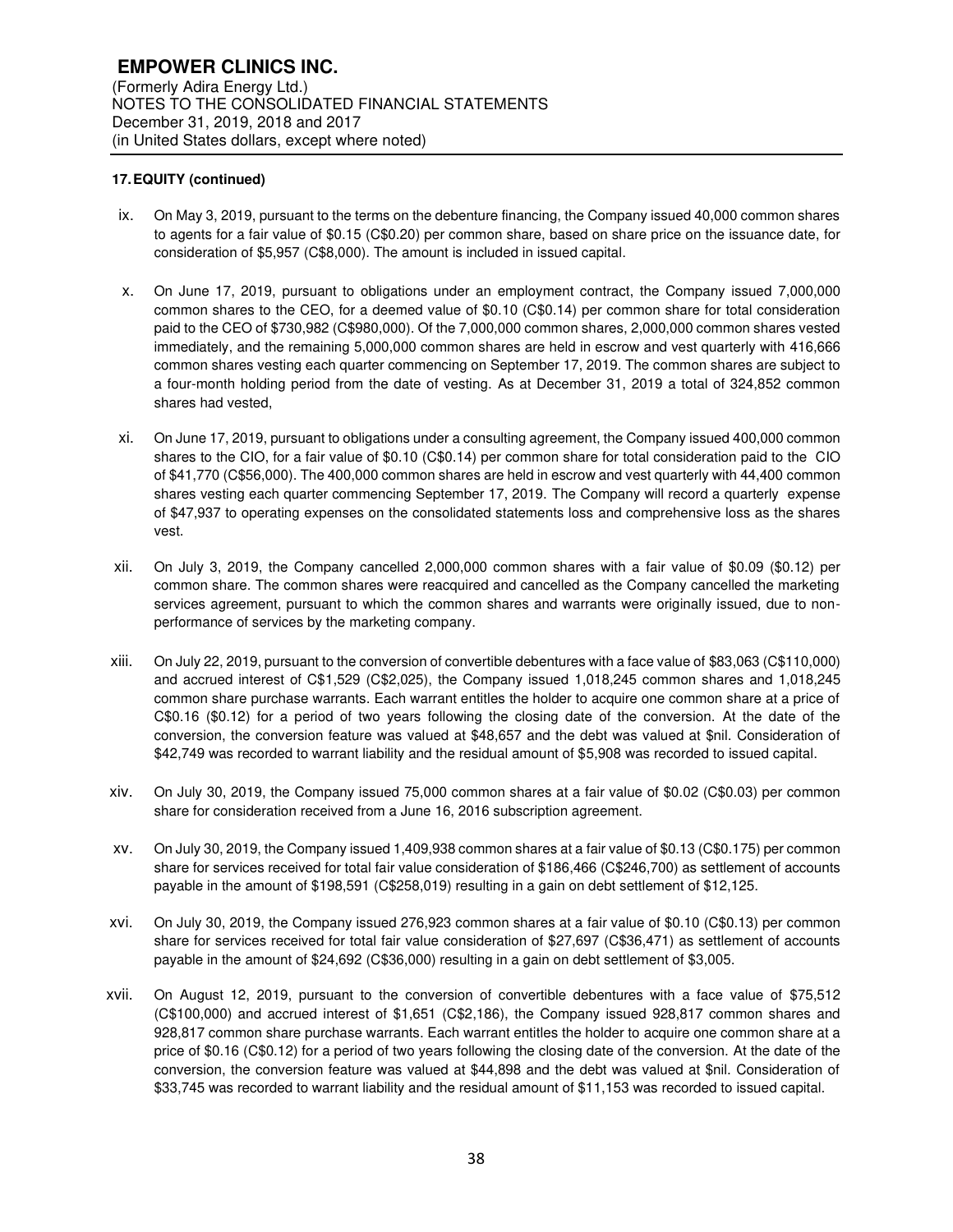- xviii. On August 19, 2019, pursuant to the conversion of convertible debentures with a face value of \$75,512 (C\$100,000) and accrued interest of \$1,738 (C\$2,301), the Company issued 929,864 common shares and 929,864 common share purchase warrants. Each warrant entitles the holder to acquire one common share at a price of \$0.16 (C\$0.12) for a period of two years following the closing date of the conversion. At the date of the conversion, the conversion feature was valued at \$51,413 and the debt was valued at \$nil. Consideration of \$28,973 was recorded to warrant liability and the residual amount of \$22,440 was recorded to issued capital.
- xix. On August 26, 2019, pursuant to the conversion of convertible debentures with a face value of \$75,512 (C\$100,000), the Company issued 909,090 common shares and 909,090 common share purchase warrants. Each warrant entitles the holder to acquire one common share at a price of \$0.16 (C\$0.12) for a period of two years following the closing date of the conversion. At the date of the conversion, the conversion feature was valued at \$39,892 and the debt was valued at \$nil. Consideration of \$23,992 was recorded to warrant liability and the residual amount of \$15,900 was recorded to issued capital.
- xx. On September 13, 2019, pursuant to the conversion of convertible debentures with a face value of \$8,306 (C\$11,000) and accrued interest of C\$225 (\$298), the Company issued 102,696 common shares and 102,696 common share purchase warrants. Each warrant entitles the holder to acquire one common share at a price of \$0.16 (C\$0.12) for a period of two years following the closing date of the conversion. At the date of the conversion, the conversion feature was valued at \$2,206 and the debt was valued at \$nil. Consideration of \$1,800 was recorded to warrant liability and the residual amount of \$406 was recorded to issued capital.
- xxi. On September 30, 2019, pursuant to the conversion of convertible debentures with a face value of \$8,306 (C\$11,000) and accrued interest of \$249 (C\$329), the Company issued 102,812 common shares and 102,812 common share purchase warrants. Each warrant entitles the holder to acquire one common share at a price of C\$0.16 (\$0.12) for a period of two years following the closing date of the conversion. At the date of the conversion, the conversion feature was valued at \$2,669 and the debt was valued at \$nil. Consideration of \$2,479 was recorded to warrant liability and the residual amount of \$190 was recorded to issued capital.

The Company had the following common share transactions during the year ended December 31, 2018:

- xxii. On April 19, 2018, as part of the Transaction (note 5), the common shares of Adira were consolidated at a ratio of 20:1. In addition, the Company issued 2,544,075 common shares at a deemed price of C\$0.31 (\$0.24) per share for purchase consideration of \$614,415.
- xxiii. On April 23, 2018, pursuant to the conversion of convertible debentures with a face value of \$2,089,495, the Company issued 11,373,368 common shares and 11,373,368 common share purchase warrants. Each warrant entitles the holder to acquire one common share at a price of \$0.30 (C\$0.39) per share for a period of two years following the closing date of the conversion (note 16). At the date of the conversion, the conversion feature was valued at \$298,247 and the debt was valued at \$2,014,197. Consideration of \$1,306,894 was recorded to warrant liability and the residual amount of \$1,005,550 was recorded to issued capital.
- xxiv. On April 23, 2018, pursuant to the conversion of \$50,000 in promissory notes payable, the Company issued 268,817 common shares and 268,817 common share purchase warrants. Each warrant entitles the holder to acquire one common share at a price of \$0.30 (C\$0.39) per share for a period of two years following the closing date of the conversion (note 16). Consideration of \$30,822 was recorded to warrant liability and the residual amount of \$19,178 was recorded to issued capital.
- xxv. On April 23, 2018, pursuant to a shareholder rights offering financing, the Company issued 8,443,473 common shares at a price of \$0.24 (C\$0.31) per share for gross proceeds of \$2,020,357 (C\$2,617,477).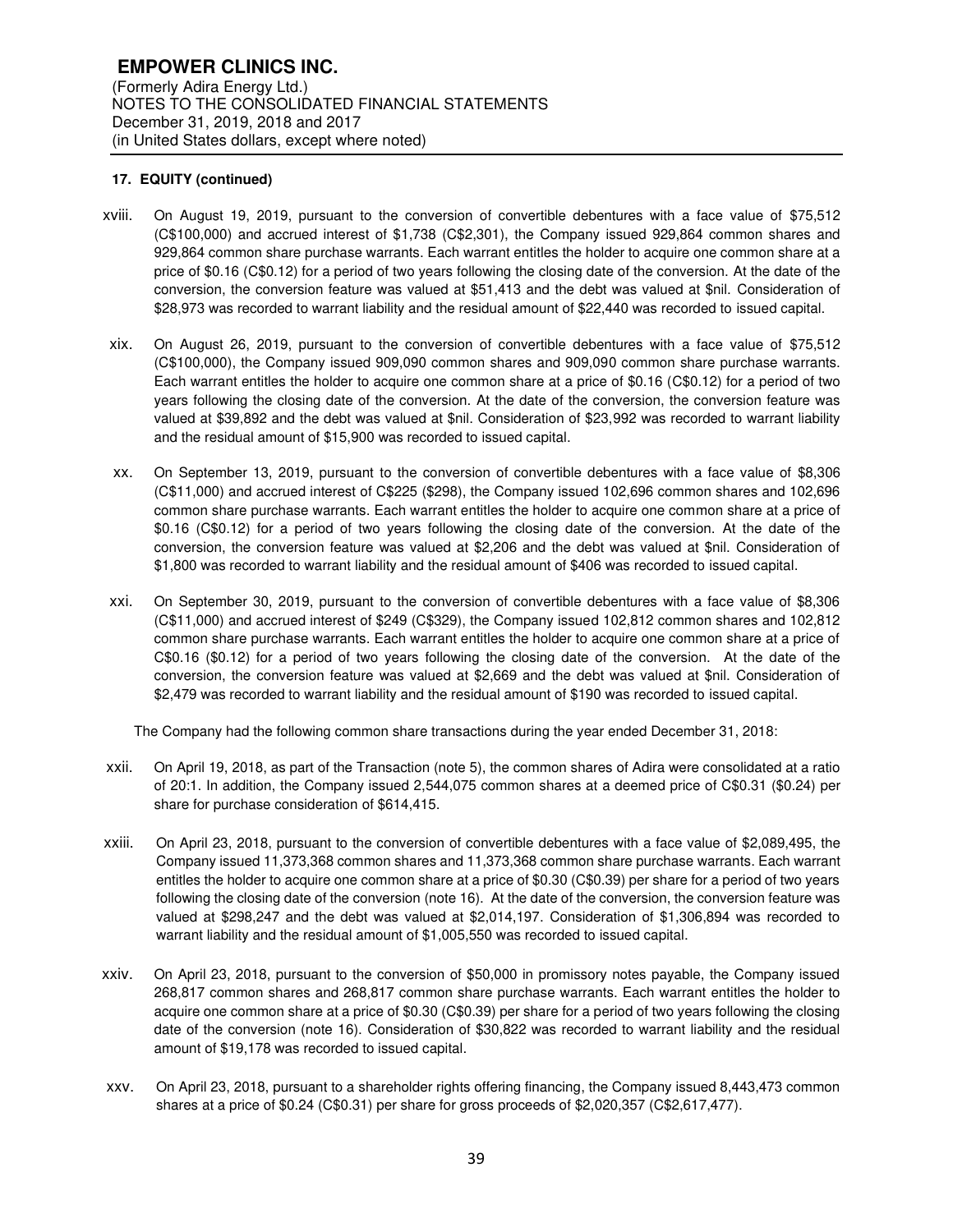- xxvi. On June 11, 2018, pursuant to a marketing services agreement, the Company issued 2,000,000 units at a deemed price of \$0.24 (C\$0.31) per unit for total fair value consideration of \$477,180 (C\$620,000). Each unit consists of one common share and one common share purchase warrant. Each warrant entitles the holder to acquire one common share at a price of C\$0.36 (\$0.28) per share for a period of two years following the closing date of the financing. Consideration of \$287,961 was recorded to warrant liability and the residual amount of \$189,219 was recorded to issued capital. Subsequent to issuing the units, the Company cancelled the marketing services agreement due to non-performance of services by the marketing company. The units remained outstanding at December 31, 2018, subsequent to which the Company obtained from the holder the certificates of all 2,000,000 common shares and 2,000,000 common share purchase warrants. The Company cancelled these securities.
- xxvii. On June 11, 2018, pursuant to obligations under employment contract, the Company issued 2,000,000 common shares to the former CEO, for a deemed value of \$0.24 (C\$0.31) per common share for total consideration paid to the former CEO of \$477,180 (C\$620,000) (note 23).
- xxviii. On October 23, 2018, the Company converted notes payable with a face value \$117,000 of the debt plus \$7,389 of interest into 517,132 units (note 11(c)). Each unit is comprised of one common share and one common share purchase warrant. Each warrant entitles the holder to acquire one common share at a price of \$0.28 (C\$0.36) per share for a period of twelve months following the closing date of the conversion (note 16). Consideration of \$52,433 was recorded to warrant liability and the residual amount of \$137,901 was recorded to issued capital.
- xxix. On October 23, 2018, pursuant to a private placement financing, the Company issued 312,903 units for \$0.24 (C\$0.31) per unit for gross proceeds of \$71,938 (C\$97,000). Each unit is comprised of one common share and one common share purchase warrant. Each warrant entitles the holder to acquire one common share at a price of \$0.28 (C\$0.36) per share for a period of twelve months following the closing date of the financing (note 16). Consideration of \$12,310 was recorded to warrant liability and the residual amount of \$71,938 was recorded to issued capital.
- xxx. On October 23, 2018, the Company issued 423,076 common shares at a fair value of C\$0.29 (\$0.22) per common share for services received for total fair value consideration of \$92,856 (C\$120,000).
- xxxi. On October 23, 2018, pursuant to restructuring, the Company issued 1,204,851 common shares for \$0.18 (C\$0.23) per common share.
- xxii. On December 14, 2018, pursuant to the conversion of 422,678 units of convertible debentures with a face value of \$57,980 (C\$75,060), the Company issued 422,678 common shares and 422,678 common share purchase warrants. Each warrant entitles the holder to acquire one common share at a price of \$0.14 (C\$0.19) per share for a period of two years following the closing date of the conversion (note 16). At the date of the conversion, the conversion feature was valued at \$nil and the debt was valued at \$18,990. Consideration of \$14,177 was recorded to warrant liability and the residual amount of \$4,813 was recorded to issued capital.

The Company had the following common share transactions during the year ended December 31, 2017:

xxxii. In January 2017, pursuant to a shareholder rights offering financing, the Company issued 32,237,225 common shares for \$0.0094 per common share for gross proceeds of \$302,244 (C\$375,000).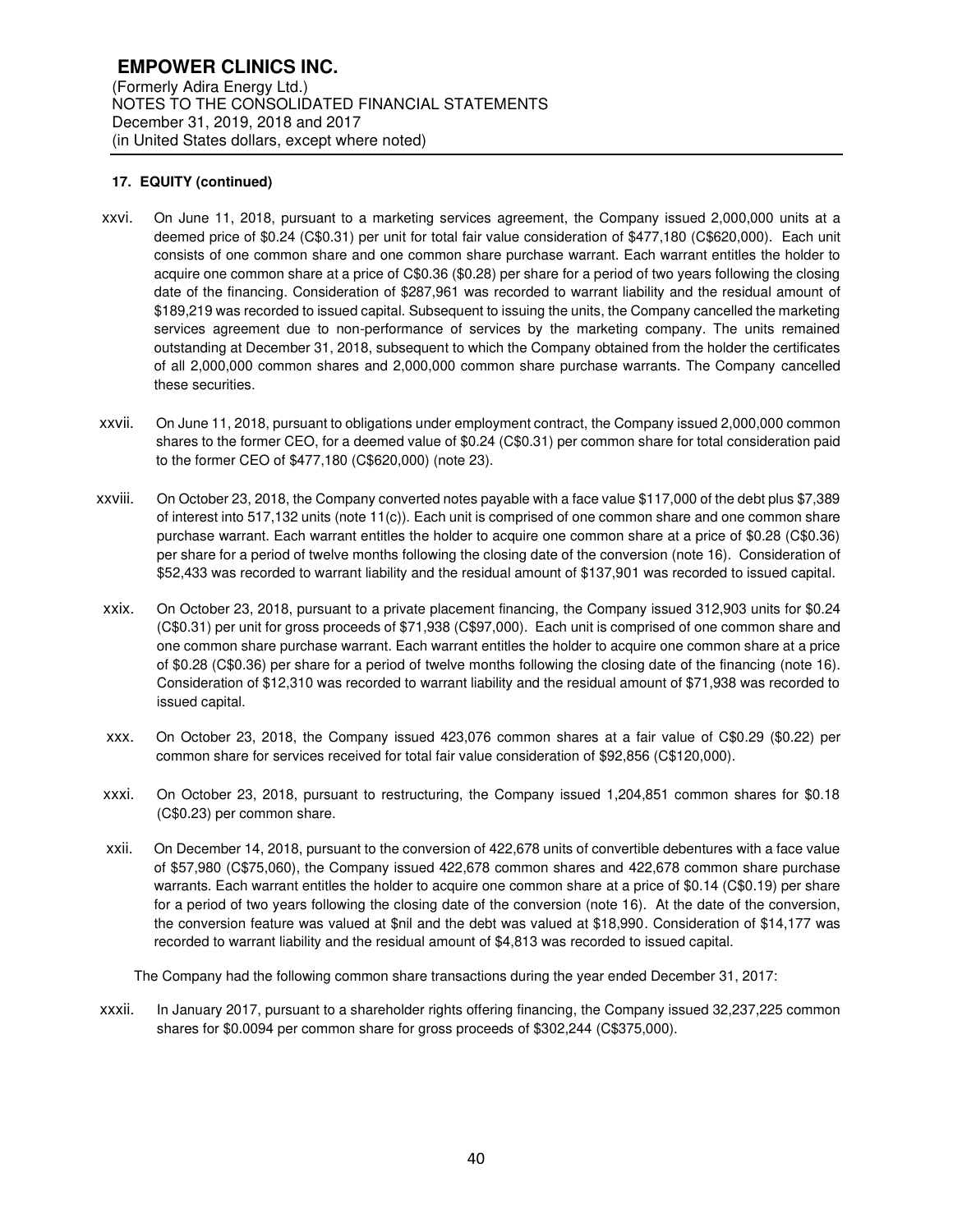### **b) Share options**

The Company has an incentive share option plan ("the plan") in place under which it is authorized to grant share options to executive officers, directors, employees and consultants. The plan allows the Company to grant share options up to a maximum of 10.0% of the number of issued shares of the Company.

Share option transactions and the number of share options outstanding during the years ended December 31, 2019 and 2018, are summarized as follows:

|                                | Number of share options | Weighted average exercise<br>price (\$C) |
|--------------------------------|-------------------------|------------------------------------------|
| Outstanding, December 31, 2017 | 3,300,000               | 0.10                                     |
| Granted                        | 4,300,000               | 0.37                                     |
| Outstanding, December 31, 2018 | 7.600.000               | 0.25                                     |
| Cancelled                      | (4,850,000)             | 0.27                                     |
| Granted                        | 7,700,000               | 0.14                                     |
| Outstanding, December 31, 2019 | 10,450,000              | 0.16                                     |
| Exercisable, December 31, 2019 | 9,839,573               | 0.16                                     |

Share options outstanding and exercisable at December 31, 2019, are as follows:

| Exercise<br>price $(C$)$ | Number of<br>options<br>outstanding | Weighted<br>average<br>exercise<br>price $(C$)$ | Weighted<br>average life<br>of options<br>(years) | Number of<br>options<br>exercisable | Weighted<br>average<br>exercise<br>price $(C$)$ | Weighted<br>average life<br>of options<br>(years) |
|--------------------------|-------------------------------------|-------------------------------------------------|---------------------------------------------------|-------------------------------------|-------------------------------------------------|---------------------------------------------------|
| 0.10                     | 1.400.000                           | 0.10                                            | 2.01                                              | 1,133,333                           | 0.10                                            | 1.98                                              |
| 0.14                     | 7.700.000                           | 0.14                                            | 4.28                                              | 7.400.000                           | 0.14                                            | 4.46                                              |
| 0.26                     | 450,000                             | 0.26                                            | 3.80                                              | 406.240                             | 0.26                                            | 3.80                                              |
| 0.38                     | 900,000                             | 0.38                                            | 3.40                                              | 900.000                             | 0.38                                            | 3.40                                              |
|                          | 10.450.000                          | 0.16                                            | 3.88                                              | 9,839,573                           | 0.16                                            | 4.04                                              |

The fair value of share options recognized as an expense during the year ended December 31, 2019, was \$608,944 (year ended December 31, 2018 - \$892,417, year ended December 31, 2017 - \$5,433). The following are the assumptions used for the Black Scholes option pricing model valuation of share options granted during the years ended December 31, 2019 and 2018:

|                         |               | Years ended December 31. |         |
|-------------------------|---------------|--------------------------|---------|
|                         | 2019          | 2018                     | 2017    |
| Risk-free interest rate | 1.34%         | $2.19\% - 2.37\%$        | 0.76%   |
| Expected life           | $3 - 5$ years | 5 years                  | 5 years |
| Expected volatility     | 100.0%        | 100.0%                   | 100.0%  |
| Forfeiture rate         | $0.0\%$       | $0.0\%$                  | 0.0%    |
| Dividend rate           | 0.0%          | $0.0\%$                  | 0.0%    |

The risk-free rate of periods within the expected life of the share options is based on the Canadian government bond rate. The annualized volatility and forfeiture rate assumptions are based on historical results.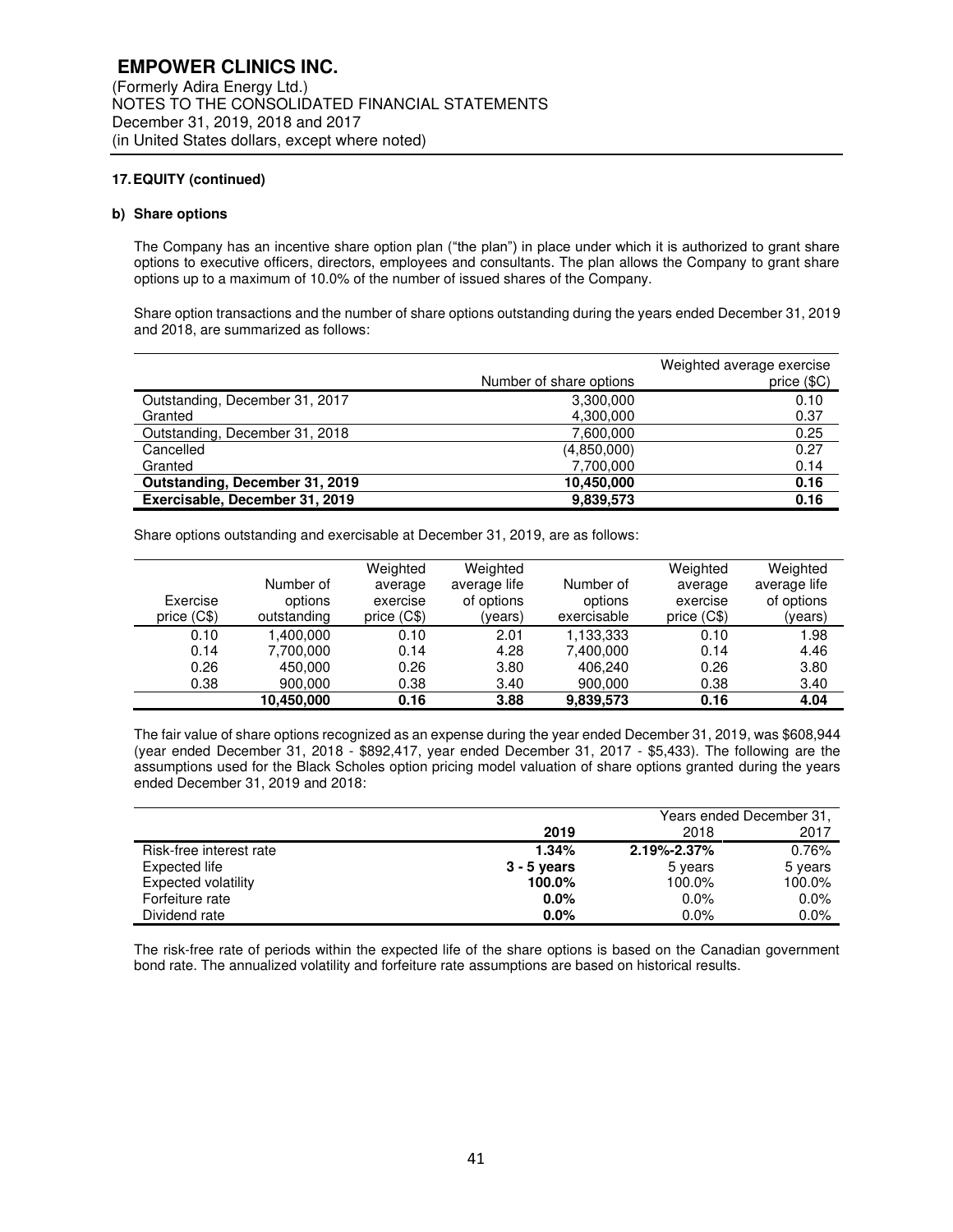#### **c) Agent share purchase warrants**

Agent share purchase warrant transactions and the number of agent share purchase warrants outstanding during the years ended December 31, 2019 and 2018, are summarized as follows:

|                                | Number of agent share<br>purchase warrants | Weighted average exercise<br>price |
|--------------------------------|--------------------------------------------|------------------------------------|
| Outstanding, December 31, 2017 |                                            |                                    |
| Granted <sup>(1)</sup>         | 627,378                                    | \$0.31                             |
| Outstanding, December 31, 2018 | 627,378                                    | \$0.31                             |
| Granted $(2)(3)$ $(4)$         | 877,440                                    | \$0.16                             |
| Outstanding, December 31, 2019 | 1,504,818                                  | \$0.24                             |
| Exercisable, December 31, 2019 | 1,504,818                                  | \$0.24                             |

- $(1)$  On April 23, 2018, as part of the Transaction, the Company issued 627,378 share purchase warrants to agents involved in the transaction. The share purchase warrants have an exercise price of \$0.24 (C\$0.31) ) and expire on April 23, 2020.
- (2) On April 2, 2019, as part of a private placement financing, the Company issued 363,900 share purchase warrants to agents. The share purchase warrants have an exercise price of \$0.12 (C\$0.16) and expire on April 2, 2021.
- $(3)$  On April 2, 2019, as part of a debenture financing, the Company issued 659,490 share purchase warrants to agents. The share purchase warrants have an exercise price of \$0.12 (C\$0.16) and expire on April 2, 2021.
- $(4)$  On May 3, 2019, as part of a private placement financing, the Company issued 217,950 share purchase warrants to agents. The share purchase warrants have an exercise price of \$0.12 (C\$0.16) and expire on May 3, 2021.

The fair value of agent share purchase warrants recognized in reserves during the year ended December 31, 2019, was \$66,405 (year ended December 31, 2017 - \$80,280 and 2016 - \$nil). The following are the assumptions used for the Black Scholes option pricing model valuation of share options granted during the years ended December 31, 2019, 2018 and 2017:

|                            |                 | Years ended December 31, |      |
|----------------------------|-----------------|--------------------------|------|
|                            | 2019            | 2018                     | 2017 |
| Risk-free interest rate    | $1.56 - 1.67\%$ | 1.87%                    |      |
| Expected life              | 2 years         | 2 years                  |      |
| <b>Expected volatility</b> | 100.0%          | 100.0%                   |      |
| Forfeiture rate            | $0.0\%$         | $0.0\%$                  |      |
| Dividend rate              | 0.0%            | $0.0\%$                  |      |

#### **18. OPERATING EXPENSES**

|                           | Years ended December 31, |  |           |    |           |    |           |
|---------------------------|--------------------------|--|-----------|----|-----------|----|-----------|
|                           | Note                     |  | 2019      |    | 2018      |    | 2017      |
| Salaries and benefits     | 23                       |  | 1,985,735 | \$ | 1,786,804 | \$ | 1,205,514 |
| Rent                      |                          |  | 84.924    |    | 272.768   |    | 267,272   |
| Advertising and promotion |                          |  | 313,870   |    | 306,799   |    | 171,814   |
| Telephone and internet    |                          |  | 106,841   |    | 97.028    |    |           |
| <b>Penalties</b>          |                          |  | 165,000   |    |           |    |           |
| Other                     |                          |  | 277.249   |    | 54.282    |    | 392,408   |
|                           |                          |  | 2,933,619 | \$ | 2,517,681 | \$ | 2,037,008 |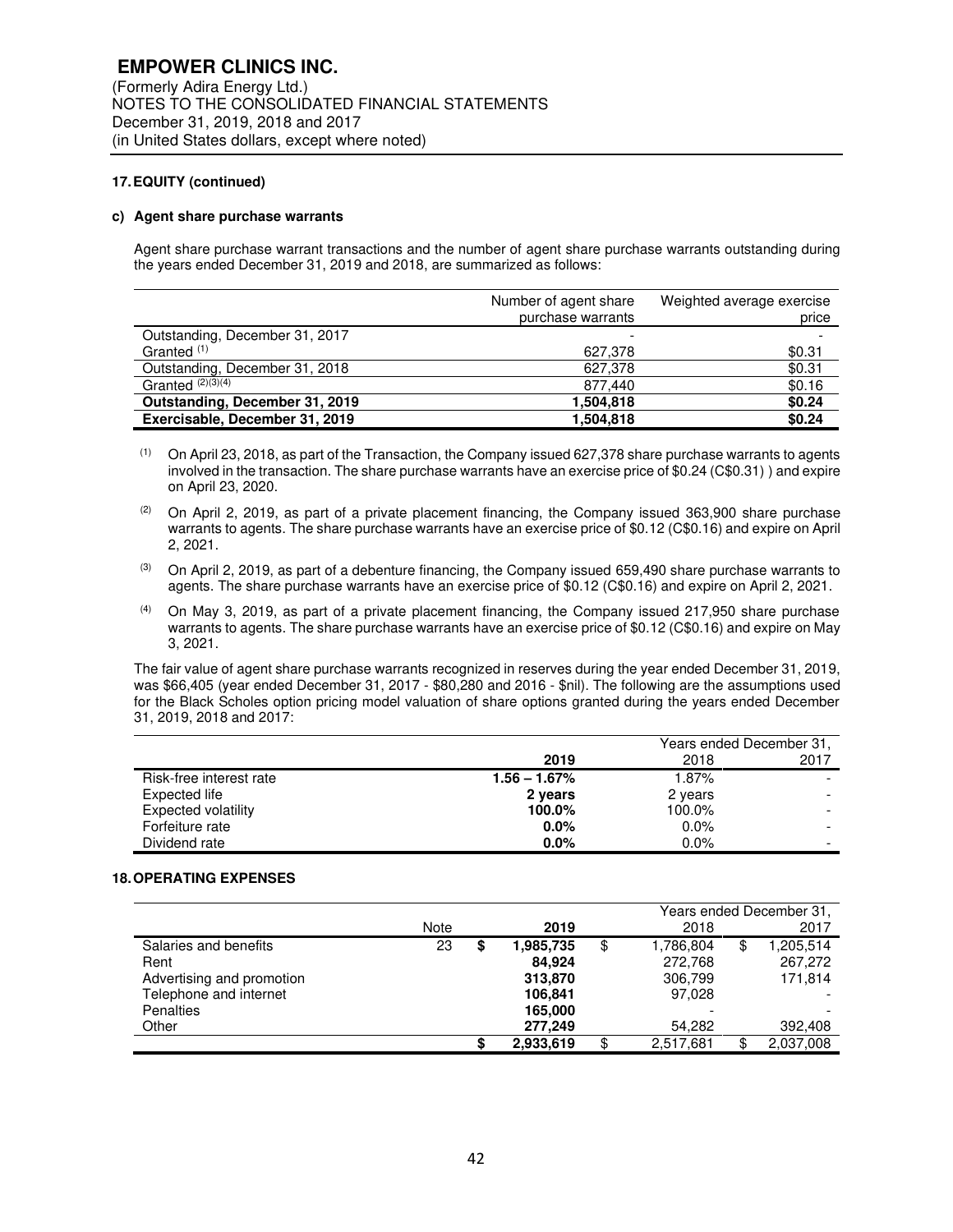#### **19. RESTRUCTURING EXPENSE**

Subsequent to the Transaction, the Company initiated an organization-wide refocusing and restructuring. Accordingly, the Company incurred \$88,808 during the year ended December 31, 2019 (2018 - \$110,424; 2017; \$nil) in net charges related to reorganization and restructuring headcount which resulted in multiple one-time severance payments.

## **20. INCOME TAXES**

#### **a) Rate reconciliation**

Income tax expense differs from the amount that would result by applying the combined Canadian federal and provincial income tax rates to earnings before income taxes. The reconciliation of the combined Canadian federal and provincial statutory income tax rate of 27% (2018 - 27%, 2017 – 26%) to the effective tax rate is as follows:

|                                                       | Years ended December 31, |    |             |    |             |
|-------------------------------------------------------|--------------------------|----|-------------|----|-------------|
|                                                       | 2019                     |    | 2018        |    | 2017        |
| Loss before taxes                                     | \$<br>(4,301,663)        | \$ | (3,789,918) | \$ | (3,109,921) |
| Combined Canadian federal and provincial              |                          |    |             |    |             |
| income tax rates                                      | 27%                      |    | 27%         |    | 26%         |
| Expected income tax recovery                          | (1,161,450)              |    | (1,023,280) |    | (808,580)   |
| Items that cause an increase (decrease):              |                          |    |             |    |             |
| Effect of different tax rates in foreign jurisdiction | 82,490                   |    | 35,690      |    | (219,020)   |
| Non-deductible expenses less other permanent          |                          |    |             |    |             |
| differences                                           | (367,360)                |    | 294,780     |    | 10,990      |
| Tax rate changes                                      | 8.700                    |    | 152,650     |    | 233.990     |
| Change in prior year estimates                        | (413,020)                |    |             |    | 165.540     |
| Share issuance costs and other                        | (36,010)                 |    | 1,690       |    | (560)       |
| Change in tax benefits not recognized                 | 1,886,650                |    | 538,470     |    | 617,640     |
| Income tax recovery                                   | \$                       |    |             |    |             |

#### **b) Unrecognized deferred tax assets and liabilities**

Deferred taxes are provided as a result of temporary differences that arise due to the differences between the income tax values and the carrying amount of assets and liabilities. Deferred tax assets have not been recognized in respect of the following deductible temporary differences:

|                                            |    |            | As at December 31, |
|--------------------------------------------|----|------------|--------------------|
|                                            |    | 2019       | 2018               |
| Deferred tax assets:                       |    |            |                    |
| Non-capital losses                         | \$ | 11,870,240 | \$<br>7,291,370    |
| Property and equipment                     |    | 31,080     | 59,640             |
| Intangible assets                          |    | 485,390    | 366,070            |
| Right of use assets net of lease liability |    | 25,060     |                    |
| Accrued fees and compensation              |    | 264,360    | 57,380             |
| Share issue costs                          |    | 340,880    | 179,640            |
| Capital losses carried forward             |    | 5.420      | 5,420              |
| Unrealized foreign exchange loss           |    | 1.880      | 1,880              |
| Goodwill                                   |    | 2,266,520  |                    |
| Deferred tax assets, net                   | ¢  | 15,290,830 | \$<br>7.961.400    |

#### **c) Expiration of income tax loss carry forwards**

As at December 31, 2019, the Company has \$6,158,650 of Canadian non-capital income tax losses (unrecognized) which will expire over 2035 through 2039, and \$5,711,590 of United States net operating losses (unrecognized) of which \$2,688,420 will expire over 2035 through 2037, and \$3,023,170 which are indefinite.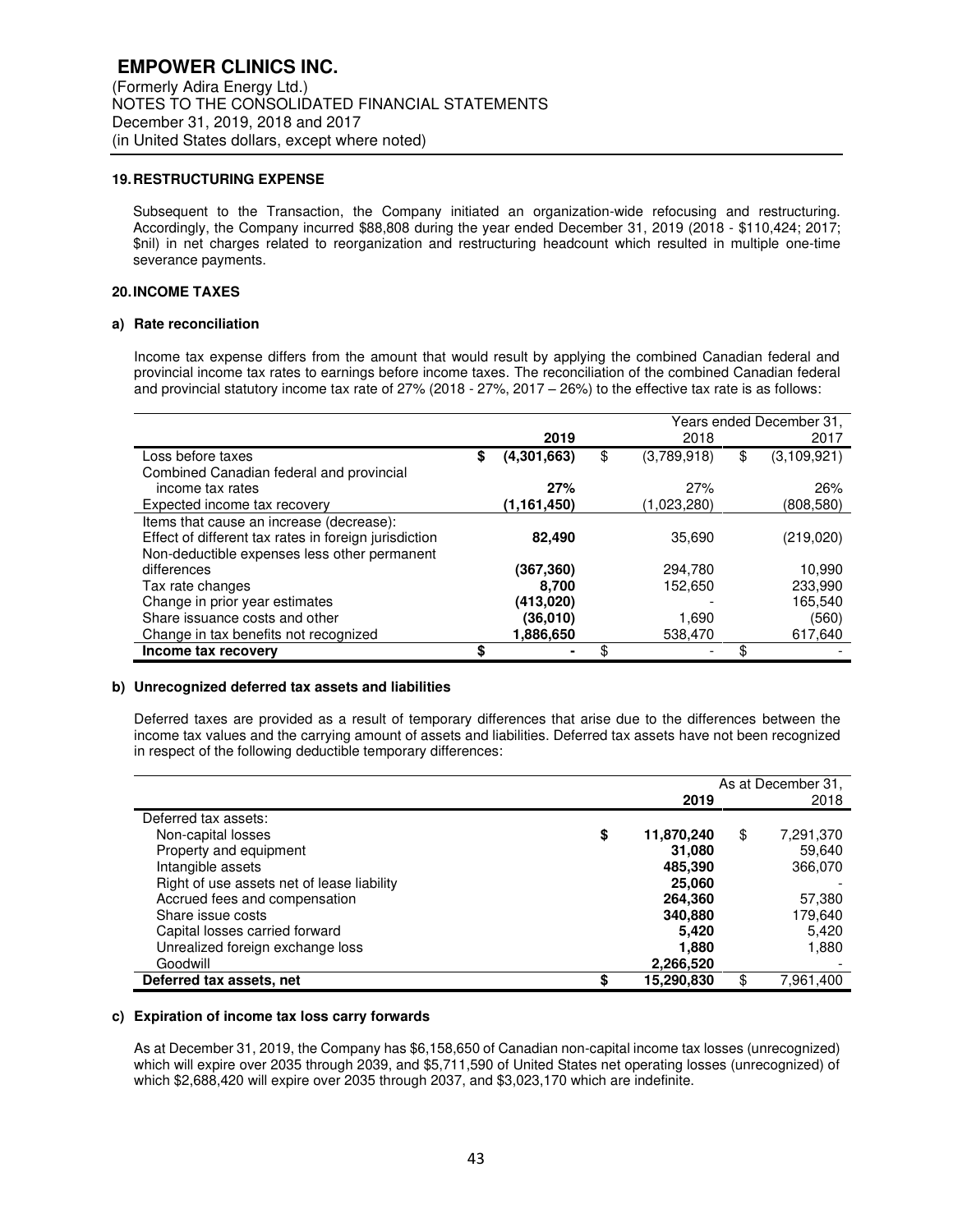## **21. SUPPLEMENTAL DISCLOSURE WITH RESPECT TO CASH FLOWS**

Significant non-cash transactions were as follows:

|                                  |              |    |            | Years ended December 31, |      |
|----------------------------------|--------------|----|------------|--------------------------|------|
|                                  | Note         |    | 2019       | 2018                     | 2017 |
| Shares issued for acquisition of |              |    |            |                          |      |
| Sun Valley                       | 5,17(a)      | \$ | 3,047,682  | \$                       | \$   |
| Shares issues for                |              |    |            |                          |      |
| compensation                     | $17(a)$ , 23 |    | 304,721    |                          |      |
| Shares returned to treasury (1)  | 17(a),23     |    | (477,180)  |                          |      |
| Shares returned to treasury (2)  | 17(a)        |    | (477, 180) |                          |      |
| Shares issued as settlement of   |              |    |            |                          |      |
| note payable                     | 11,17(a)     |    | 184,291    |                          |      |
| Shares issued as settlement of   |              |    |            |                          |      |
| convertible debenture            | 13,17(a)     |    | 189,735    |                          |      |
| Shares issued as settlement of   |              |    |            |                          |      |
| accounts payable                 | 10,17(a)     |    | 483,098    |                          |      |
| Warrants issued to agents        | 17(a)        |    | 66,405     |                          |      |
| Shares issued for services       | 17(a)        |    | 122,932    |                          |      |
| Shares issued to agents          | 17(a)        |    | 20,255     |                          |      |
| Conversion of convertible debt   |              |    |            |                          |      |
| to share purchase warrants       | 14,16        |    |            | 1,292,265                |      |
| Shares issued to marketing       |              |    |            |                          |      |
| services company                 | 17(a)        |    |            | 477,180                  |      |
| Shares issued to former CEO      | 17(a),23     |    |            | 477,180                  |      |
| Conversion of notes payable      |              |    |            |                          |      |
| into units                       | 11           |    |            | 114,567                  |      |
|                                  |              | \$ | 3,464,759  | \$<br>2,361,192          | \$   |

(1) Pursuant to the termination agreement with the former CEO, the Company cancelled 2,651,875 common shares of which 651,875 were incorrectly cancelled and reissued on March 11, 2020 (note 26).

 $(2)$  The common shares were reacquired and cancelled as the Company cancelled the marketing services agreement, pursuant to which the common shares and warrants were originally issued, due to nonperformance of services by the marketing company.

Interest payments for the year ended December 31, 2019 were \$nil (year ended December 31, 2018 - \$nil, year ended December 31, 2017 - \$nil).

Income tax payments for the year ended December 31, 2019 were \$nil (year ended December 31, 2018 - \$nil, year ended December 31, 2017 - \$nil).

#### **22. FINANCIAL INSTRUMENTS AND RISK MANAGEMENT**

#### **a) Fair value measurement of financial assets and liabilities**

The Company has established a fair value hierarchy that reflects the significance of inputs of valuation techniques used in making fair value measurements as follows:

Level 1 – quoted prices in active markets for identical assets or liabilities;

Level 2 – inputs other than quoted prices included in Level 1 that are observable for the asset or liability, either directly (i.e. as prices) or indirectly (i.e. from derived prices); and

Level 3 – inputs for the asset or liability that are not based on observable market data.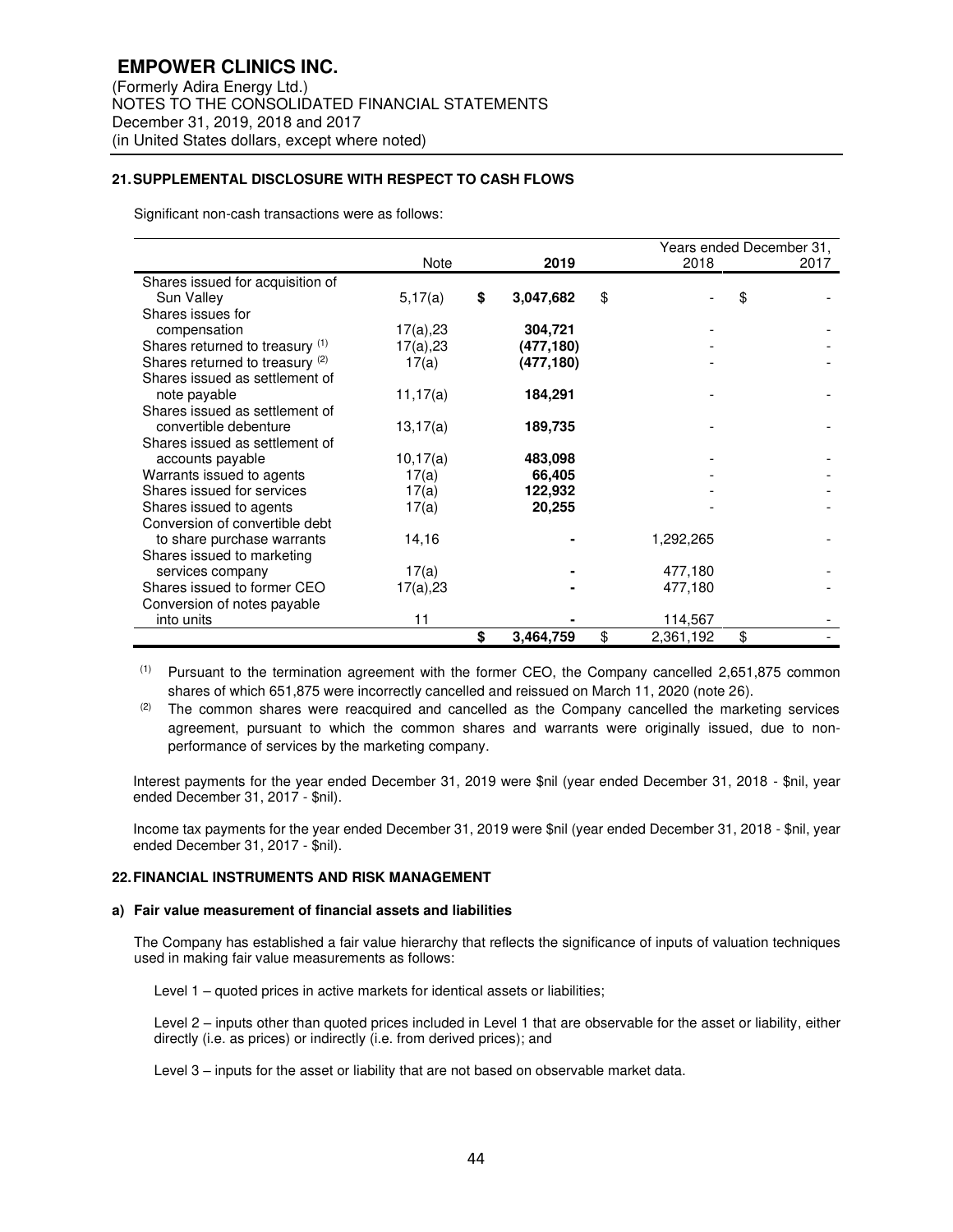### **22. FINANCIAL INSTRUMENTS AND RISK MANAGEMENT (continued)**

The carrying values of cash, accounts receivable, due from related parties, promissory note receivable, accounts payable and accrued liabilities, share subscriptions and amounts due to related parties approximate their carrying values due to their short-term nature.

The secured loan payable, notes payable, convertible note payable and convertible debentures are categorized as Level 2 and have been recorded at amortized cost. The carrying value approximates their carrying values due to their relatively short-term nature.

As at December 31, 2019 and 2018, there were no financial assets or liabilities measured and recognized in the consolidated statements of financial position at fair value that would be categorized as Level 3 in the fair value hierarchy above with the exception of the conversion feature liability (note 14) and warrant liability (note 16), which are a Level 3 fair value measurement.

#### **b) Risk Management**

The Company examines its various financial risks to which it is exposed and assesses the impact and likelihood of occurrence. The risks may include credit risk, currency risk, liquidity risk and interest rate risk. The Company's risk management program strives to evaluate the unpredictability of financial markets and its objective is to minimize the potential adverse effects of such risks on the Company's financial performance., where financially feasible to do so. When deemed material, these risks may be monitored by the Company's finance group and they are regularly discussed with the Board of Directors.

#### *i. Credit risk*

Counterparty credit risk is the risk that the financial benefits of contracts with a specific counterparty will be lost if a counterparty defaults on its obligations under the contract. This includes amounts owed to the Company by these counterparties, less and amounts owed to the counterparty by the Company where a legal right of offset exists and also includes the fair values of contracts with individual counterparties which are recorded in the consolidated financial statements.

The Company's credit risk is predominantly related to cash balances held in financial institutions, amounts receivable from credit card processor and promissory note receivable. The maximum exposure to the credit risk is equal to the carrying value of such financial assets. At December 31, 2019 and 2018, the Company expects to recover the full amount of such assets.

The objective of managing counterparty credit risk is to minimize potential losses in financial assets. The Company assesses the quality of its counterparties, taking into account their credit worthiness and reputation, past performance and other factors.

Cash is only deposited with or held by major financial institutions where the Company conducts its business. In order to manage credit and liquidity risk, the Company invests only in highly rated investment grade instruments that have maturities of one year or less. Limits are also established based on the type of investment, the counterparty and the credit rating.

#### *ii. Currency risk*

The Company's functional currency is the US dollar and therefore the Company's income (loss) and comprehensive income (loss) are impacted by fluctuations in the value of foreign currencies in relation to the US dollar.

The table below summarizes the net monetary assets and liabilities held in foreign currencies:

|                                          | As at December 31, |      |         |  |
|------------------------------------------|--------------------|------|---------|--|
|                                          | 2019               | 2018 |         |  |
|                                          |                    |      |         |  |
| Canadian dollar net monetary liabilities | 2,434,448          | S    | 171,578 |  |
|                                          | 2,434,448          | \$   | 71,578  |  |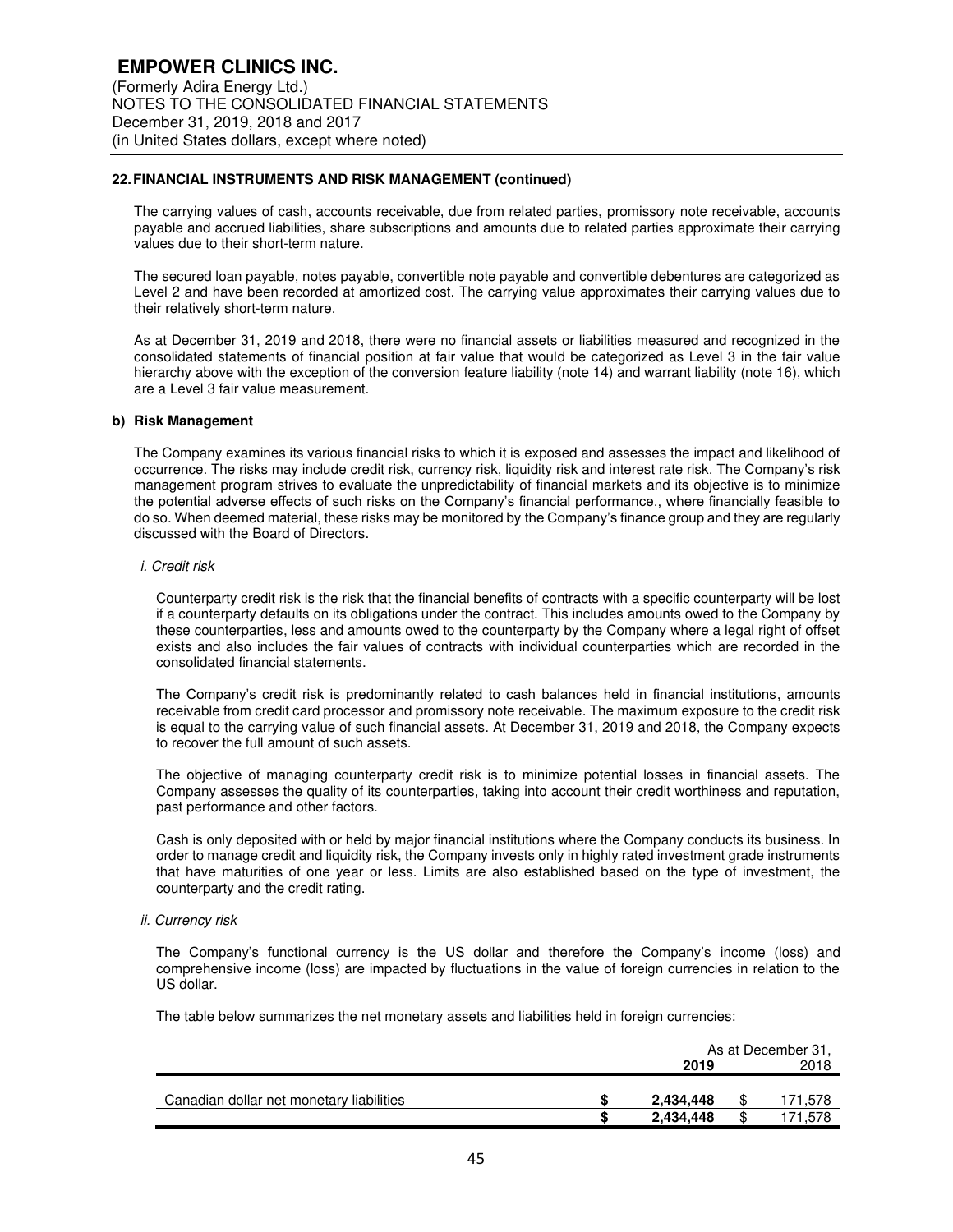## **22. FINANCIAL INSTRUMENTS AND RISK MANAGEMENT (continued)**

The effect on loss before income tax for the year ended December 31, 2019, of a 10.0% change in the foreign currencies against the US dollar on the above-mentioned net monetary assets and liabilities of the Company is estimated to be an increase/decrease of \$316,186 (2017 - \$12,577) assuming that all other variables remained constant.

## *iii.Liquidity risk*

Liquidity risk is the risk that the Company will encounter difficulty in meeting obligations associated with its financial liabilities that are settled by delivering cash or another financial asset. The Company has a planning and budgeting process in place to help determine the funds required to support the Company's normal operating requirements and its expansion plans.

In the normal course of business, the Company enters into contracts and performs business activities that give rise to commitments for future minimum payments. The Company has no concentrations of liquidity risk. A summary of future operating commitments is presented in note 25.

As at December 31, 2019, the Company had a cash balance of \$179,153 and current liabilities of \$4,183,022. (December 31, 2018 - \$157,668 and \$5,436,664 respectively). The Company's current resources are not sufficient to settle its current liabilities.

#### *vi. Interest rate risk*

Interest rate risk is the risk that future cash flows will fluctuate as a result of changes in market interest rates. The Company's notes payable, secured loan payable, convertible notes payable and convertible debentures carry fixed interest rates and as such, the Company is not exposed to interest rate risk.

#### **23. RELATED PARTY TRANSACTIONS**

The Company's related parties include subsidiaries, associates, joint ventures, affiliated entities and key management personnel and any transactions with such parties for goods and/or services that are made on regular commercial terms. During the years ended December 31, 2019 and 2018, the Company did not enter into any transactions with related parties outside of compensation to key management personnel as disclosed below.

Key management are those personnel having the authority and responsibility for planning, directing, and controlling the Company. Salaries and benefits, bonuses, and termination benefits are included in operating expenses and share-based payments are recorded as share-based payment expense or share capital.

Key management compensation includes:

|                       | Years ended December 31, |    |           |    |                          |
|-----------------------|--------------------------|----|-----------|----|--------------------------|
|                       | 2019                     |    | 2018      |    | 2017                     |
| Salaries and benefits | 734.655                  | \$ | 1,063,748 | \$ | 221.700                  |
| Share-based payments  | 556,040                  |    | 892.417   |    | $\overline{\phantom{0}}$ |
| Directors fees        | 11.250                   |    |           |    | $\overline{\phantom{0}}$ |
|                       | 1.301.945                | \$ | l.956.165 | \$ | 221.700                  |

Included in cost of goods sold for the year ended December 31, 2019 is \$31,609 (year ended December 31, 2018 - \$nil) in product purchases made from Sun Valley Science LLC, an entity controlled by the Senior Vice President Development and Director.

Included in salaries and benefits for the year ended December 30, 2019 is \$304,721 (year ended December 31, 2018 - \$nil) related to common shares awarded to the CEO (note 17(a)).

Included in salaries and benefits for the year ended December 31, 2018, is \$477,180 related to 2,000,000 shares awarded to the former CEO (note 17(a)).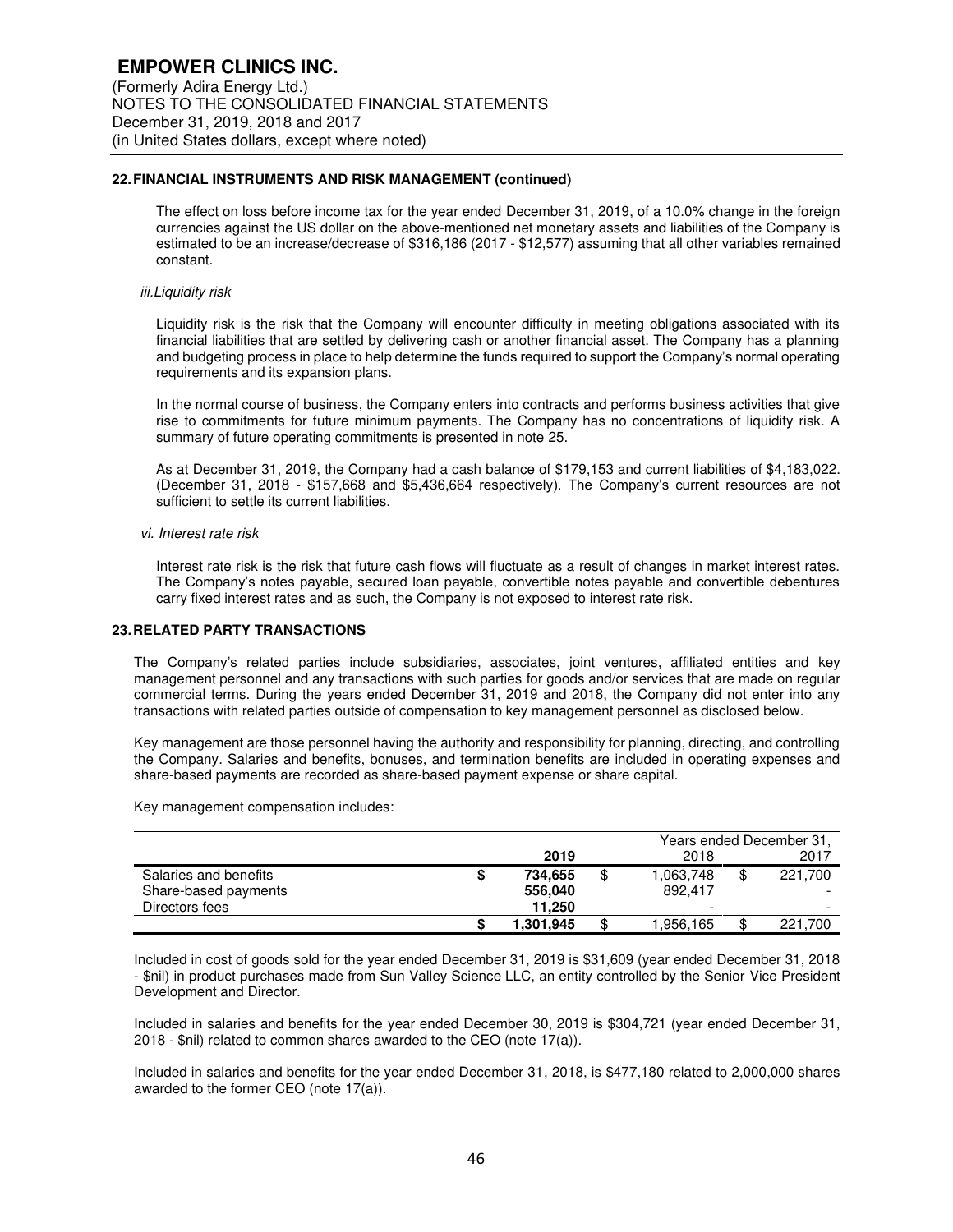## **23. RELATED PARTY TRANSACTIONS (continued)**

As at December 31, 2019, \$28,827 (December 31, 2018 - \$nil) is due to the CEO for advances made on behalf of the Company and \$133,444 (December 31, 2018 - \$nil) is due to the CEO for salaries and benefits. The amounts are unsecured and due on demand.

As at December 31, 2029, \$140,000 (December 31, 2018 - \$nil) is due to the Senior Vice Present Development and Director and his spouse for consideration related to the Sun Valley acquisition.

As at December 31, 2019, \$nil (December 31, 2018 - \$12,575) is due to related parties for final settlement of the purchase of Presto operations. Following the dismissal of legal actions with the former President and director of its subsidiary companies the Company determined that there is no longer an obligation with respect to the final settlement and as such, the amount has been credited to restructuring expense. The outstanding balance was noninterest bearing, unsecured and due on demand.

#### **24. MANAGEMENT OF CAPITAL**

The Company's objectives of capital management are intended to safeguard the Company's normal operating requirements on an ongoing basis. At December 31, 2019, the capital of the Company consists of consolidated equity, notes payable, convertible debentures payable, secured loan payable, and bank indebtedness, net of cash.

|                                | As at December 31. |    |             |  |
|--------------------------------|--------------------|----|-------------|--|
|                                | 2019               |    | 2018        |  |
| Equity                         | \$<br>(3.514.913)  | \$ | (2,996,220) |  |
| Notes payable                  | 969,891            |    | 760,715     |  |
| Convertible debentures payable | 427,320            |    | 274,466     |  |
| Secured loan payable           | 761,711            |    | 717,460     |  |
|                                | (1, 355, 991)      |    | (1,243,579) |  |
| Less: Cash                     | (179.153)          |    | (157, 668)  |  |
|                                | \$<br>(1,535,144)  |    | (1,401,247) |  |

The Board of Directors does not establish quantitative return on capital criteria for management, but rather relies on the expertise of the Company's management to sustain future development of the business. Management reviews its capital management approach on an ongoing basis and believes that this approach, given the relative size of the Company, is reasonable.

In order to facilitate the management of its capital requirements, the Company prepares expenditure budgets that are updated as necessary depending on various factors, including successful capital deployment and general industry conditions.

The Company also has in place a planning, budgeting and forecasting process which is used to identify the amount of funds required to ensure the Company has appropriate liquidity to meet short and long-term operating objectives.

The Company is dependent on cash flows generated from its clinical operations and from external financing to fund its activities. In order to maintain or adjust its capital structure, the Company may issue new shares or debt.

At December 31, 2019 and 2018, the Company was not subject to any externally imposed capital requirements.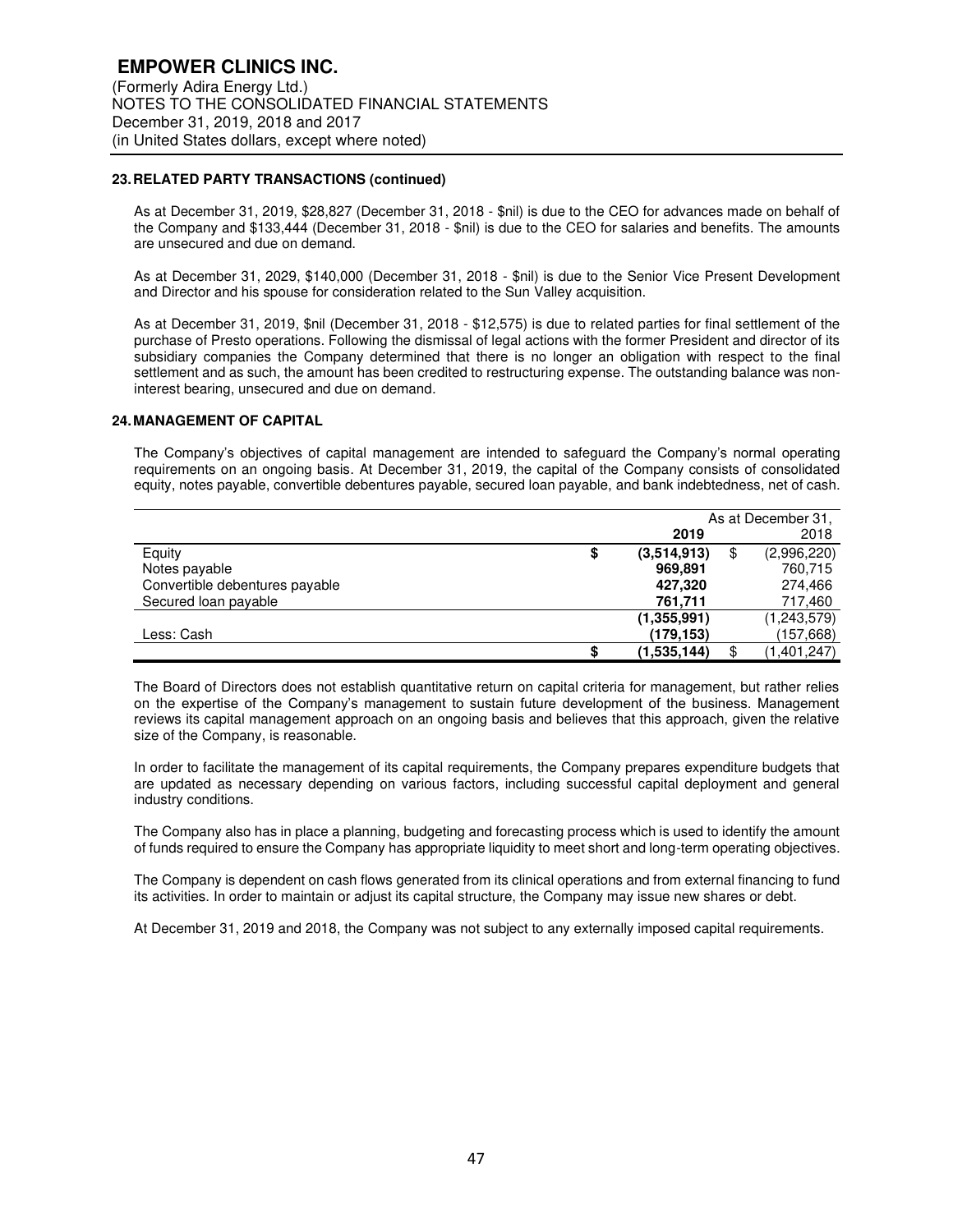#### **25. COMMITMENTS AND CONTINGENCIES**

#### **Commitments**

A summary of undiscounted liabilities and future operating commitments at December 31, 2019, are as follows:

|                                                      | Total     |    | Within 1<br>year | $2 - 5$<br>vears | Greater<br>than 5 years        |
|------------------------------------------------------|-----------|----|------------------|------------------|--------------------------------|
| <b>Maturity analysis of financial</b><br>liabilities |           |    |                  |                  |                                |
| Accounts payables and accrued<br>liabilities         | 1,874,990 | \$ | 1,874,990        | \$               | \$                             |
| Notes payable                                        | 969.891   |    | 969,891          |                  |                                |
| Convertible debentures payable                       | 427,320   |    | 427,320          |                  |                                |
| Lease liability                                      | 734,896   |    | 219,800          | 515.096          |                                |
| Secured loan payable                                 | 761,711   |    | 761,711          |                  |                                |
| <b>Total financial liabilities</b>                   | 4,768,808 | S  | 4,253,712        | 515,096          | \$<br>$\overline{\phantom{0}}$ |

#### **Contingencies**

Various tax and legal matters are outstanding from time to time. In the event that management's estimate of the future resolution of these matters changes, the Company will recognize the effects of these changes in the consolidated financial statements in the period such changes occur.

#### **26. EVENTS AFTER THE REPORTING PERIOD**

#### **a) Private Placement**

On April 16, 2020, pursuant to a private placement financing, the Company issued 16,325,000 units at a price of C\$0.03 (C\$0.04) per unit for gross proceeds of \$462,399 (C\$653,000). Each unit consists of one common share and one common share purchase warrant. Each warrant entitles the holder to acquire one common share at a price of \$0.07 (C\$0.10) per share for a period of two years following the closing date of the financing.

On July 16, 2020, pursuant to a private placement financing, the Company issued 14,417,334 units for \$0.04 (C\$0.05) per unit for gross proceeds of \$532,279 (C\$720,866). Each unit is comprised of one common share and one common share purchase warrant. Each warrant entitles the holder to acquire one common share at a price of \$0.09 (C\$0.12) per share for a period of twenty-four months following the closing date of the financing.

#### **b) Other Share Transactions**

- i. On January 23, 2020, the Company issued 4,800,000 common shares for \$0.03 (C\$0.045) per common share for total fair value consideration of \$164,346 (C\$216,000) as settlement of accounts payable.
- ii. On February 11, 2020, the Company issued 4,000,000 common shares for \$0.03 (C\$0.035) per common share for total fair value consideration of \$105,327 (C\$140,000) as settlement of amounts payable for marketing services.
- iii. On March 11, 2020, pursuant to the incorrect cancellation of common shares of the former CEO, the Company issued 651,875 common shares (note 17(a)(iii)).
- iv. On April 7, 2020, pursuant to the conversion of convertible debentures with a face value of \$268,554 (C\$367,500) and accrued interest of \$16,113 (C\$22,050), the Company issued 3,541,366 units. Each unit is comprised of one common share and one common share purchase warrant. Each warrant entitles the holder to acquire one common share at a price of \$0.07 (C\$0.10) for a period of two years following the closing date of the conversion.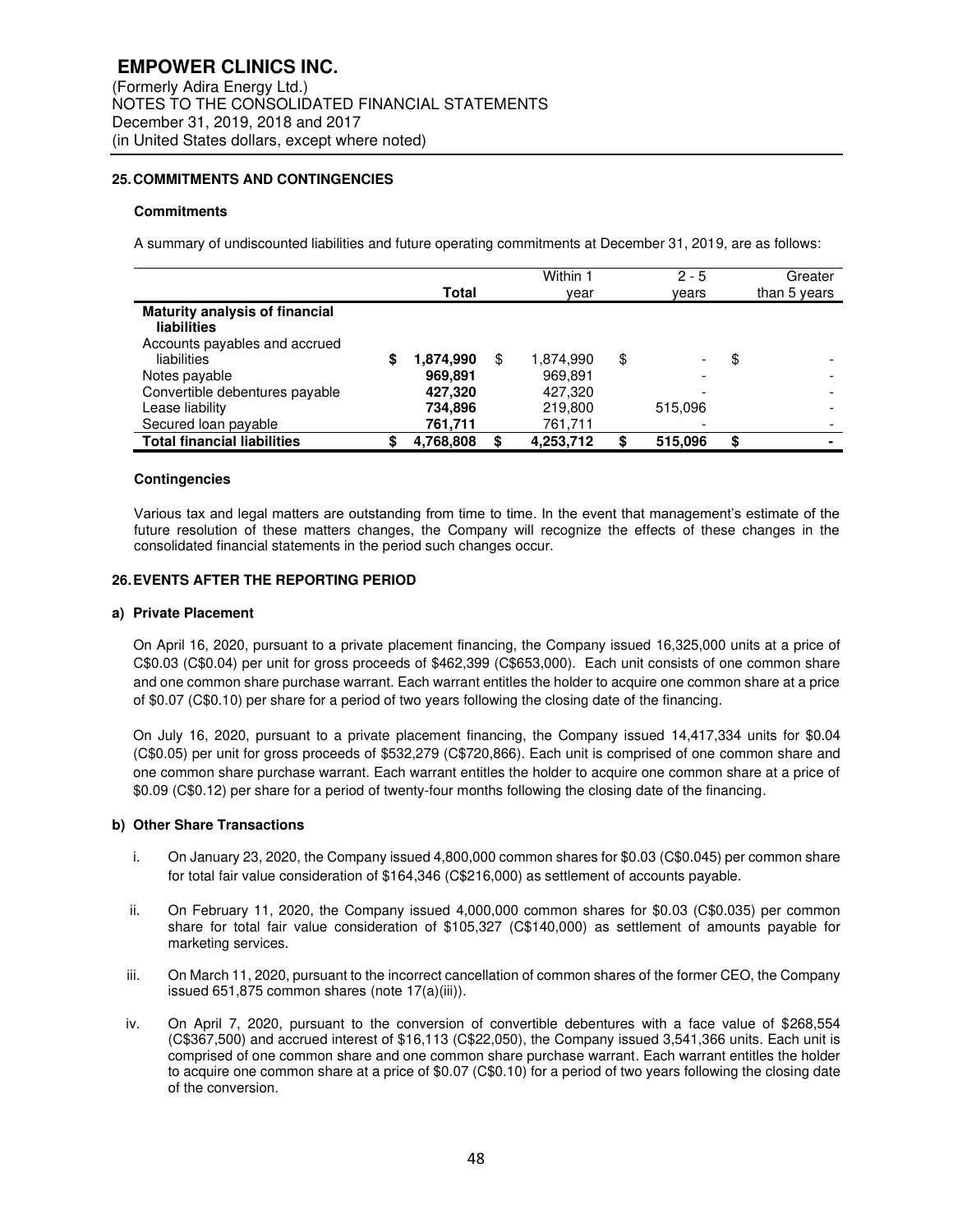## **26. EVENTS AFTER THE REPORTING PERIOD (continued)**

- v. On April 8, 2020, pursuant to the conversion of convertible debentures with a face value of \$147,691 (C\$207,270) and accrued interest of \$8,254 (C\$11,584), the Company issued 1,989,588 units. Each unit is comprised of one common share and one common share purchase warrant. Each warrant entitles the holder to acquire one common share at a price of \$0.07 (\$C0.10) for a period of two years following the closing date of the conversion.
- vi. On May 7, 2020, pursuant to the conversion of convertible debentures with a face value of \$178,380 (C\$250,000) and accrued interest of \$20,600 (C\$28,871), the Company issued 3,064,515 common shares and 3,064,515 common share purchase warrants. Each warrant entitles the holder to acquire one common share at a price of \$0.09 (C\$0.12) for a period of one year following the closing date of the conversion.
- vii. On May 7, 2020, the Company issued 347,142 common shares for \$0.06 (C\$0.085) per common share for total fair value consideration of \$21,054 (C\$29,507) as settlement of amounts payable for legal services.
- viii. On May 20, 2020, the Company issued 844,444 common shares. The issuance settled the obligation to issue 150,000 common shares of the Company (note 11(k)). In addition, the Company issued 694,444 common shares to settle the administrative charge of \$18,876 (C\$25,000) (note 11(k)).

#### **c) Share Options**

On January 22, 2020, the Company issued 870,000 share options. Each share option entitles the holder to acquire one common share at a price of \$0.04 (\$0.05) for a period of three years following the issuance date.

On March 30, 2020, the Company issued 600,000 share options. Each share option entitles the holder to acquire one common share at a price of \$0.04 (\$0.05) for a period of three years following the issuance date.

#### **d) Warrants**

On April 23, 2020, a total of 11,642,185 warrants with an exercise price of \$0.30 (C\$0.39) expired.

#### **e) Corporate**

On January 21, 2020, the Company sold its first franchise agreement whereby the franchisee will pay an upfront franchise fee to the Company, an ongoing monthly royalty based on revenue, a variable monthly technology and marketing support fee, and are required to purchase Sun Valley Health CBD product lines for their clinic location.

On March 4, 2020, the Company incorporated a wholly owned subsidiary named Empower Healthcare Facility Assets Inc. On March 4, 2020, the Company also incorporated Empower Heritage Sandy Assets Corp. Both entities are US based Delaware corporations.

On May 15, 2020, the Company incorporated a British Columbia, Canada entity named Dosed Wellness Ltd.

#### **f) COVID-19**

Subsequent to year-end, there was a global outbreak of COVID-19 (coronavirus), which has had a significant impact on businesses through the restrictions put in place by the United States, state and municipal governments regarding travel, business operations and isolation/quarantine orders. At this time, it is unknown the extent of the impact the COVID-19 outbreak may have on the Company as this will depend on future developments that are highly uncertain and that cannot be predicted with confidence. These uncertainties arise from the inability to predict the ultimate geographic spread of the disease, and the duration of the outbreak, including the duration of travel restrictions, business closures or disruptions, and quarantine/isolation measures that are currently, or may be put, in place by the United States and other countries to fight the virus.